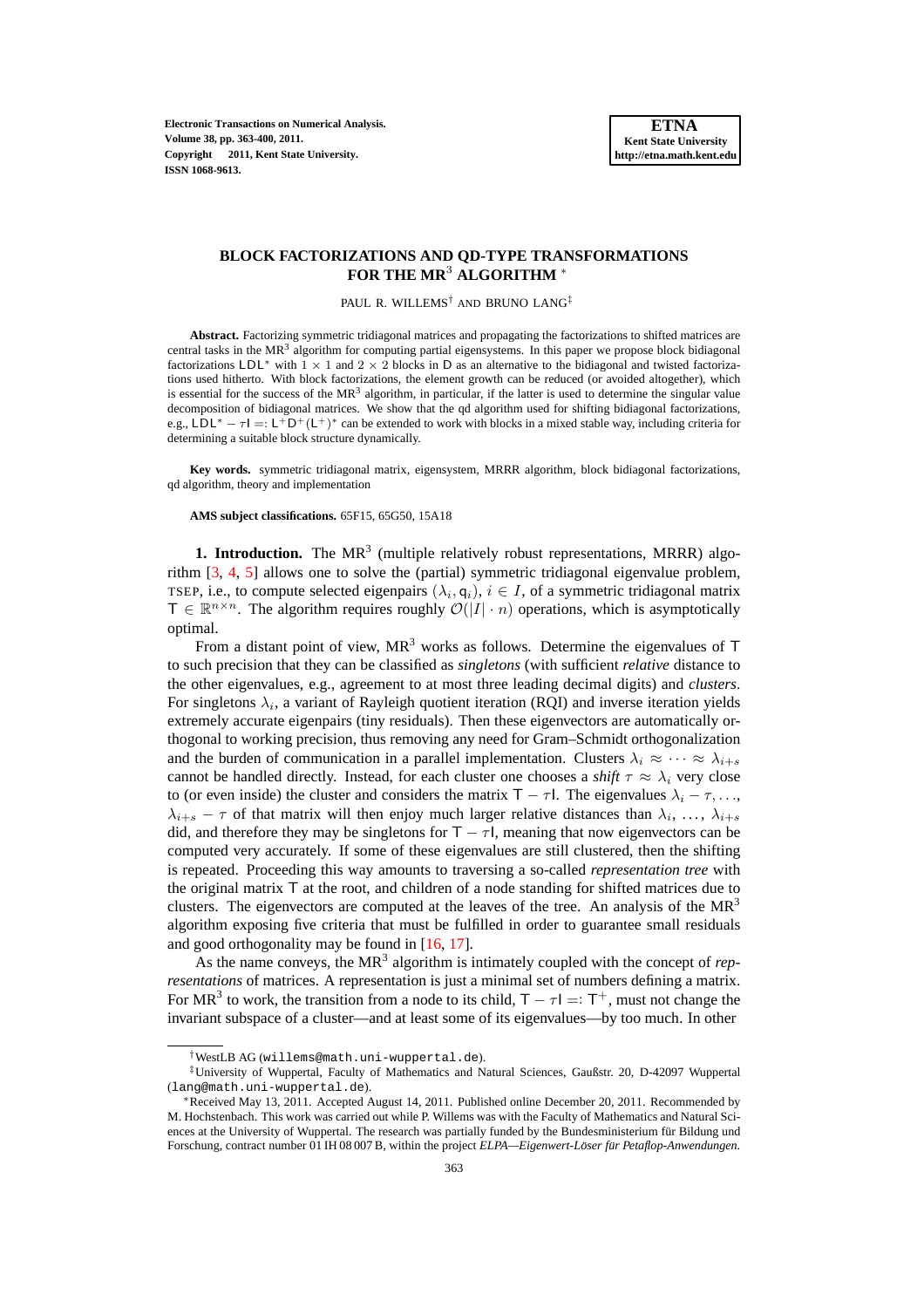# 364 P. R. WILLEMS AND B. LANG

words, the employed representations at the nodes must be *relatively robust*. In general, this robustness cannot be achieved if one works directly with the "default representation" of a symmetric tridiagonal matrix by its  $2n - 1$  entries because they do not necessarily determine small eigenvalues to high relative precision. Alternative representations have been found to be superior when it comes to relative robustness. Prominent examples are the entries of lower bidiagonal factorizations

$$
\mathsf{T}=\mathsf{LDL}^*=\left[\begin{array}{ccc}1\\ \ell_1 & 1\\ & \ddots & \ddots\\ & & \ell_{n-1} & 1\end{array}\right]\left[\begin{array}{ccc}d_1\\ & d_2\\ & \ddots\\ & & d_n\end{array}\right]\left[\begin{array}{ccc}1&\ell_1\\ & 1&\ddots\\ & & \ddots\\ & & & 1\end{array}\right]
$$

and the analogous upper bidiagonal factorizations  $T = \text{URU}^*$  (obtained by starting the factorization at the bottom of the matrix). A generalization of both leads to the so-called *twisted* factorizations  $T = N_k G_k N_k^*$ , which one gets by "fusing" together the upper part of an LDL<sup>\*</sup> and the lower part of a URU<sup>∗</sup> decomposition. Note that we write <sup>∗</sup> for the transpose of a matrix.

The sole possible cause of trouble with the  $MR<sup>3</sup>$  algorithm is that relatively robust representations cannot always be guaranteed a priori in a practicable way. Robustness is intimately linked to *element growth* when forming the bidiagonal (or twisted) factorizations. Element growth means that some of the data representing these factorizations are substantially larger than the entries in the tridiagonal matrix.

In  $[16,$  Chapter 3] it was shown how the MR<sup>3</sup> algorithm can also be used to compute the bidiagonal singular value decomposition, BSVD, for an upper bidiagonal matrix B, i.e., to determine singular values  $\sigma_i \geq 0$  and the corresponding left and right singular vectors  $u_i$ ,  $v_i$ such that  $Bv_i = u_i \sigma_i$ . It is well-known that the BSVD is tightly coupled with the TSEP for the so-called Golub–Kahan matrix  $T_{\text{GK}}$ , which is obtained by interleaving the diagonal and subdiagonal elements of B on the subdiagonal of a double-sized matrix:

$$
B = \begin{bmatrix} a_1 & b_1 & & & \\ & a_2 & \ddots & & \\ & & \ddots & b_{n-1} & \\ & & & a_n \end{bmatrix} \quad \leadsto \quad \mathsf{T}_{\mathrm{GK}} = \begin{bmatrix} 0 & a_1 & & & & \\ & a_1 & 0 & b_1 & & & \\ & & b_1 & 0 & a_2 & & \\ & & & a_2 & 0 & \ddots & \\ & & & & \ddots & \ddots & b_{n-1} & \\ & & & & & b_{n-1} & 0 & a_n \\ & & & & & & a_n & 0 \end{bmatrix}.
$$

Extracting the odd- and even-numbered components of  $T_{GK}$ 's eigenvectors into u and v indeed gives numerically orthogonal singular vectors *if* the essential property of the matrix TGK having a *nearly constant diagonal (ncd)* can be maintained during the initial factorization and the ensuing shifting [\[16,](#page-27-3) Chapter 3]. Therefore, in the context of the BSVD the problem of element growth is magnified since local element growth in successive translates of a Golub–Kahan matrix can cause loss of the ncd property.

This paper is devoted to a technique that reduces the problems involving element growth. The approach is to allow  $2 \times 2$  pivots, or *blocks*, in D, leading to a *block factorization* (BF). Before going into details we illustrate the benefits of BFs with two examples.

<span id="page-1-0"></span>EXAMPLE 1.1. A Golub–Kahan matrix does not admit a bidiagonal (or twisted) factorization, because the first pivot is zero regardless of where you start. The natural way to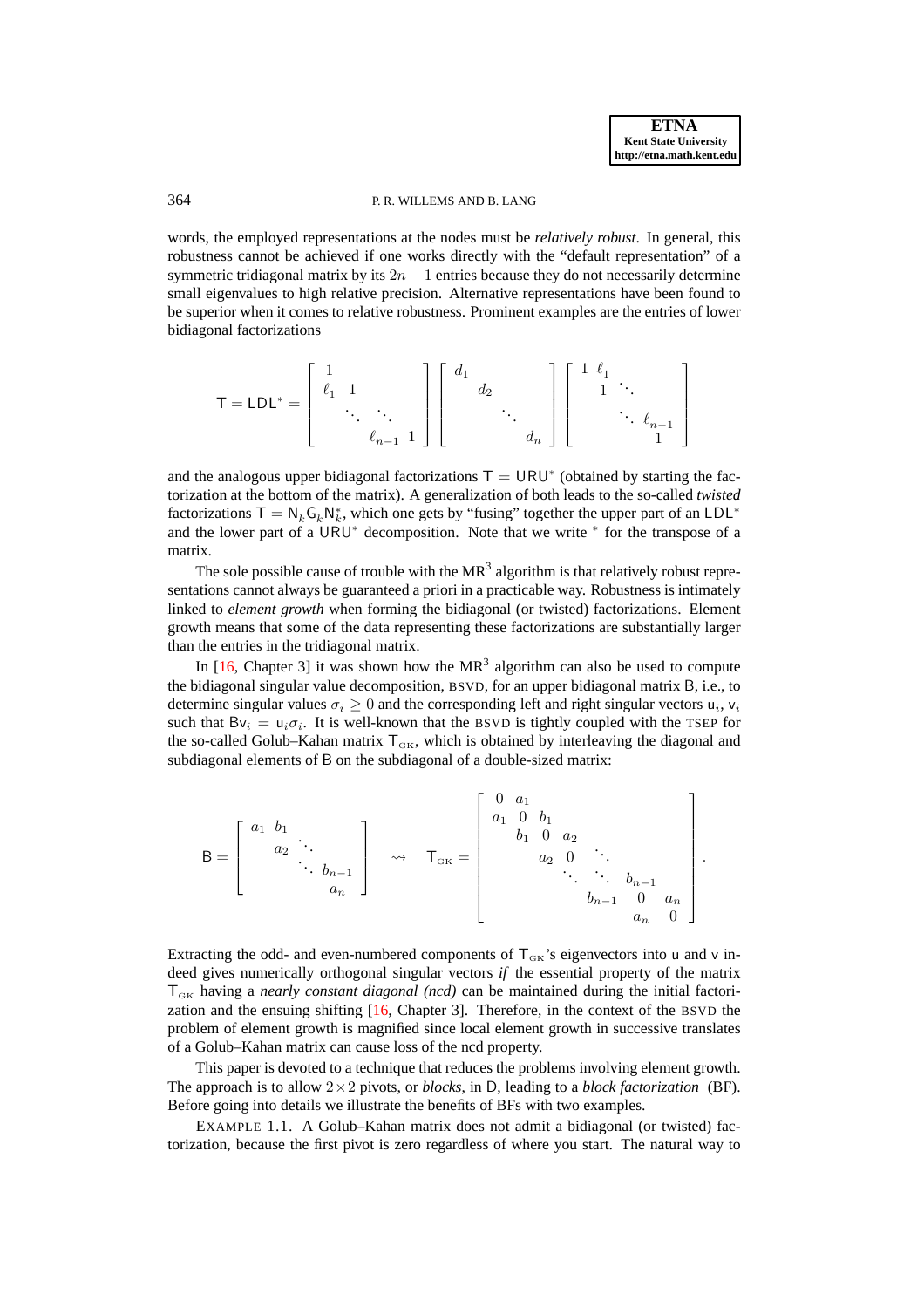factorize an (unreduced) Golub–Kahan matrix is using  $2 \times 2$  pivots all the way:

$$
\begin{bmatrix} 0 & a_1 \\ a_1 & 0 & b_1 \\ b_1 & 0 & a_2 \\ a_2 & 0 \end{bmatrix} = \mathsf{LDL}^* \quad \text{with} \quad \mathsf{L} = \begin{bmatrix} 1 \\ 1 \\ \frac{b_1}{a_1} & 1 \\ 1 \end{bmatrix}, \quad \mathsf{D} = \begin{bmatrix} 0 & a_1 \\ a_1 & 0 \\ 0 & a_2 \\ a_2 & 0 \end{bmatrix}.
$$

<span id="page-2-1"></span>At no time was there a choice to take a single pivot; the block structure is indeed unique.

EXAMPLE 1.2. Let  $\alpha \ll 1$  and consider the bidiagonal matrix  $B = \begin{bmatrix} 1 & 1 \\ 0 & \alpha \end{bmatrix}$  with singular values  $\sigma_1 \approx \alpha$ ,  $\sigma_2 \approx 2$ . Shifting the corresponding Golub–Kahan matrix by  $-\alpha$  gives a bidiagonal factorization

$$
\begin{bmatrix} -\alpha & 1 \\ 1 & -\alpha & 1 \\ & 1 & -\alpha & \alpha \\ & & \alpha & -\alpha \end{bmatrix} = LDL^*
$$

with  $D = \text{diag}(-\alpha, \frac{1-\alpha^2}{\alpha})$  $\frac{-\alpha^2}{\alpha}$ ,  $-\alpha \frac{2-\alpha^2}{1-\alpha^2}$ ,  $-\alpha \frac{1}{2-\alpha^2}$ ). Clearly there is a huge local element growth in  $D(2)$ . The representation  $LDL^*$  still is ncd, but if we had to shift it again, the property would probably be lost completely due to rounding errors.

Using  $2 \times 2$  pivots, the same matrix can be factorized as follows:

$$
\begin{bmatrix} -\alpha & 1 \\ 1 & -\alpha & 1 \\ & 1 & -\alpha & \alpha \\ & & \alpha & -\alpha \end{bmatrix} = LDL^* \text{ with } L = \begin{bmatrix} 1 & & \\ 1 & & \\ k_1 & \ell_2 & 1 \\ & & \ell_3 & 1 \end{bmatrix}, \quad D = \begin{bmatrix} d_1 & 1 & & \\ 1 & c_2 & & \\ & & d_3 & \\ & & & d_4 \end{bmatrix},
$$

where  $k_1 = \frac{1}{1-\alpha^2}$ ,  $\ell_2 = \frac{\alpha}{1-\alpha^2}$ ,  $\ell_3 = -\frac{1-\alpha^2}{2-\alpha^2}$ ,  $d_1 = -\alpha$ ,  $c_2 = -\alpha$ ,  $d_3 = -\alpha \frac{2-\alpha^2}{1-\alpha^2}$ , and  $d_4 = -\alpha \frac{1}{2-\alpha^2}$ . For this case the block structure is not unique, but the chosen one makes the most sense, showing no discernible element growth at all.

For factorizing a symmetric tridiagonal matrix  $\top$  given by its entries as  $\top = LDL^*$ , block factorizations have been employed with great success [\[7,](#page-27-5) [10\]](#page-27-6). Higham shows in [\[11\]](#page-27-7) how  $2 \times 2$  pivots can be used to solve a symmetric tridiagonal linear equation system in a normwise backward stable way.

The idea to employ block factorizations as representations within  $MR<sup>3</sup>$  and its derivatives is not new. However, up to now it was not known how to do so. One of the five criteria that are necessary for MR<sup>3</sup> to work, coined SHIFTREL in [\[17\]](#page-27-4), states that we must be able to shift representations in a componentwise mixed relatively stable way, that is, we need to compute

<span id="page-2-0"></span>(1.1) 
$$
LDL^* - \tau I =: L^+D^+(L^+)^*
$$

such that small relative changes to the inputs (the representation of LDL<sup>\*</sup>) and outputs (the representation of  $L^+D^+(L^+)^*$ ) give an exact relation. To achieve this requirement for the unblocked case, with diagonal matrices D and  $D^+$ , the inventors of MR<sup>3</sup> developed the socalled *differential stationary quotient-differences with shift* algorithm dstqds, and variants thereof [\[3,](#page-27-0) [5\]](#page-27-2). As representations they employed the entries  $d_i$ ,  $\ell_i$ ,  $d_i^+$ ,  $\ell_i^+$  of the factors involved. In another paper  $[18]$ , we have studied variations on this theme. We found that, even while working with the same matrices  $LDL^*$  and  $L^+D^+(L^+)^*$ , it may be beneficial to define the representations differently. One example having a direct impact on the following pages is what we call an e–representation: use the offdiagonal elements of the tridiagonal matrix instead of the entries  $\ell_i$ ,  $\ell_i^+$  of the bidiagonal factors. The motivation for doing so is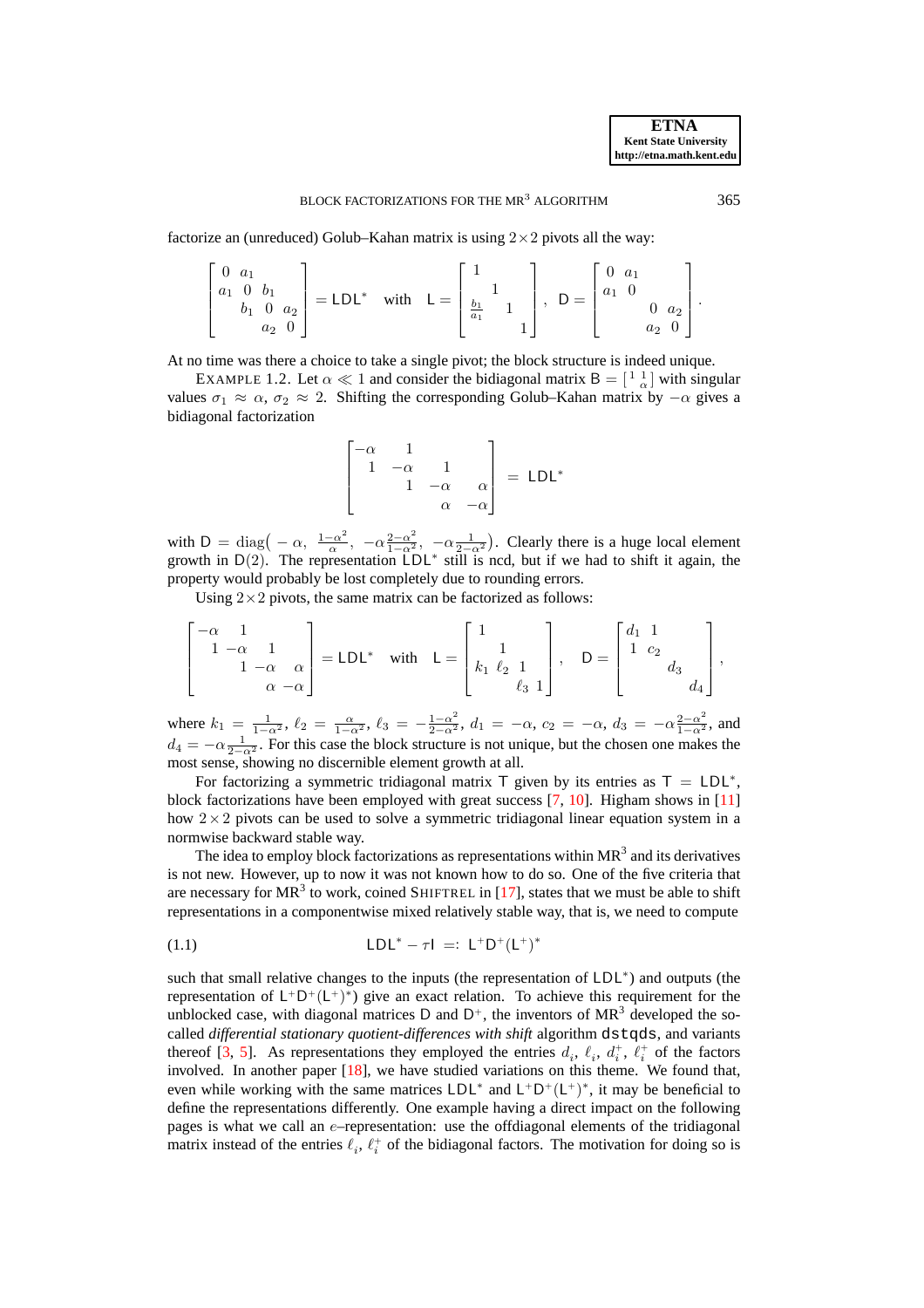# 366 P. R. WILLEMS AND B. LANG



<span id="page-3-0"></span>FIG. 1.1. Left-hand side: *Algorithm* dstqds *to compute*  $L^+D^+(L^+)^* = LDL^* - \tau$  *for e–representations.* The offdiagonal elements  $e_i$  are unchanged by shifting, thus they can be reused in the representation of  $\sf L^+D^+(L^+)^*.$ Right-hand side: *Mixed relative error analysis of* dstqds*, cf. [\[18,](#page-27-8) Theorem 5.3].* ǫ<sup>⋄</sup> *stands for machine epsilon, cf. Section* [3.1.](#page-12-0) Only first-order bounds are shown, that is,  $e_i$  may be perturbed by  $3\epsilon_\diamond + \mathcal{O}(\epsilon_\diamond^2)$ .

that shifting does not change the offdiagonal entries, i.e., the same data  $e_i = \ell_i d_i = \ell_i^+ d_i^+$  can be used for representing  $LDL^*$  and  $L^+D^+(L^+)^*$ . An adapted version of dstqds is shown in Figure [1.1,](#page-3-0) together with the results of a mixed relative error analysis. For full details and proofs we refer the reader to [\[18\]](#page-27-8). Indeed, the paper [\[18\]](#page-27-8) can be seen as a foundation for the present one and we will have to refer to it occasionally. Nevertheless, to ensure that this paper is stand-alone the necessary techniques and results will be recalled where needed, if only quite tersely.

The goal to achieve mixed relative stability for  $(1.1)$  becomes rather more intricate if D and  $D^+$  are block-diagonal of bandwidth one, maybe even with non-conforming structure. We have devised a new algorithm to compute [\(1.1\)](#page-2-0), with the feature to change the block structure from D to  $D^+$  on-the-fly. One could call it blocked d $stqds$ . After studying some general structural properties of block factorizations with  $2 \times 2$  pivots in Section [2,](#page-3-1) we will present the algorithm in Section [3](#page-9-0) and provide a complete relative error analysis. Finally, Section [4](#page-25-0) contains numerical experiments to show how the  $MR<sup>3</sup>$ -based methods for TSEP and BSVD can benefit from using block factorizations.

To the best of our knowledge, most of the contents of this paper are new. Many details have been inspired by private communications with Beresford Parlett. The only previous work pertaining to qd-like algorithms for block factorizations that we know of is unpublished work by Carla Ferreira and Lisa Miranian [\[8\]](#page-27-9). We took the motivation for the conditions when to choose a  $2\times 2$  pivot (Block Criterion [I](#page-15-0) in Section [3.2\)](#page-15-1) from there, but except for that, the approach we take is different.

<span id="page-3-1"></span>**2. Properties and representation of block factorizations.** In this section we will derive the structural properties of block factorizations with  $1 \times 1$  and  $2 \times 2$  pivots and introduce the quantities we have selected to represent such factorizations in a non-redundant way.

**2.1. The structure of block factorizations with**  $2 \times 2$  **pivots.** For a given symmetric tridiagonal matrix T, we denote the diagonal and offdiagonal entries as  $c_i$  and  $e_i$ , respectively:

$$
\mathsf{T} = \begin{bmatrix} c_1 & e_1 & & & \\ e_1 & c_2 & \ddots & & \\ & \ddots & \ddots & \ddots & \\ & & \ddots & \ddots & \\ & & & c_{n-1} & e_{n-1} \\ & & & e_{n-1} & c_n \end{bmatrix} \in \mathbb{R}^{n \times n}.
$$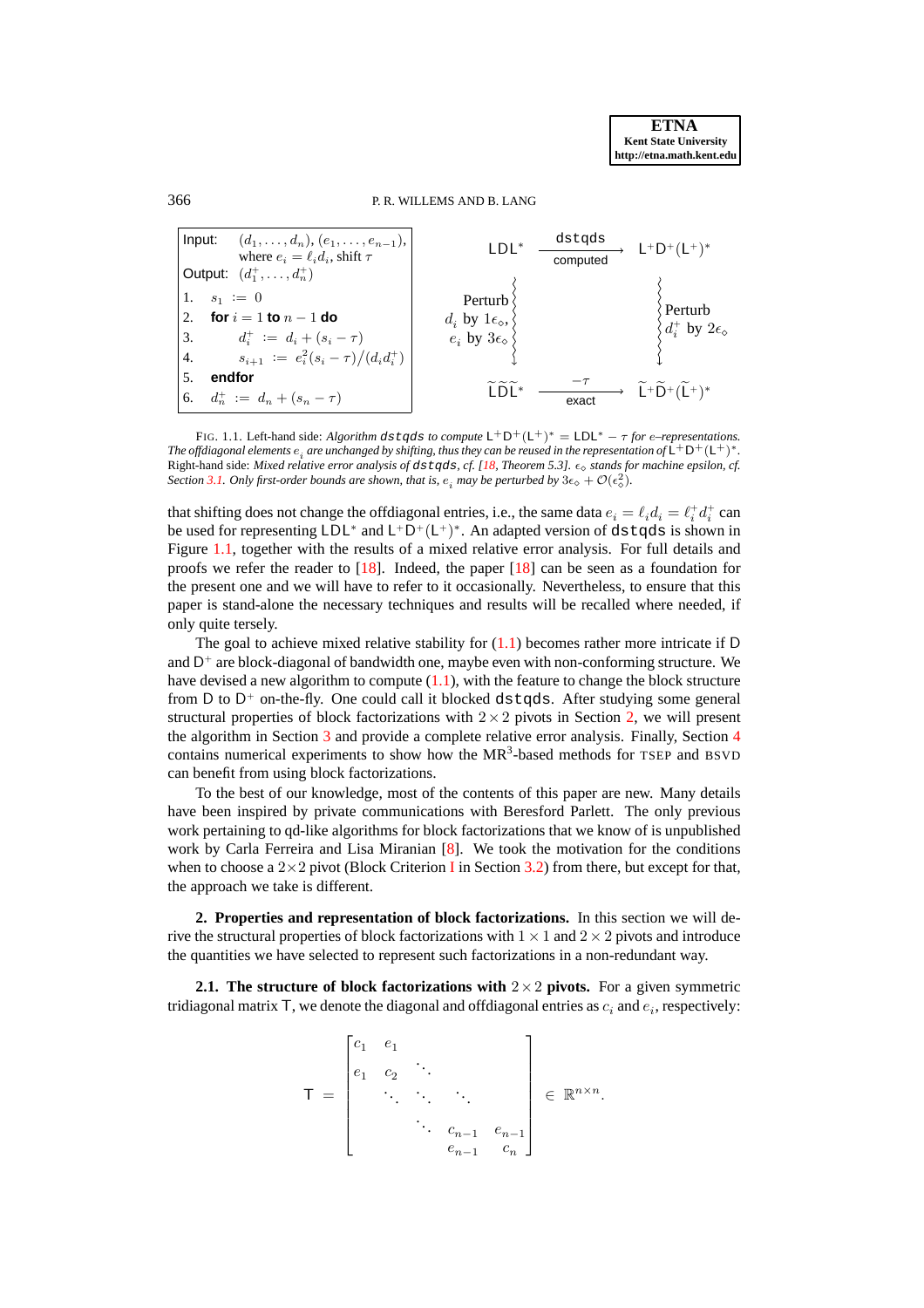We only consider unreduced matrices, that is,  $e_i \neq 0$  for  $i = 1, \ldots, n - 1$ .

Suppose we have a decomposition  $T = LDL^*$  with a unit lower *triangular* L and a *block*-diagonal D with blocks of size one or two, i.e.,

$$
D = diag(D_1, ..., D_N), \text{ where } D_j \in \mathbb{R}^{\text{size}(j) \times \text{size}(j)}, \text{size}(j) \in \{1, 2\}.
$$

Partition the matrices L and T conformably, with  $T_{k,j}$  and  $L_{k,j}$  referring to individual blocks of the lower triangles ( $k \geq j$ ). Let  $\mathsf{L}_{k,j}^* := (\mathsf{L}_{k,j})^* = (\mathsf{L}^*)_{j,k}$ , which is different from  $(\mathsf{L}^*)_{k,j}$ .

As L is unit triangular, the blocks  $L_{j,j}$  must be nonsingular. Multiply the jth block column of L by  $L_{j,j}^{-1}$  and take  $L_{j,j}D_jL_{j,j}^*$  instead of  $D_j$  to see that, without loss of generality, we can assume them to be identities, i.e.,

<span id="page-4-2"></span><span id="page-4-0"></span>
$$
\mathsf{L}_{j,j} = \mathsf{I}_{\text{size}(j)}, \quad j = 1, \dots, N.
$$

Using the block triangular structure of L, the relation  $T = LDL^*$  becomes

(2.1) 
$$
\mathsf{T}_{k,j} = \sum_{i=1}^{\min\{j,k\}} \mathsf{L}_{k,i} \mathsf{D}_i \mathsf{L}_{j,i}^*, \qquad 1 \le j,k \le N.
$$

The following lemma summarizes some properties of block factorizations, in particular that they can only exist if the diagonal blocks  $D_i$  are nonsingular, except possibly for  $D_N$ .

<span id="page-4-3"></span>LEMMA 2.1. Let the unreduced tridiagonal  $\mathsf T$  *have a block factorization*  $\mathsf T = \mathsf{LDL}^*$  *as outlined above. Then*  $T_{1,1} = D_1$ *, and for*  $j = 1, ..., N - 1$  *the following holds:* 

*(i)*  $T_{j+1,j} = L_{j+1,j}D_j.$ 

*(ii)*  $D_j$  *is nonsingular. (* $D_N$  *may be singular.)* 

*(iii)*  $L_{k,j} = 0$  *for*  $k > j + 1$ *.* 

 $(iv)$   $T_{j+1,j+1} = D_{j+1} + s e_1 e_1^*$  *with*  $s \in \mathbb{R}$ ,  $e_1 = I_{size(j+1)}(:, 1)$ .

*Proof.* We will proceed by induction on j. For  $j = 0$  the claims hold because (i)–(iii) are void, and [\(2.1\)](#page-4-0) gives  $T_{1,1} = D_1$ , which also is (iv) with  $s = 0$ .

Now let  $j \ge 1$  and assume that the claims hold for all  $j' < j$ . Invoking [\(2.1\)](#page-4-0) and making use of (iii) for all  $1 \leq j' < j$  gives us (i). From that and T being unreduced we have

(2.2) 
$$
L_{j+1,j}D_j = T_{j+1,j} \neq 0,
$$

and therefore  $D_j \neq 0$ . Hence,  $D_j$  can be singular only if size(j) = 2 and  $D_j$  has rank one. Using the induction hypothesis on (iv) for  $j - 1$  yields  $T_{j,j} = D_j + s e_1 e_1^*$ , which implies  $D_j(2, 1) \neq 0$ , again due to the irreducibility of T. Thus

<span id="page-4-1"></span>(2.3) 
$$
D_j = (v, \beta v) \text{ for some } 0 \neq v \in \mathbb{R}^2, \beta \in \mathbb{R}.
$$

Since  $T_{j+1,j}$  has only zeros in its first column, we have  $L_{j+1,j}v = 0$  by (i). But then [\(2.3\)](#page-4-1) implies  $L_{j+1,j}D_j = 0$ , a contradiction to [\(2.2\)](#page-4-2). So  $D_j$  must be nonsingular after all.

Since T is tridiagonal, we have  $0 = T_{k,j} = L_{k,j}D_j$  for all  $k > j + 1$ , by virtue of [\(2.1\)](#page-4-0) and (iii) holding for  $j' < j$ . Together with (ii) this gives us (iii) for j.

For (iv) there is only something left to prove if size(j) = 2. Let  $e_i = T_{j+1,j} (1, 2)$  denote the one nonzero entry in  $T_{j+1,j}$  (top right position). Then the nonsingularity of  $D_j$  and (i) yields

$$
\mathsf{L}_{j+1,j} \mathsf{D}_j \mathsf{L}_{j+1,j}^* \;=\; \mathsf{L}_{j+1,j} \mathsf{D}_j \mathsf{D}_j^{-1} \mathsf{D}_j \mathsf{L}_{j+1,j}^* \;=\; \mathsf{T}_{j+1,j} \mathsf{D}_j^{-1} \mathsf{T}_{j+1,j}^* \;=\; \underbrace{e_i^2 \mathsf{D}_j^{-1}(2,2)}_{=:s} \, \mathsf{e}_1 \mathsf{e}_1^*,
$$

which gives us (iv). $\Box$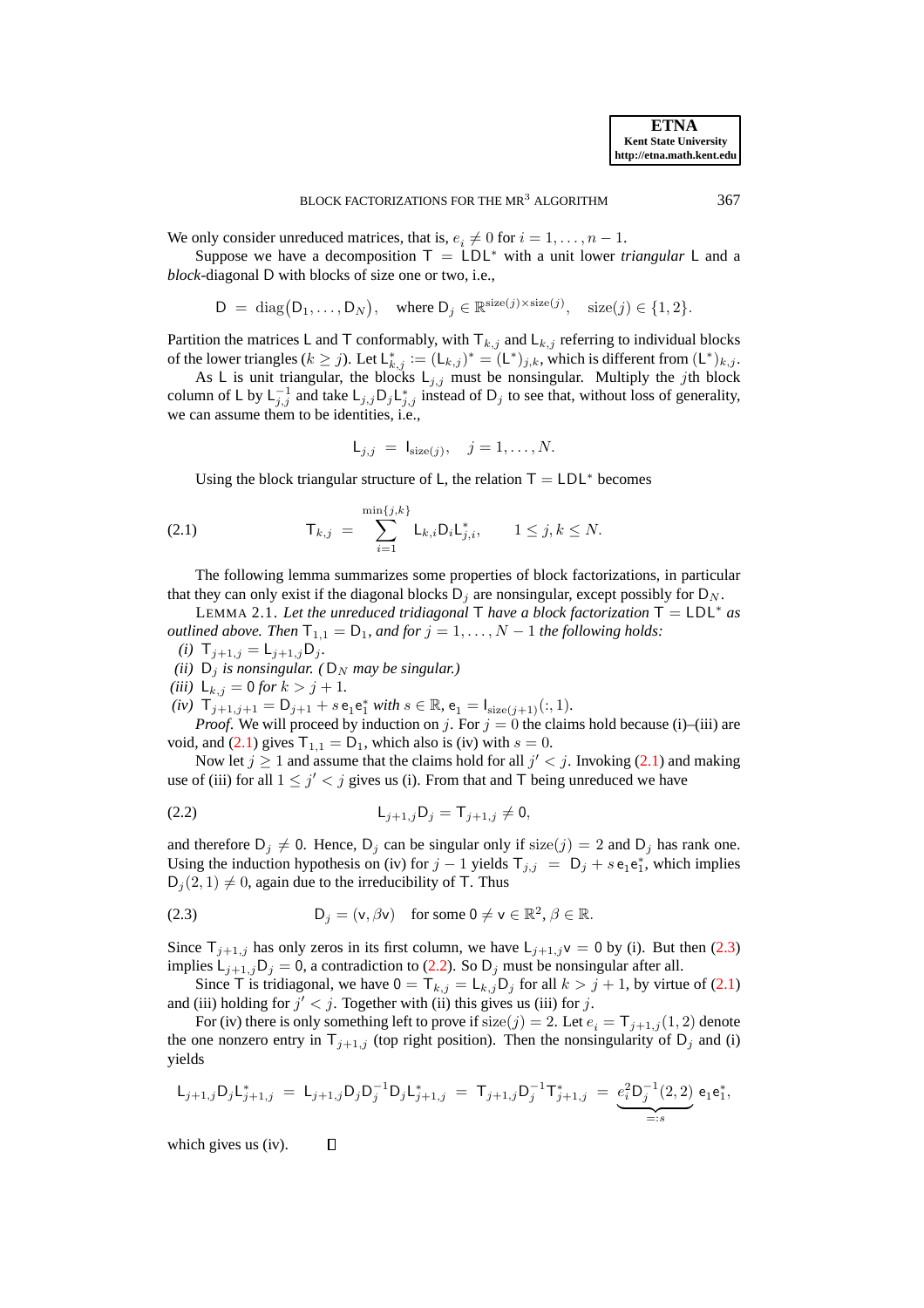# 368 P. R. WILLEMS AND B. LANG

Thus, L has in fact only  $N - 1$  nontrivial blocks, making double indices superfluous. With  $L_j := L_{j+1,j} \in \mathbb{R}^{\text{size}(j+1)\times \text{size}(j)}$  and  $I_j := I_{\text{size}(j)}$  we can summarize the situation as

$$
T \;=\; \left[\begin{array}{cccc} I_1 & & & & \\ L_1 & I_2 & & & \\ & \ddots & \ddots & \\ & & L_{N-1} & I_N \end{array}\right] \left[\begin{array}{cccc} D_1 & & & & \\ & D_2 & & & \\ & & \ddots & \\ & & & D_N \end{array}\right] \left[\begin{array}{cccc} I_1 & L_1^* & & & \\ & I_2 & \ddots & & \\ & & \ddots & L_{N-1}^* \\ & & & I_N \end{array}\right].
$$

Glancing at this formula one might think that  $L$  has bandwidth three. In fact, by (i) and (ii) of Lemma [2.1](#page-4-3) we have  $L_{j+1,j} = T_{j+1,j} D_j^{-1}$ , and since only the top right entry of  $T_{j+1,j}$  is nonzero, only the first row of  $L_{j+1,j}$  can be nonzero. This reveals the rather special structure of L: a bandwidth bounded by two but nevertheless only  $n - size(N) \leq n - 1$  nontrivial (meaning nonzero and offdiagonal) entries, at most two in each block. In particular, L has less than  $n - 1$  nontrivial entries if and only if D ends with a  $2 \times 2$  block.

Now we will look more closely at the block entries and how they relate to the entries of T. Recall that property (iv) of Lemma [2.1](#page-4-3) revealed that  $D_j$  has at most the top left entry not being also an entry of T. We will denote this qualifying feature of  $D_j$  as  $d_i$ , where  $i = 1 + \sum_{k=1}^{j-1} size(k)$ . Then we have

<span id="page-5-0"></span>(2.4) 
$$
\mathsf{D}_{j} = \begin{cases} d_{i}, & \text{size}(j) = 1, \\ \begin{bmatrix} d_{i} & e_{i} \\ e_{i} & e_{i+1} \end{bmatrix}, & \text{size}(j) = 2. \end{cases}
$$

<span id="page-5-1"></span>It was already stated that L has at most  $n - 1$  nontrivial entries. Depending on the structure, we will use letters  $k$  and  $\ell$  to refer to them, more precisely

(2.5)  
\n
$$
\mathsf{L}_{j} = \begin{cases}\n\ell_{i}, & \text{size}(j) = \text{size}(j+1) = 1, \\
\lbrack \ell_{i} \\
0 \rbrack & \text{size}(j) = 1, \text{ size}(j+1) = 2, \\
\lbrack k_{i} & \ell_{i+1} \rbrack, & \text{size}(j) = 2, \text{ size}(j+1) = 1, \\
\lbrack k_{i} & \ell_{i+1} \rbrack, & \text{size}(j) = \text{size}(j+1) = 2.\n\end{cases}
$$

With our definition, for each index i there exists either a  $d_i$  or a  $c_i$ , and either a  $k_i$  or an  $\ell_i$ , but never both. We have two reasons for distinguishing between  $d$ 's and  $c$ 's for D, and between the k's and l's for L instead of using  $d_1, \ldots, d_n$  for the diagonal and  $\ell_1, \ldots, \ell_{n-\text{size}(N)}$  for the nontrivial entries in  $\lfloor$  (as in [\[8\]](#page-27-9)). First, the respective two quantities have very differing semantics, e.g., a  $c_i$  is also a diagonal entry of T, but a  $d_i$  is not. This distinction will become more pronounced as we go on. The second reason is clarity of presentation. Employing block factorizations inevitably involves case distinctions to deal with the block structure, which can become confusing at points. Separating  $diag(D)$  into  $d_i$ 's and  $c_i$ 's, and L into  $k_i$ 's and  $\ell_i$ 's lets formulae carry the block structure implicitly, whereas using just  $d_i$  and  $\ell_i$  does not.

Henceforward, our treatment is based on entries (indices i) instead of blocks  $D_i$  and block numbers  $j$ . We will also make a slight but crucial adjustment in terminology in denoting the  $D_j$ 's as *pivots* from now on and use *block* synonymously to  $2 \times 2$  pivot or  $2 \times 2$  block; a  $D_j$  with size(j) = 1 is just a 1  $\times$  1 or *single* pivot (but *not* a block anymore). Thus, we can categorize the role of an index  $i \in \{1, \ldots, n\}$  into exactly one of either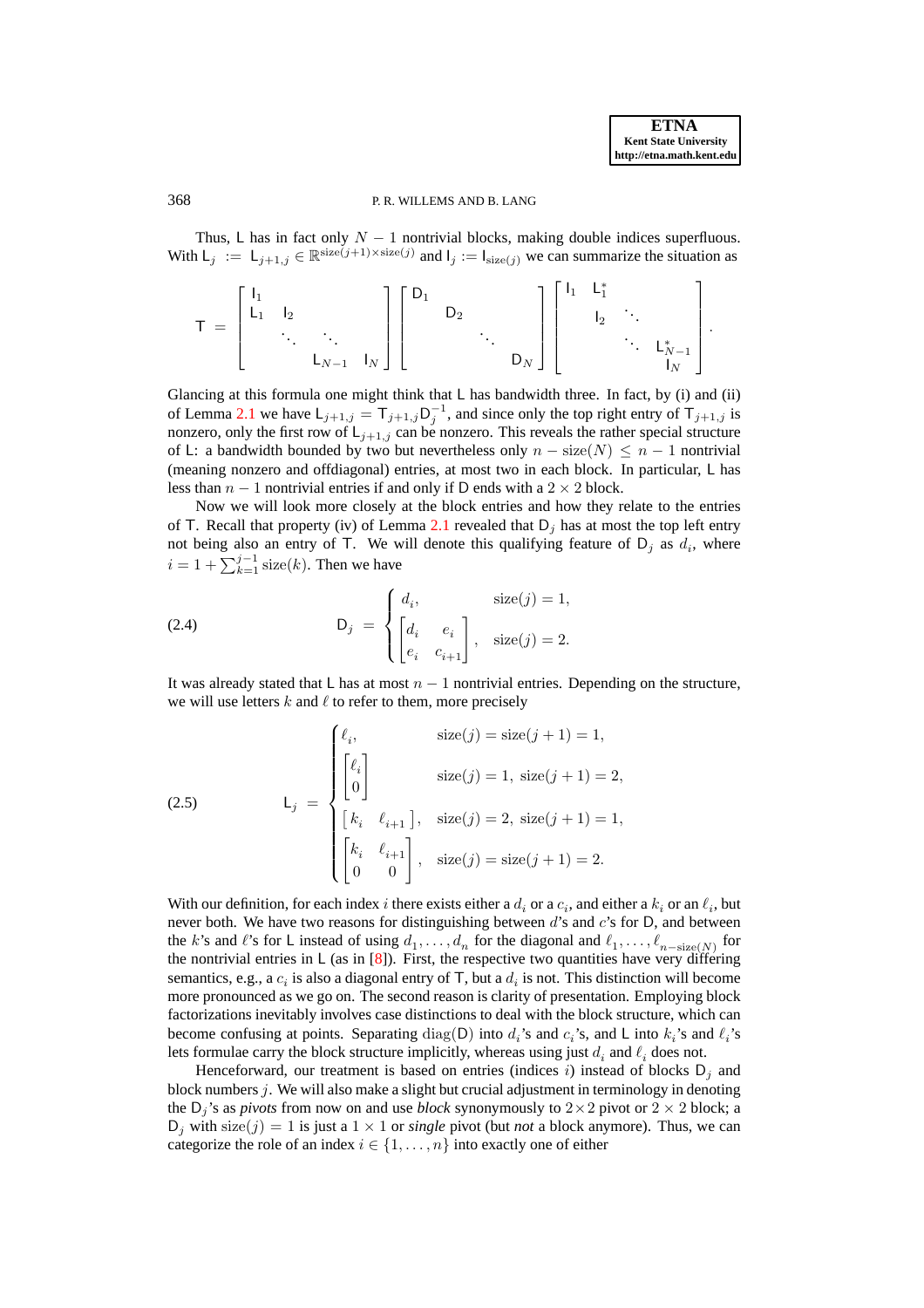#### <span id="page-6-1"></span><span id="page-6-0"></span>BLOCK FACTORIZATIONS FOR THE MR<sup>3</sup> ALGORITHM 369

- being *single*, with data  $d_i$  and  $\ell_i$  (the latter only if  $i < n$ );
- *starting a block*, with data  $d_i$  and  $k_i$  (the latter only if  $i < n 1$ );
- *ending a block*, with data  $c_i$  and  $\ell_i$  (the latter only if  $i < n$ ).

The determinants of  $2 \times 2$  pivots will play an important role, so we let

$$
\Delta_i := d_i c_{i+1} - e_i^2
$$

for each i that starts a block. Based on these we define for  $i = 1, \ldots, n - 1$  the quantity

(2.7) 
$$
\text{inv}_{\mathcal{D}}(i) := \begin{cases} 1/d_i, & \text{if } i \text{ is single,} \\ 0, & \text{if } i \text{ starts a block,} \\ d_{i-1}/\Delta_{i-1}, & \text{if } i \text{ ends a block.} \end{cases}
$$

This definition is always proper if the factorization exists. Using Lemma [2.1,](#page-4-3) the relation between the diagonals of D and T can now be stated compactly as

(2.8) 
$$
\mathsf{T}(i,i) \equiv \mathsf{D}(i,i) + e_{i-1}^2 \text{inv}_{\mathsf{D}}(i-1),
$$

which includes the special case  $T(1, 1) = D(1, 1) = d_1$  if we assume quantities with "outof-range" indices to be zero. Concerning L, point (i) in Lemma [2.1](#page-4-3) gives the characterization

<span id="page-6-2"></span>(2.9) 
$$
\begin{cases} k_i = -e_{i+1}e_i/\Delta_i, & \text{if } i \text{ starts a block and } i < n-1, \\ \ell_i = e_i \text{inv}_D(i), & \text{if } i \text{ does not start a block.} \end{cases}
$$

We close our introduction to  $2 \times 2$  pivots with two more examples.

<span id="page-6-3"></span>EXAMPLE 2.2. The structural properties  $(2.4)$  and  $(2.5)$  do not guarantee the product LDL<sup>∗</sup> to be a tridiagonal matrix. Consider the factors from Example [1.2](#page-2-1) and change L to L just by replacing  $\ell_2$  with  $\ell_2(1+\epsilon)$  for some  $\epsilon \neq 0$ . This results in

<span id="page-6-5"></span>
$$
(\widetilde{\mathsf{L}}\mathsf{D}\widetilde{\mathsf{L}}^*)(3,1) \;=\; \ell_2\epsilon \;\neq\; 0.
$$

Hence, relative perturbations to the nontrivial entries of L can destroy the tridiagonal structure. This happens only if the perturbations are uncorrelated. For the case above, we should have perturbed  $k_1$  to  $k_1(1 + \epsilon)$  at the same time to retain the structure.

EXAMPLE 2.3. We mentioned that the factor L can have less than  $n-1$  nontrivial entries if (and only if) a block ends at n. The following  $3 \times 3$  problem demonstrates this:

$$
\left[\begin{array}{ccc} 1 & 2 \\ 2 & 3 & 5 \\ & 5 & 4 \end{array}\right] = \left[\begin{array}{ccc} 1 & & \\ 2 & 1 & \\ & & 1 \end{array}\right] \left[\begin{array}{ccc} 1 & & \\ & -1 & 5 \\ & 5 & 4 \end{array}\right] \left[\begin{array}{ccc} 1 & 2 & \\ & 1 & \\ & & 1 \end{array}\right] =: LDL^*.
$$

**2.2. A representation for block factorizations.** To define a specific block factorization, we first need a means to capture the block structure, i.e., the "type" of each index. In order to achieve minimality of information, we just just collect the indices where a  $2\times2$  pivot *ends* in a set  $\Omega \subseteq \{2,\ldots,n\}$ . By construction,  $i \in \Omega$  implies  $i-1 \notin \Omega$  and  $i+1 \notin \Omega$ , and therefore  $\Omega$  cannot contain more than  $\lfloor n/2 \rfloor$  elements.

<span id="page-6-4"></span>DEFINITION 2.4. *The* standard representation *for a top-down BF* T = LDL<sup>∗</sup> *is given by* • Ω*, the block structure (indices where a* 2×2 *pivot ends),*

•  $e_1, \ldots, e_{n-1}$ *, the offdiagonal elements of*  $\mathsf{T}$ *,* 

•  $D(1, 1), \ldots, D(n, n)$ *, the diagonal entries of* D.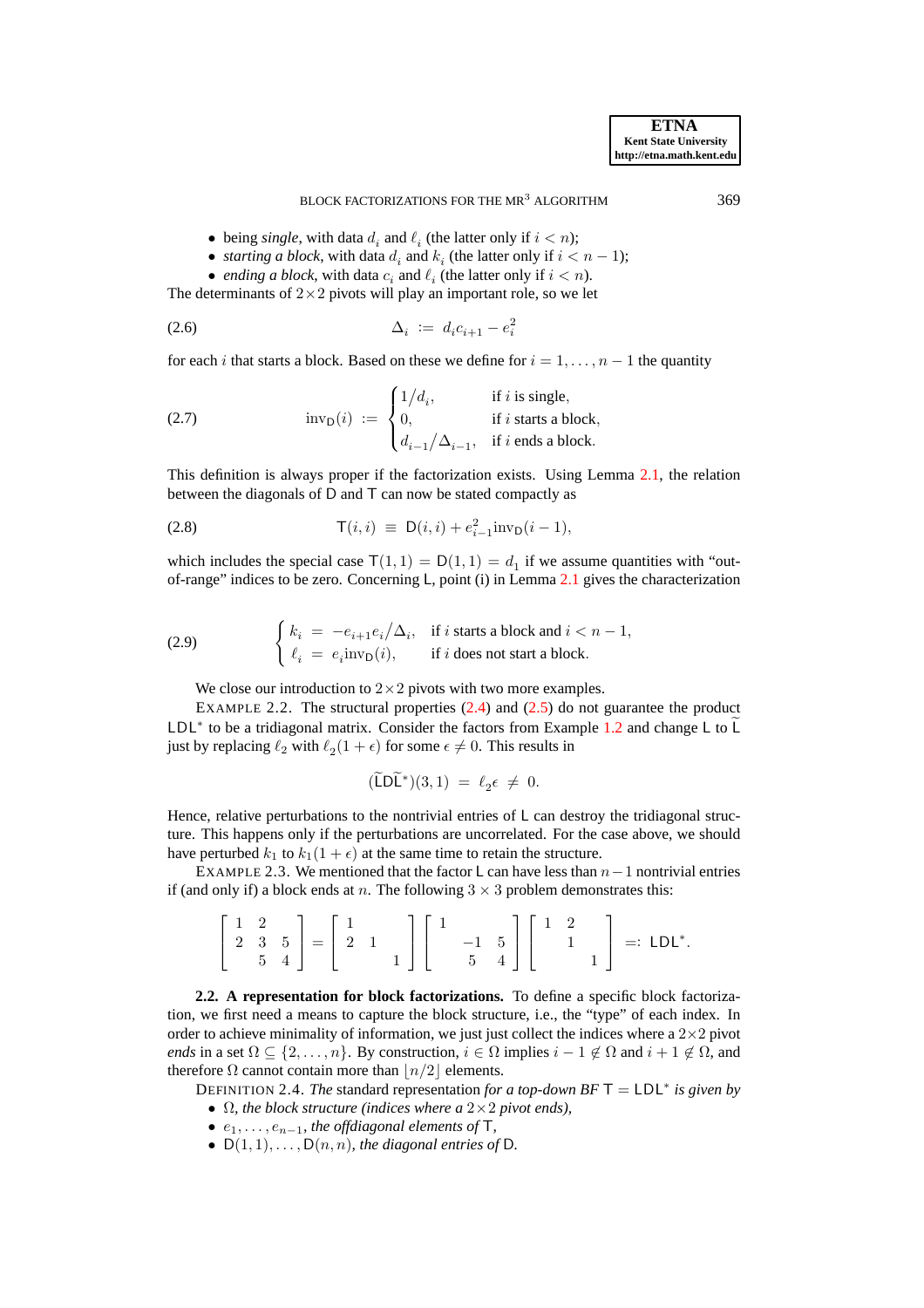# 370 P. R. WILLEMS AND B. LANG

Note that this in fact generalizes the e–representation for non-blocked decompositions dis-cussed in [\[18\]](#page-27-8), as for the case that only single pivots are employed ( $\Omega = \emptyset$ ), the same data items are kept. Using the set  $\Omega$  one can tell whether a  $\mathsf{D}(i,i)$  is actually a  $d_i$  (if  $i \notin \Omega$ ) or a  $c_i$ (if  $i \in \Omega$ ).

In [\[18\]](#page-27-8) it proved very useful to distinguish between *primary* data items, which are actually stored and may be perturbed independently from each other to prove mixed stability, and *secondary* data, which are computed from the primary quantities and "inherit" their perturbations. With respect to the above standard representation for block factorizations, the quantities  $\Delta_i$ , inv<sub>D</sub>(*i*), as well as the entries  $k_i$  and  $\ell_i$  of L, are secondary data and can be derived according to  $(2.6)$ ,  $(2.7)$  and  $(2.9)$ , respectively.

REMARK 2.5 (Preserving tridiagonal form). It is natural to ask why none of the entries of L is used in our representation. Indeed, why not represent a block factorization using the nontrivial entries of D and L, as it is usually done for standard bidiagonal decompositions? Such a representation would effectively contain *five* numbers for each  $2 \times 2$  pivot (except the Nth), namely  $d_i$ ,  $c_{i+1}$ ,  $e_i$ ,  $k_i$ , and  $\ell_{i+1}$ . But these quantities are not independent, since they have to obey [\(2.9\)](#page-6-2). Thus, basing a componentwise error analysis on such a representation would be fatal, as uncorrelated perturbations to all five data items at once will in general cause [\(2.9\)](#page-6-2) not to be satisfied any more. The effect was already exhibited in Example [2.2:](#page-6-3) loss of tridiagonal structure, due to fill-in in  $L_iD_i$ .

One possible alternative to Definition [2.4](#page-6-4) would be to use all entries from D, but only the  $\ell_i$  of L, i.e., the data  $\{d_i, \ell_{i-1} | i \notin \Omega\}$  and  $\{e_{i-1}, c_i | i \in \Omega\}$ . We prefer the data in Definition [2.4](#page-6-4) because the offdiagonal entries remain unchanged by shifting. Thus, maximal use of the offdiagonal elements is good for efficiency and reduces the number of perturbations to specify in the mixed error analysis of the shifting algorithm. This will save us a lot of work on the following pages.

**2.3. The connection between blocked and non-blocked.** Allowing  $2 \times 2$  pivots in D forfeits uniqueness, in the sense that multiple block structures may be possible for the same symmetric tridiagonal matrix, including for example using no blocks at all. Let T have a block factorization  $T = LDL^*$  as before but also a non-blocked lower bidiagonal factorization  $T = \hat{L}\hat{D}\hat{L}^*$  with diagonal  $\hat{D}$ . Using [\(2.8\)](#page-6-5) and [\(2.9\)](#page-6-2), the following relations between the elements are easily derived by induction on i:

$$
\begin{aligned} \hat{d}_i \; &\equiv \; \begin{cases} \Delta_{i-1}/d_{i-1}, & \text{if } i \text{ ends a block in D,} \\ d_i, & \text{otherwise,} \end{cases} \\ \hat{\ell}_i \; &\equiv \; \begin{cases} -k_i/\ell_{i+1}, & \text{if } i \neq n-1 \text{ starts a block in D,} \\ e_{n-1}/d_{n-1}, & \text{if } i = n-1 \text{ starts a block in D,} \\ \ell_i, & \text{otherwise.} \end{cases} \end{aligned}
$$

Clearly, the only case where a blocked  $T = LDL^*$  exists but a non-blocked  $T = \hat{L}\hat{D}\hat{L}^*$  does not, occurs when a block-starting  $d_i$  from D is zero. These relations were another reason for us to keep  $c_i$  and  $k_i$  separate from  $d_i$  and  $\ell_i$ , as only the latter are identical to the corresponding data in a non-blocked factorization of the same matrix.

<span id="page-7-0"></span>**2.4.** When to choose a 2-by-2 pivot and when not. For factorizing  $T = LDL^*$ —with or without shift and not regarding how T is represented—the motivation for allowing a  $2\times 2$ pivot in D covering indices i and  $i+1$  is to avoid what would otherwise become a very "large" single pivot  $d_{i+1}$ . How to gauge what is "large" depends on the application. In the past, a variety of schemes have been devised to evaluate when selecting a 2×2 pivot; see, e.g., [\[7,](#page-27-5) [11\]](#page-27-7).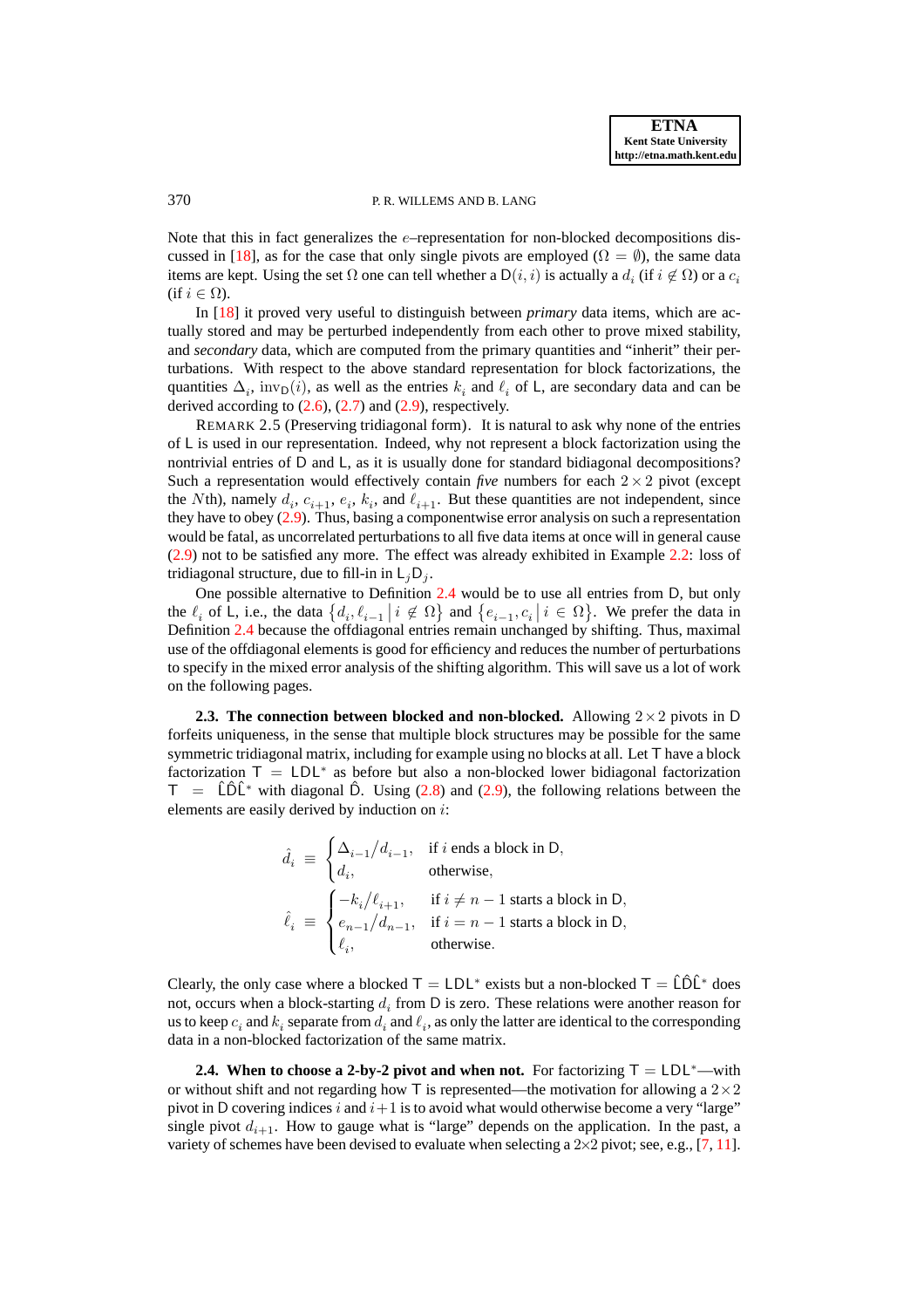They all essentially try to avoid global element growth, that is, they would compare  $d_{i+1}$  to the norm  $||T||$  or to a quantity of comparable magnitude, such as the spectral diameter.

Alternatively, one can evaluate the *local* element growth caused by the potential single pivot  $d_{i+1}$ , by comparing it directly to the concerned diagonal entry  $\mathsf{T}(i + 1, i + 1)$ . This would become the lower right entry  $c_{i+1}$  of a block, should one be chosen. If not, the single pivot  $d_{i+1}$  is given by

<span id="page-8-0"></span>
$$
\mathsf{T}(i+1,i+1) \; = \; d_{i+1} + e_i^2 \big/ d_i.
$$

Hence, if  $d_{i+1}$  exceeds  $\mathsf{T}(i + 1, i + 1)$  in magnitude by far, there has to be a cancellation between  $d_{i+1}$  and  $e_i^2/d_i$ , so  $e_i^2/d_i$  must also exceed  $\mathsf{T}(i+1,i+1)$  in magnitude. The latter is preferable for a test, since it does not require to compute  $d_{i+1}$ . All in all, this motivates that

each 
$$
2 \times 2
$$
 pivot  $\begin{bmatrix} d_i & e_i \\ e_i & c_{i+1} \end{bmatrix}$  in D should fulfill  
(2.10)  $|d_i c_{i+1}| < K_{\Box} e_i^2$ 

for some constant  $K_{\square} \in (0,1)$ .

None of the above-mentioned pivoting strategies aiming at global element growth would ever choose a  $2 \times 2$  pivot violating [\(2.10\)](#page-8-0) because, basically, avoiding local element growth requires the most  $2\times 2$  pivots. Since the error analysis to come does only require that each selected  $2\times 2$  pivot obeys [\(2.10\)](#page-8-0), it carries over to other (more lax) pivoting schemes.

Requirement [\(2.10\)](#page-8-0) is closely linked to the computation of the block determinants  $\Delta_i$ . Recall that for any real numbers x and y, the condition number for the addition or subtraction  $x \pm y$  is given by

<span id="page-8-3"></span>(2.11) 
$$
\kappa_{\pm}(x,y) = \frac{|x| + |y|}{|x \pm y|}
$$

<span id="page-8-1"></span>because perturbing x to  $x(1 + \xi)$  and y to  $y(1 + \eta)$  leads to a result  $(x \pm y)(1 + \zeta)$ , where  $|\zeta| \leq \kappa_{\pm}(x,y) \cdot \max{\{|\zeta|, |\eta|\}}$ . Thus, if [\(2.10\)](#page-8-0) is fulfilled then

(2.12) 
$$
\kappa_{-}(d_{i}c_{i+1},e_{i}^{2}) \leq \frac{1+K_{\Box}}{1-K_{\Box}} =: \kappa_{\Delta}
$$

is a worst-case bound for the condition number of the final subtraction in the computation of  $\Delta_i = d_i c_{i+1} - e_i^2$ . Even the lax choice  $K_\square = 1/4$  results in a benign bound of  $\kappa_\Delta = 5/3$ . As about every use of a block factorization will have to refer to the block determinants at some point, being able to compute them stably is crucial. The meanings of  $K_{\square}$  and  $\kappa_{\wedge}$  will remain in effect throughout this paper.

In practice, the test  $(2.10)$  will be executed in a floating-point context, and therefore the quantities  $d_i c_{i+1}$  and  $e_i^2$  will not be available exactly, but only as floating-point approximations  $\text{fl}(d_i c_{i+1})$  and  $\text{fl}(e_i^2)$ . More generally, we may desire that the condition still holds when the involved quantities  $d_i$ ,  $c_{i+1}$  and  $e_i^2$  are changed by a limited perturbation, and it should do so for the same constant  $K_{\square}$ , so that the theoretical error bounds we are going to derive remain valid. There is a simple recipe to achieve this, namely that for an evaluation of condi-tion [\(2.10\)](#page-8-0) in practice we plug in a value for  $K_{\Box}$  that is slightly smaller (0.999 $K_{\Box}$ , say) than the one used to derive the error bounds. Details on this matter can be found in  $[16]$ ; from now on we will just assume that it is done properly. Then, once we have established [\(2.10\)](#page-8-0) we may conclude that this relation, as well as  $(2.12)$ , also hold for the computed quantities:

<span id="page-8-2"></span>
$$
(2.13) \qquad |\text{fl}(d_i c_{i+1})| \; < \; K_\square \text{fl}(e_i^2) \qquad \text{and} \qquad \kappa_-(\text{fl}(d_i c_{i+1}), \text{fl}(e_i^2)) \; < \; \kappa_\Delta.
$$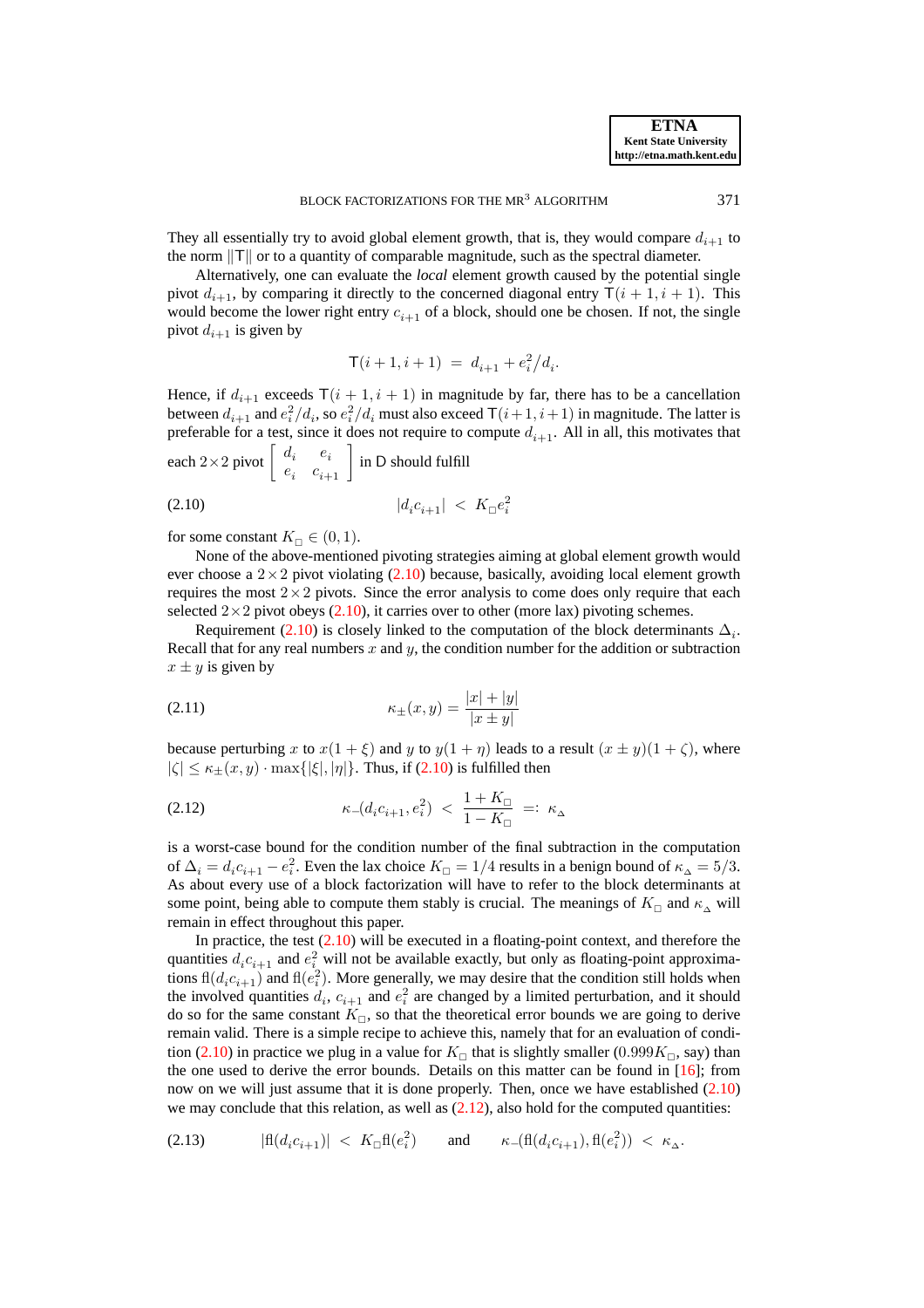### 372 P. R. WILLEMS AND B. LANG

**3. Stationary block factorization.** The purpose of this section is to develop an analogue to dstqds for block factorizations, i.e., to compute

(3.1) 
$$
T - \tau = T^+
$$
, where  $T = LDL^*, T^+ = L^+D^+(L^+)^* \in \mathbb{R}^{n \times n}$ 

and D, D <sup>+</sup> are block-diagonal (with bandwidth one) each.

We call  $LDL^*$  the *source* and  $L^+D^+(L^+)^*$  the *target* of the process. Our treatment is based on the standard representation, that is, we assume to get the data  $(\Omega, \{d_i\}, \{c_j\}, \{e_k\})$ as input for LDL<sup>\*</sup>, and the outputs  $(\Omega^+, \{d_i^+\}, \{c_j^+\}, \{e_k\})$  will define L<sup>+</sup>D<sup>+</sup>(L<sup>+</sup>)<sup>\*</sup>.

The goal is an algorithm that allows a componentwise mixed relative error analysis. Hence, we need to find suitable perturbations of the input and output data items, of the form

<span id="page-9-3"></span>
$$
d_i \leadsto \widetilde{d}_i, \quad i \notin \Omega, \qquad c_i \leadsto \widetilde{c}_i, \quad i \in \Omega, \ne_i \leadsto \widetilde{e}_i, \quad i = 1, \ldots, n-1, \nd_i^+ \leadsto \widetilde{d}_i^+, \quad i \notin \Omega^+, \qquad c_i^+ \leadsto \widetilde{c}_i^+, \quad i \in \Omega^+,
$$

such that the thus perturbed matrices satisfy  $LDL^* - \tau = L^+D^+ (L^+)^*$  exactly. Note that the perturbations to  $d_i$ ,  $c_i$ ,  $d_i^+$ ,  $c_i^+$  can be compactly stated as

<span id="page-9-2"></span>
$$
D(i,i) \rightsquigarrow D(i,i), \quad D^+(i,i) \rightsquigarrow D^+(i,i), \quad i=1,\ldots,n.
$$

**Auxiliaries.** Just as in standard dstqds [\[18,](#page-27-8) Section 5] we introduce auxiliary *adjustment* quantities

(3.2) 
$$
s_i := D^+(i,i) - D(i,i) + \tau, \qquad i = 1, ..., n.
$$

However, for block factorizations these do not allow for a recursive formulation of the facto-rization process like in [\[18,](#page-27-8) Remark 5.1] except if the block structures  $\Omega$  and  $\Omega^+$  are identical. Furthermore, the way to compute  $s_{i+1}$  is no longer unique, but depends on the local structure at hand, meaning the four true values of  $i \in \Omega$ ,  $i \in \Omega^+$ ,  $i + 1 \in \Omega$ ,  $i + 1 \in \Omega^+$ . With [\(2.8\)](#page-6-5) we have

$$
s_{i+1} = e_i^2(\text{inv}_D(i) - \text{inv}_{D^+}(i)), \quad i = 1, ..., n-1.
$$

The definition [\(2.7\)](#page-6-1) of  $inv_D(i)$  and  $inv_{D+}(i)$  yields nine possible cases to be considered (not sixteen, because neither  $\Omega$  nor  $\Omega^+$  contain two consecutive indices); they are compiled in Table [3.1.](#page-10-0)

**Pictogram notation.** The error analysis to come is based on considering these cases separately, but we will have to jump between them occasionally. It is error-prone to differentiate the cases based solely on the mathematical definition. The pictograms introduced in the table will help us identify the cases by their structural characteristics, which are just the sets  $\Omega$  and  $\Omega^+$  and the pattern they induce for the distribution of the diagonal entries of D and D<sup>+</sup> into  $d_i$ s and  $c_j$ s.

<span id="page-9-1"></span>DEFINITION 3.1 (Pictograms). *The top line in the pictogram represents the structure* in D and the bottom line the structure in  $D^+$ . We use  $\bullet$  to represent a  $d_i$  (i.e., the start of a *block, or a single pivot) and*  $\circ$  *for a*  $c_j$ *, with a connecting line to further mark a block.* 

For an example, consider case [S6,](#page-10-1) defined by  $i \in \Omega$ ,  $i \notin \Omega^+$ ,  $i+1 \notin \Omega^+$ . Note that the pictogram for case [S6](#page-10-1) has nothing in its lower left corner. The reason is that this case does not specify if  $i - 1$  belongs to  $\Omega^+$  or not, because it has no impact on the definition of  $s_{i+1}$ .

<span id="page-9-0"></span>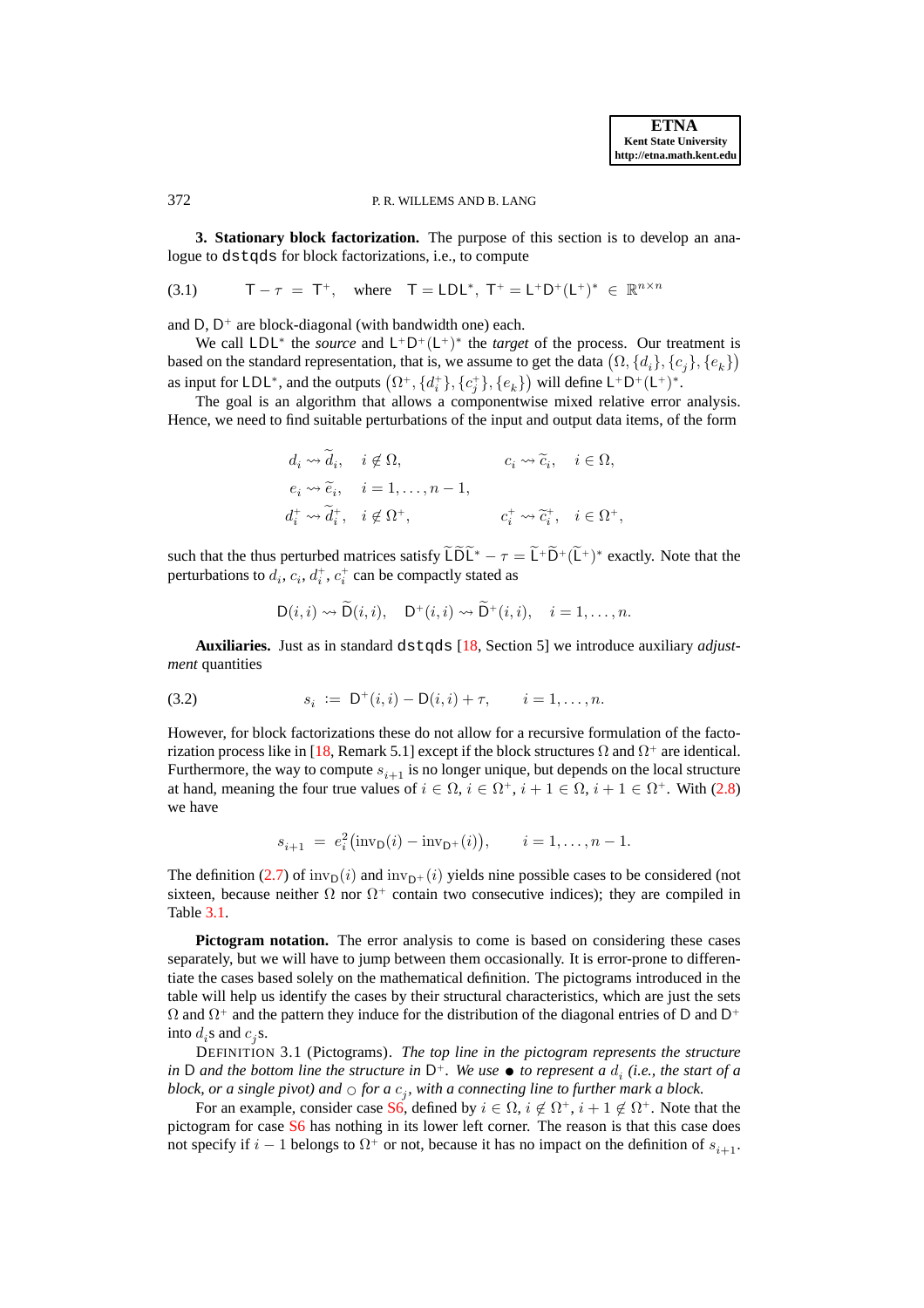# BLOCK FACTORIZATIONS FOR THE MR<sup>3</sup> ALGORITHM 373

TABLE 3.1

<span id="page-10-0"></span>Standard formulae and alternative formulae for the next adjustment  $s_{i+1}$ . The alternative formulae use previ*ous auxiliaries in the form of already computed quantities*  $s_j - \tau$ ,  $j \leq i$ . See Definition [3.1](#page-9-1) for the pictograms in *the third column.*

<span id="page-10-6"></span><span id="page-10-5"></span><span id="page-10-3"></span><span id="page-10-2"></span>

| Case           | Description                                        | $_{\downarrow}^{i}$ | $s_{i+1}$                                                                   | alternative formulae for $s_{i+1}$                                                                           |
|----------------|----------------------------------------------------|---------------------|-----------------------------------------------------------------------------|--------------------------------------------------------------------------------------------------------------|
| S <sub>1</sub> | $i, i+1 \notin \Omega$<br>$i, i+1 \notin \Omega^+$ |                     | $\frac{e_i^2}{d_i} - \frac{e_i^2}{d_i^+}$                                   | $\frac{e_i^2(s_i-\tau)}{d_i d_i^+}$                                                                          |
| S <sub>2</sub> | $i+1 \in \Omega$<br>$i+1 \in \Omega^+$             | ⊢<br>⊢∩             | $\overline{0}$                                                              |                                                                                                              |
| S <sub>3</sub> | $i \in \Omega$<br>$i \in \Omega^+$                 |                     | $\frac{e_i^2d_{i-1}}{\Delta_{i-1}} - \frac{e_i^2d_{i-1}^+}{\Delta_{i-1}^+}$ | $\frac{e_i^2 \left[e_{i-1}^2 (s_{i-1} - \tau) - d_{i-1} d_{i-1}^+ \tau\right]}{\Delta_{i-1} \Delta_{i-1}^+}$ |
| S4             | $i+1 \in \Omega$<br>$i, i+1 \notin \Omega^+$       | ⊸                   | $-\frac{e_i^2}{d_i^+}$                                                      |                                                                                                              |
| S <sub>5</sub> | $i, i+1 \notin \Omega$<br>$i+1 \in \Omega^+$       | ⊷                   | $\frac{e_i^2}{d_i}$                                                         |                                                                                                              |
| S <sub>6</sub> | $i \in \Omega$<br>$i, i+1 \notin \Omega^+$         |                     | $\frac{e_i^2d_{i-1}}{\Delta_{i-1}}-\frac{e_i^2}{d_i^+}$                     | $\frac{e_i^2 \left[d_{i-1}(s_i - \tau) + e_{i-1}^2\right]}{\Delta_{i-1} d_i^+}$                              |
| S7             | $i, i+1 \notin \Omega$<br>$i \in \Omega^+$         |                     | $\frac{e_{i}^{2}}{d_{i}}-\frac{e_{i}^{2}d_{i-1}^{+}}{\Delta_{i-1}^{+}}$     | $\frac{e_i^2\big[d_{i-1}^+(s_i-\tau)-e_{i-1}^2\big]}{d_i\Delta_{i-1}^+}$                                     |
| S8             | $i \in \Omega$<br>$i+1 \in \Omega^+$               | ⊢                   | $\frac{e_i^2d_{i-1}}{\Delta_{i-1}}$                                         |                                                                                                              |
| S <sub>9</sub> | $i+1\in\Omega$<br>$i \in \Omega^+$                 |                     | $-\frac{e_i^2d_{i-1}^+}{\Delta_{i-1}^+}$                                    |                                                                                                              |

<span id="page-10-9"></span><span id="page-10-8"></span><span id="page-10-7"></span><span id="page-10-4"></span><span id="page-10-1"></span>Also keep in mind that  $a \bullet a$  the right end might stand for the start of a block, but this, too, has no effect on how  $s_{i+1}$  is defined.

The cases [S1,](#page-10-2) [S3,](#page-10-3) [S6](#page-10-1) and [S7](#page-10-4) are special because they do not allow one to compute  $s_{i+1}$ using just multiplications and divisions. It is possible to rewrite their definitions such that previously computed auxiliaries can be utilized for computing  $s_{i+1}$ ; the resulting alternative definitions are also collected in Table [3.1.](#page-10-0) Let us illustrate their derivation for the case [S3:](#page-10-3)

$$
s_{i+1} = e_i^2 \left( \frac{d_{i-1}}{\Delta_{i-1}} - \frac{d_{i-1}^+}{\Delta_{i-1}^+} \right)
$$
 from Table 3.1,  
\n
$$
= e_i^2 \frac{d_{i-1}(d_{i-1}^+ c_i^+ - e_{i-1}^2) - d_{i-1}^+(d_{i-1}c_i - e_{i-1}^2)}{\Delta_{i-1}\Delta_{i-1}^+}
$$
 by (2.6),  
\n
$$
= e_i^2 \frac{e_{i-1}^2(d_{i-1}^+ - d_{i-1}) - d_{i-1}d_{i-1}^+ \tau}{\Delta_{i-1}\Delta_{i-1}^+}
$$
 as  $c_i^+ = c_i - \tau$ ,  
\n
$$
= e_i^2 \frac{e_{i-1}^2(s_{i-1} - \tau) - d_{i-1}d_{i-1}^+ \tau}{\Delta_{i-1}\Delta_{i-1}^+}
$$
 by (3.2).

Note that standard d $stqds$  is completely subsumed in case  $S1$  and the respective (standard and alternative) formulae are identical.

**Allowing perturbations in the auxiliaries and the shifts.** The task to compute a block factorization will prove to be much harder than in standard dstqds. To make the problem manageable, we allow for two further perturbations: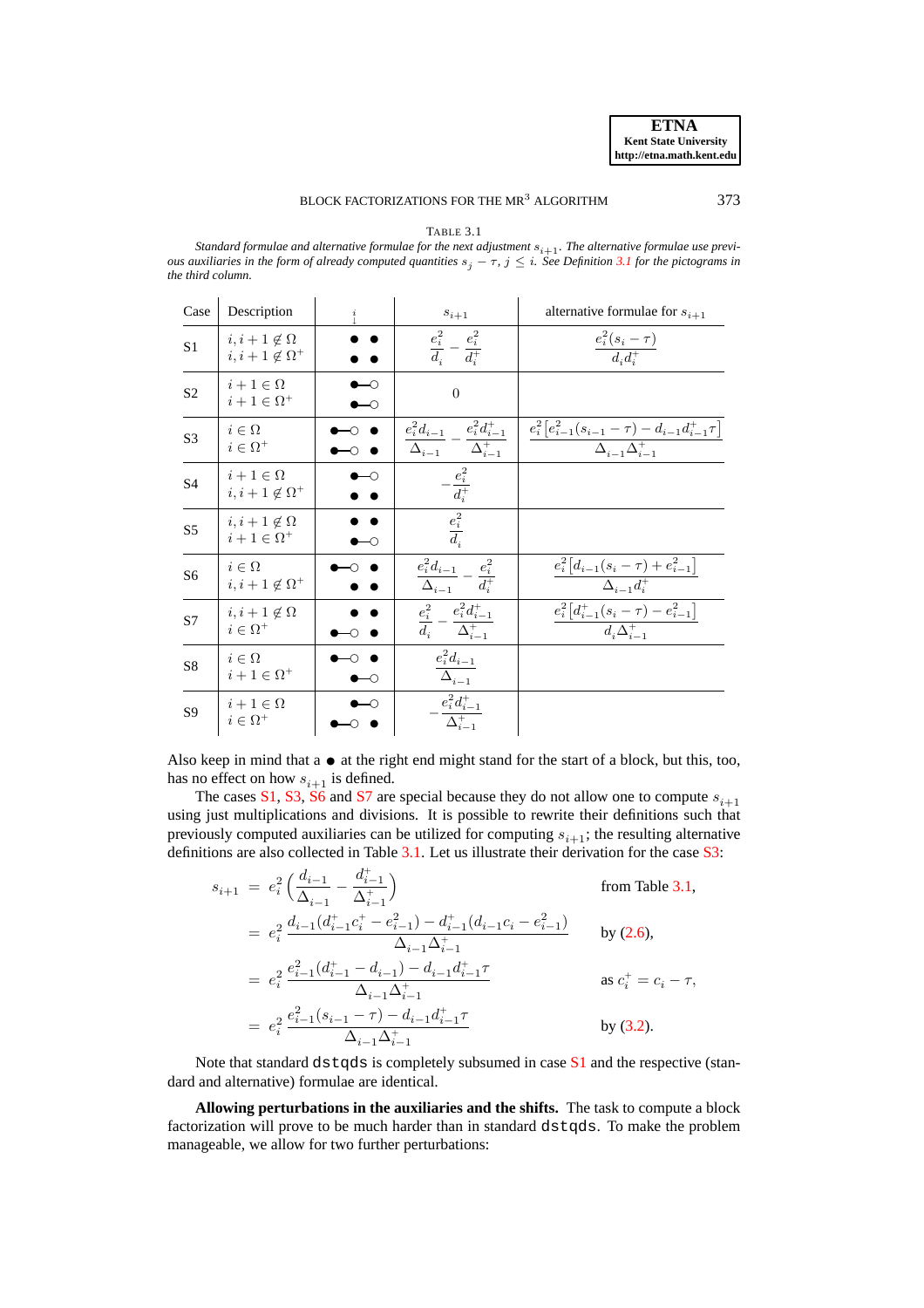### 374 P. R. WILLEMS AND B. LANG

1.  $s_1 := 0$ 2. **for**  $i = 1$  **to**  $n - 1$  **do** 3.  $D^+(i,i) := D(i,i) + (s_i - \tau)$ 4. // Compute block determinants 5. **if**  $i \in \Omega$  **then** 6.  $\Delta_{i-1} := d_{i-1}c_i - e_{i-1}^2$ 7. **if**  $i \in \Omega^+$  **then** 8.  $\Delta_{i-1}^+ := d_{i-1}^+ c_i^+ - e_{i-1}^2$ 9. // Compute next auxiliary  $s_{i+1}$ 10.  $s_{i+1} := \ldots$ 11. **endfor**  $12.$  $D^+(n, n) := D(n, n) + (s_n - \tau)$ 

ALGORITHM 3.1: *Template for the stationary block factorization.*

<span id="page-11-0"></span>(i) The computed auxiliaries  $s_i$  need not to fulfill the respective relation from Table [3.1](#page-10-0) exactly for the perturbed data. Instead, we will be content if a small relative perturbation of  $s_i$  has this property. This relaxation makes it meaningful to see the auxiliaries as secondary data and denote by  $\tilde{s}_i$  the correct value for the perturbed data; this is achieved by replacing<br>expanding in any definition by its activity of construction of everything in any definition by its perturbed counterpart, e.g.,

$$
\widetilde{s}_{i+1} = \widetilde{e}_i^2 (\widetilde{d}_{i-1}/\widetilde{\Delta}_{i-1} - 1/\widetilde{d}_i^+) = \widetilde{e}_i^2 (\widetilde{d}_{i-1}/(\widetilde{d}_{i-1}\widetilde{c}_i - \widetilde{e}_{i-1}^2) - 1/\widetilde{d}_i^+)
$$

for case [S6.](#page-10-1)

(ii) The effective shift for any index  $i$  may be perturbed, that is, instead for  $(3.1)$  above we actually strive for

<span id="page-11-1"></span>
$$
\widetilde{\mathsf{L}}\widetilde{\mathsf{D}}\widetilde{\mathsf{L}}^*-\mathrm{diag}(\widetilde{\tau}_i) = \widetilde{\mathsf{L}}^+\widetilde{\mathsf{D}}^+(\widetilde{\mathsf{L}}^+)^*,
$$

allowing different shifts for the diagonal entries. This is mainly a notational convenience because perturbed shifts might also be written as an outer (multiplicative) perturbation,

$$
\widetilde{\mathsf{L}}\widetilde{\mathsf{D}}\widetilde{\mathsf{L}}^*-\mathrm{diag}(\widetilde{\tau}_i) = \widetilde{\mathsf{L}}^+\widetilde{\mathsf{D}}^+(\widetilde{\mathsf{L}}^+)^* \quad \Leftrightarrow \quad \mathsf{Y}\widetilde{\mathsf{L}}\widetilde{\mathsf{D}}\widetilde{\mathsf{L}}^*Y - \tau = \mathsf{Y}\widetilde{\mathsf{L}}^+\widetilde{\mathsf{D}}^+(\widetilde{\mathsf{L}}^+)^*Y,
$$

where  $Y = diag((\tilde{\tau}_1/\tau)^{-1/2}, \dots, (\tilde{\tau}_n/\tau)^{-1/2})$ . Multiplicative perturbations are known to be perfectly conditioned with respect to their effect on eigenvalues and invariant subspaces [\[1,](#page-27-10) [6\]](#page-27-11).

With these two simplifications, the relations to be fulfilled by the perturbation are just

(3.3) 
$$
\widetilde{\mathsf{D}}^+(i,i) \stackrel{!}{=} \widetilde{\mathsf{D}}(i,i) + \widetilde{s}_i - \widetilde{\tau}_i, \quad i = 1,\ldots,n,
$$

as our standard representation allows to reuse the offdiagonals  $e_i$  for the target. (Here and in the following we use the symbol  $\frac{1}{x}$  for "should be equal to".)

**Determining the new block structure.** Based on the auxiliaries  $s_i$  and assuming the block structure  $\Omega^+$  is known, the computation of  $\mathsf{L}^+\mathsf{D}^+(\mathsf{L}^+)^*$  can proceed in a manner similar to standard dstqds, using Algorithm [3.1](#page-11-0) as an algorithmic template.

One application where the block structure  $\Omega^+$  would be known beforehand is when a non-blocked factorization  $L^+D^+(L^+)^*$  is desired, i.e., with  $D^+$  being diagonal or, equivalently,  $\Omega^+ = \emptyset$ . In Section [3.4](#page-18-0) we will present a customized algorithm just for this purpose.

In general, however, we want to determine a suitable block structure on the fly, for example with the intent to minimize (local) element growth. Then Algorithm [3.1](#page-11-0) needs to be augmented with suitable tests to set up  $\Omega^+$ . The natural position for such a test is right after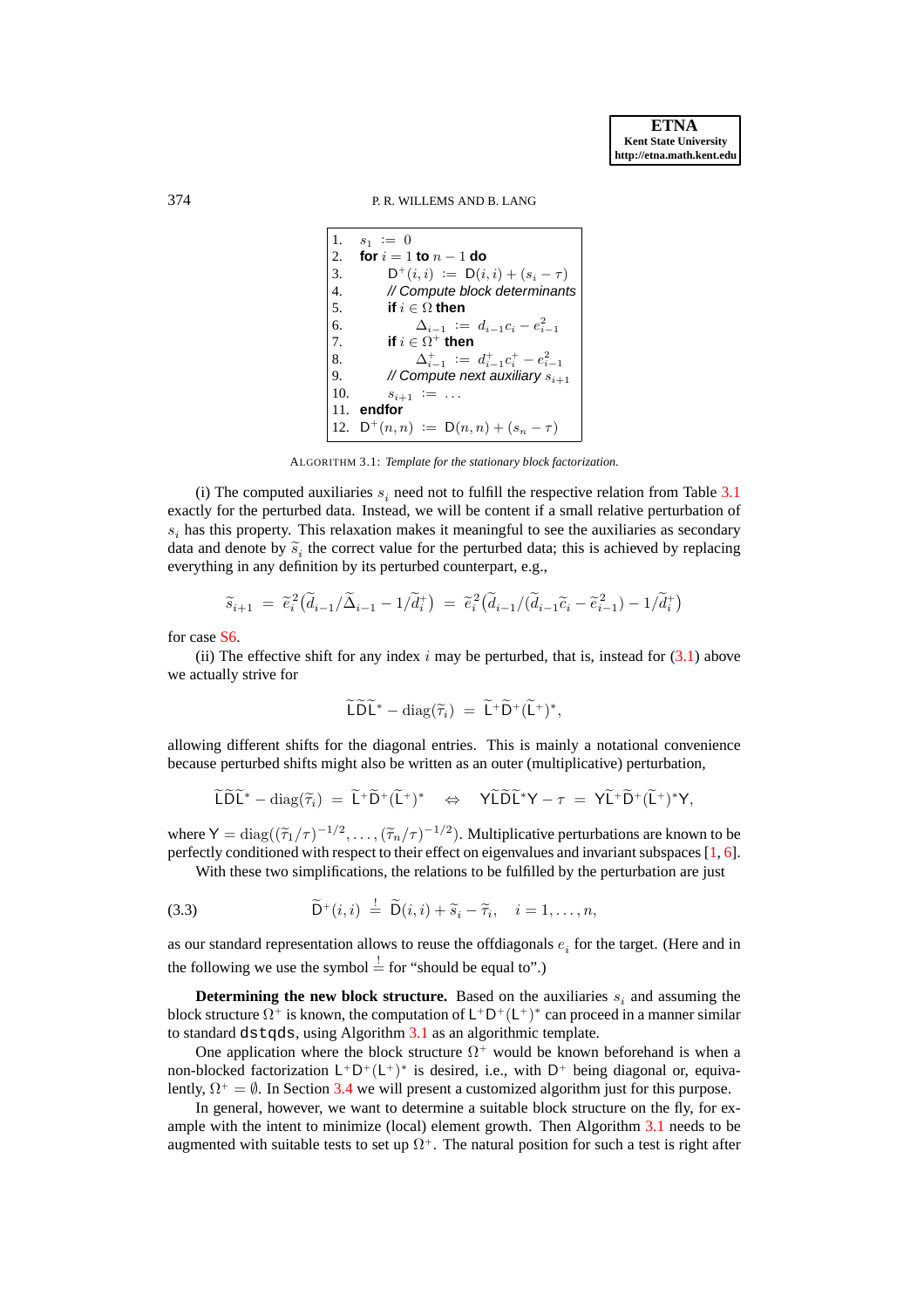a  $d_i^+$  has been computed in line 3 to decide if this should start a new  $2 \times 2$  pivot in the target factorization, that is, if  $i + 1$  should be added to  $\Omega^+$ . The concrete shape and form of the test has to depend on the block structure  $\Omega$  in the source. We will develop and discuss a couple of usable situation-specific tests on the following pages. But regardless of how they are implemented, we should keep in mind that a  $2 \times 2$  pivot may only be chosen if [\(2.10\)](#page-8-0) is fulfilled for  $T^+$ , that is,

<span id="page-12-2"></span>
$$
|d_i^+ c_{i+1}^+| < K_\square e_i^2.
$$

Except for the choice of  $\Omega^+$ , the prominent point left open in Algorithm [3.1](#page-11-0) is the computation of  $s_{i+1}$  in line 10. We have already indicated that this has to depend on the actual case at hand as determined by  $\Omega$  and  $\Omega^+$  and that there are alternative formulae for some cases. Doing it wrong can make componentwise mixed relative stability impossible to achieve.

We will tackle the nine cases for computing  $s_{i+1}$  from Table [3.1](#page-10-0) by partitioning them into groups which can then be considered one at a time:

(i) Case  $S1$  has already been dealt with in [\[18\]](#page-27-8) for standard dstqds based on an  $e$ -representation. Accordingly, the alternative formulae from Table [3.1](#page-10-0) can be used, and the error analysis for  $e$ -representations from [\[18,](#page-27-8) Theorem 5.3] does apply, cf. Figure [1.1.](#page-3-0)

(ii) Cases  $S2$  and  $S3$  state that a block in D corresponds to one in  $D^+$ . This will be our first challenge in Section [3.2.](#page-15-1)

(iii) In Section [3.3](#page-16-0) we will deal extensively with cases [S4](#page-10-6) and [S6.](#page-10-1) Those constitute what we call *breaking a block*: single pivots in  $D^+$  where D has a block.

(iv) The largest chunk will be to tackle [S5](#page-10-7) and [S7](#page-10-4)[–S9](#page-10-8) in Section [3.5.](#page-19-0) They have in common that a block in  $D^+$  is (or has just been) introduced where D does not have one—we call this *creating a block*. A special role will fall to  $S_8$  and  $S_9$ , where blocks in D and D<sup>+</sup> do *overlap*, because once these two cases start to alternate and form an *overlap sequence*, the worst-case relative perturbation bounds will depend on the length of the sequence. We are not yet able to overcome this problem completely, but it can be controlled in a practicable way.

We will present, for each of (ii)–(iv), a computational sequence tailored just for the computation of the  $s_i$  concerned. These are intended to be used as plugin for the template in Algorithm [3.1](#page-11-0) and will be accompanied by a complete relative error analysis covering all data involved. The final algorithm and its error analysis in Section [3.6](#page-22-0) can then be built by composition. Due to the amount of technical details involved and for the sake of a more fluent presentation, we moved the full proofs of the error analysis into the appendix.

<span id="page-12-0"></span>**3.1. Preparations for the error analysis.** We assume the standard model for floatingpoint arithmetic, that is, for a floating-point operation which is well-defined (no underflow or overflow), the exact result z and the number x computed on the machine can be related as

<span id="page-12-1"></span>(3.5) 
$$
x = z(1+\gamma) = z/(1+\delta), \quad |\gamma|, |\delta| \le \epsilon_{\diamond},
$$

with *machine epsilon*  $\epsilon_{\diamond}$ . Most modern architectures adhere to the IEEE 754 standard for floating-point arithmetic [\[13,](#page-27-12) [14\]](#page-27-13). For IEEE double precision with 53-bit significands and eleven-bit exponents the above model is fulfilled with  $\epsilon_{\circ} = 2^{-53} \approx 1.1 \cdot 10^{-16}$ . For more information on binary floating-point arithmetic and the IEEE standard see [\[9,](#page-27-14) [12,](#page-27-15) [15\]](#page-27-16).

We assume the reader to be familiar with the concept of mixed relative perturbation analysis and only recall the customized notation for sharp first-order analysis introduced in [\[18\]](#page-27-8) and the rules for propagating perturbations.

DEFINITION 3.2 ([\[18,](#page-27-8) Definition 3.2]). *For any*  $p, n \in \mathbb{R}^{\geq 0}$  and  $0 \leq p n \epsilon_0 < 1$ , we *define*

$$
\epsilon^{[p]}(n) \ := \ \text{placeholder for a quantity} \ \alpha \ \text{with} \ |\alpha| \leq \frac{n\epsilon_{\diamond}}{1 - p n \epsilon_{\diamond}} = n\epsilon_{\diamond} + p(n\epsilon_{\diamond})^2 + \mathcal{O}(\epsilon_{\diamond}^3).
$$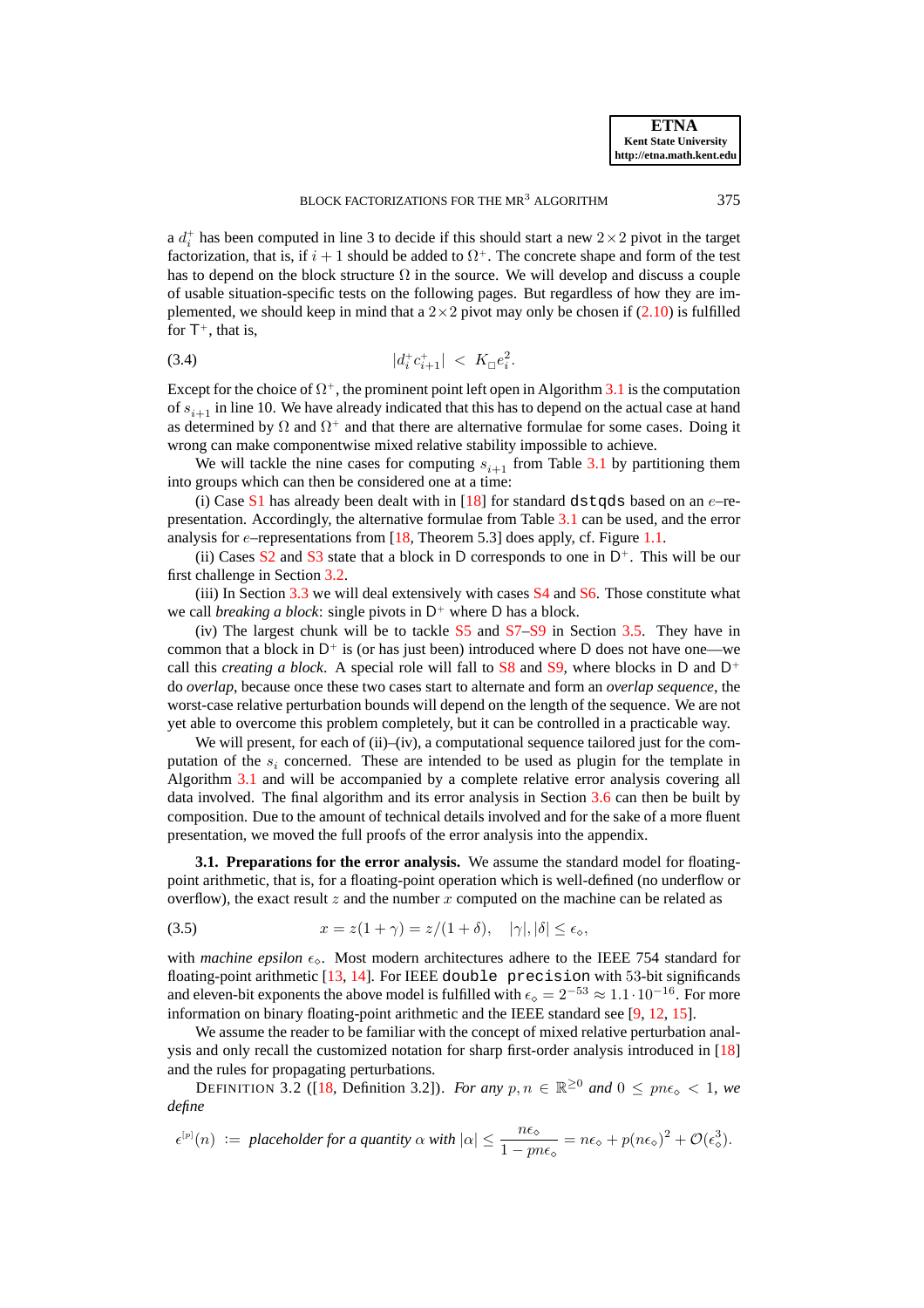### 376 P. R. WILLEMS AND B. LANG

We abbreviate  $\epsilon^{[1]}(n) =: \epsilon(n)$  and write  $\epsilon_{\infty}$  instead of  $\epsilon^{[0]}(1)$  if in placeholder context (on the *right-hand side of an*  $" \doteq"$ .

By "placeholder" we mean that occurrences of  $\epsilon^{\lceil \cdot \rceil}(\cdot)$ -terms should be interpreted similarly to the traditional  $\mathcal{O}(\cdot)$  notation. To pronounce relations that deal with unspecified quantities like these we will write "  $\dot{=}$  " instead of " $\dot{=}$ ". The expressions become unambiguous if interpreted from left to right.

<span id="page-13-3"></span>THEOREM 3.3 (Rules for running error analysis [\[18,](#page-27-8) Theorem 3.3 and Corollary 3.4]). Let  $p, n, q, m \in \mathbb{R}^{\geq 0}$  and  $R = \max\{1, p, q\}$ . Then

$$
(1 + \epsilon^{[p]}(n))(1 + \epsilon^{[q]}(m)) \doteq 1 + \epsilon^{[R]}(n+m),
$$
  

$$
(1 + \epsilon^{[p]}(n))^{-1} \doteq 1 + \epsilon^{[p+1]}(n),
$$
  

$$
(1 + \epsilon^{[p]}(n))^{1/2} \doteq 1 + \epsilon^{[2p+2]}(\frac{1}{2}n),
$$

*provided that*  $0 \leq sk\epsilon_{\diamond} < 1$  *for each quantity*  $\epsilon^{[s]}(k)$ *.* 

*Let*  $m_i \in \mathbb{R}$  and  $s_i \in \{-1, 1\}$ ,  $i = 1, \ldots, n$ , be given. Then

(3.6) 
$$
\prod_{i=1}^{n} (1 + m_i \epsilon_{\diamond})^{s_i} \doteq 1 + \epsilon(D), \text{ where } D := \sum_{i=1}^{n} |m_i|,
$$

*provided*  $D\epsilon_{\infty} < 1$ *.* 

For any quantity a we will normally use  $\tilde{a}$  for its perturbed counterpart, and we reserve the letter  $\rho$  for the associated relative perturbation factors:

<span id="page-13-2"></span> $\widetilde{a} = a \cdot \varrho(a).$ 

*We do not use a special notation to distinguish floating-point numbers from "exact" ones.* In the remainder of this paper, unadorned symbols  $d_i, e_i, c_i^+, \Delta_i, \ldots$  in an algorithm or its accompanying error analysis always refer to numbers as they are stored in the machine.

Recall our use of the term secondary data for anything (meaningful) which can be derived from a representation's primary data; so far we have already introduced the block determinants  $\Delta_i$ ,  $i + 1 \in \Omega$ , and the auxiliaries  $s_i$  as such. Secondary data also have a natural counterpart under the influence of a perturbation, namely the value one obtains if every primary data occurrence in a definition is replaced by the perturbed version. We will extend the  $\tilde{\ }$ -notation and  $\varrho$  to refer to perturbed secondary data as well. Hence, the determinants for the  $2 \times 2$  blocks in D are

<span id="page-13-0"></span>
$$
\widetilde{\Delta}_i = \widetilde{d}_i \widetilde{c}_{i+1} - \widetilde{e}_i^2 = \Delta_i \varrho(\Delta_i), \quad i+1 \in \Omega,
$$

etc. Note that, although our lax use of the  $\tilde{\ }$ -notation might suggest otherwise, there still remains the subtle point that we can choose primary perturbations like  $d_i \leadsto d_i$  freely, whereas  $\Delta_i \rightarrow \Delta_i$  is an immediate consequence once all perturbations to the primary data are fixed.

Concerning the offdiagonal elements  $e_i$ , for a shifted factorization based on our standard representation only their squares  $e_i^2$  will ever be needed, so assume we have them as

(3.7) 
$$
\mathrm{fl}(e_i^2) = e_i^2(1+\varepsilon_i), \quad |\varepsilon_i| \leq \epsilon_\diamond, \qquad i=1,\ldots,n-1.
$$

**Induced perturbations for the block determinants.** It will be necessary to relate the block determinants  $\Delta_i$  and  $\Delta_i^+$  as computed in lines 6 and 8 of Algorithm [3.1](#page-11-0) to the exact ones  $\Delta_i$  and  $\Delta_i^+$  for the perturbed matrices. Based on the floating-point model [\(3.5\)](#page-12-1) and on  $(3.7)$ , we can state

<span id="page-13-1"></span>(3.8) 
$$
\Delta_i(1+\beta_{\Delta}) = d_i c_{i+1} (1+\alpha_{\Delta}) - e_i^2 (1+\varepsilon_i), \text{ for } i+1 \in \Omega, \Delta_i^+ (1+\beta_{\Delta}^+) = d_i^+ c_{i+1}^+ (1+\alpha_{\Delta}^+) - e_i^2 (1+\varepsilon_i), \text{ for } i+1 \in \Omega^+,
$$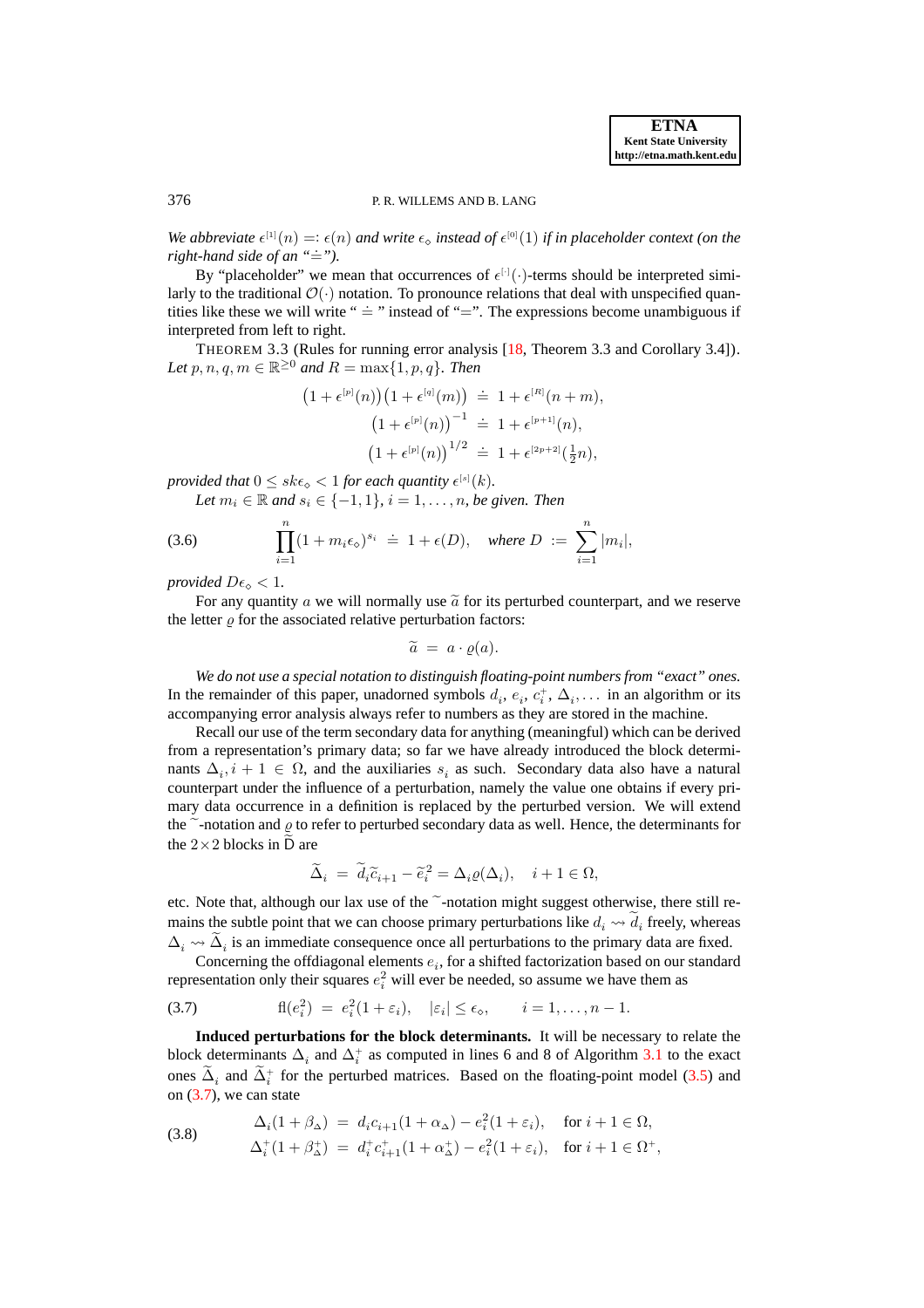with suitable perturbations  $|\alpha_{\Delta}|, |\alpha_{\Delta}^+|, |\beta_{\Delta}|, |\beta_{\Delta}^+| \le \epsilon_{\diamond}$ . Those will of course depend on i, but it is not necessary to make this dependency explicit. We will ensure that for all  $2\times 2$ pivots, the condition of computing its determinant is bounded by  $\kappa_{\Delta}$  from [\(2.13\)](#page-8-2). Then we obtain a connection between the computed value  $\Delta_i$  and the exact value  $\Delta_i$  (corresponding to perturbed primary data) as follows. Take the identities  $\Delta_i = \Delta_i \varrho(\Delta_i)$ , etc., to rewrite the exact value  $\tilde{\Delta}_i = d_i \tilde{c}_{i+1} - \tilde{e}_i^2$  as

$$
\begin{split} \widetilde{\Delta}_i &= d_i \varrho(d_i) \cdot c_{i+1} \varrho(c_{i+1}) \ - \ e_i^2 \varrho(e_i^2) \\ &= \underbrace{d_i c_{i+1} (1 + \alpha_\Delta) F}_{=:x} \cdot \underbrace{\frac{\varrho(d_i) \varrho(c_{i+1})}{(1 + \alpha_\Delta) F}}_{=:1 + \xi} \ - \underbrace{e_i^2 (1 + \varepsilon_i) F}_{=:y} \cdot \underbrace{\frac{\varrho(e_i^2)}{(1 + \varepsilon_i) F}}_{=:1 + \eta}, \end{split}
$$

where the latter equality holds for each  $F \neq 0$  and, in particular, for  $\alpha_{\Delta}$  and  $\varepsilon_i$  from the computations  $\text{fl}(d_i c_{i+1}) = d_i c_{i+1} (1 + \alpha_{\Delta})$  and  $\text{fl}(e_i^2) = e_i^2 (1 + \varepsilon_i)$  in [\(3.8\)](#page-13-1) and [\(3.7\)](#page-13-0), respectively. Now insert the values x, y and the perturbations  $\xi$ ,  $\eta$ , as defined via the braces, into [\(2.11\)](#page-8-3) to obtain

$$
\begin{aligned} \Delta_i &= (x - y) \cdot (1 + \gamma) \quad \text{for some } |\gamma| \le \kappa_-(x, y) \cdot \max\{|\xi|, |\eta|\} \\ &= (1 + \beta_\Delta) \Delta_i F \cdot (1 + \gamma), \end{aligned}
$$

due to  $(3.8)$ . Taking into account the invariance of the condition with respect to scaling,  $(2.13)$ yields

<span id="page-14-3"></span><span id="page-14-0"></span>
$$
\kappa_-(x,y) \; = \; \kappa_-(x/F,y/F) \; = \; \kappa_-(\mathrm{fl}(d_i c_{i+1}),\mathrm{fl}(e_i^2)) \; < \; \kappa_{\Delta}.
$$

To summarize, for  $i + 1 \in \Omega$  we obtain

(3.9) 
$$
\varrho(\Delta_i) = (1 + \beta_{\Delta})F(1 + \gamma), \text{ where}
$$

$$
|\gamma| \leq \kappa_{\Delta} \cdot \max \left\{ \left| \frac{\varrho(d_i)\varrho(c_{i+1})}{(1 + \alpha_{\Delta})F} - 1 \right|, \left| \frac{\varrho(e_i^2)}{(1 + \varepsilon_i)F} - 1 \right| \right\},\
$$

and  $F \neq 0$  may be chosen freely. For  $i + 1 \in \Omega^+$  the same argument yields an analogous bound for  $\varrho(\Delta_i^+)$  with the same  $\kappa_\Delta$ ,  $\varrho(e_i^2)$  and  $\varepsilon_i$ .

**Perturbations for the auxiliaries.** Except for few special cases, we will perturb the data influencing  $s_i$ , and maybe also the shift  $\tilde{\tau}_i$ , just so that

$$
(3.10) \t\t s_i - \tau = \widetilde{s}_i - \widetilde{\tau}_i
$$

holds. This means the exact difference of the quantities  $s_i$  and  $\tau$  (which are floating-point numbers stored in the machine) equals the exact difference of the perturbed data  $\tilde{s}_i$  and  $\tilde{\tau}_i$ <br>(which is appeal will not be approachable as flasting neighbourghous) (which in general will not be representable as floating-point numbers).

Provided the relation [\(3.10\)](#page-14-0) holds, there is an obvious way to perturb the diagonal data of D and  $D^+$  such that [\(3.3\)](#page-11-1) is achieved. Assume the computation in line 3 of Algorithm [3.1](#page-11-0) obeys

<span id="page-14-2"></span>(3.11) 
$$
D^+(i,i)(1+\delta_i^+) = D(i,i) + (s_i - \tau)/(1+\sigma_i), \quad |\delta_i^+|, |\sigma_i| \le \epsilon_0,
$$

where  $\sigma_i$  accounts for the subtraction and will retain this meaning throughout the paper, and  $\delta_i^+$  accounts for the error in the addition. This notation, too, will hold from now on. Multiply by  $1 + \sigma_i$  and, noting [\(3.10\)](#page-14-0), there is an obvious way to go,

<span id="page-14-1"></span>(3.12) 
$$
\varrho(D(i,i)) := 1 + \sigma_i, \qquad \varrho(D^+(i,i)) := (1 + \delta_i^+)(1 + \sigma_i).
$$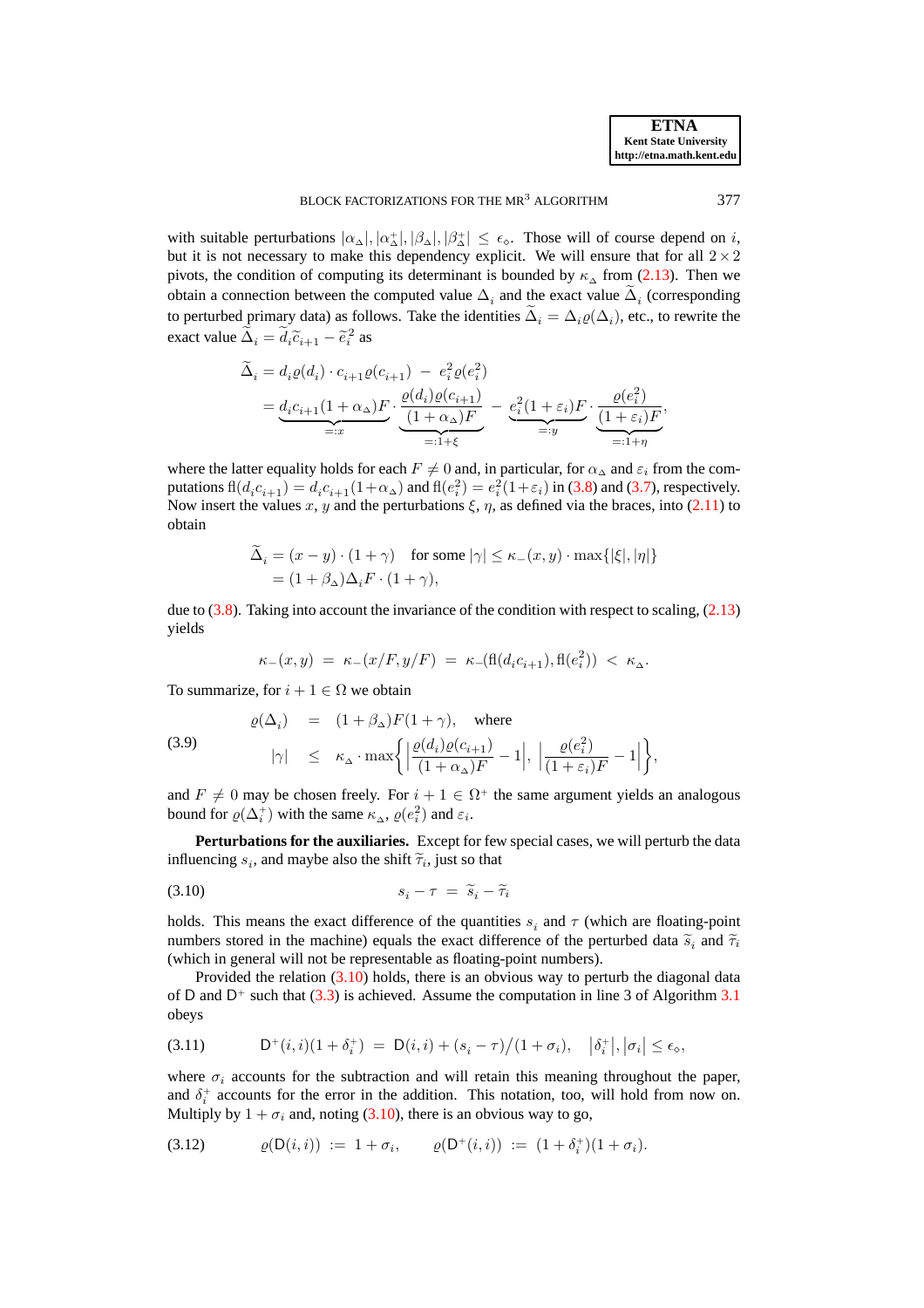### 378 P. R. WILLEMS AND B. LANG

These will serve as our default perturbation for  $D$  and  $D^+$ .

To attain the relation  $s_i - \tau = \tilde{s}_i - \tilde{\tau}_i$  in the first place, there are basically two ways. The obvious one is to choose  $e_{i-1} \leadsto \tilde{e}_{i-1}$  just so that the computed  $s_i$  becomes exact, i.e.,  $s_i = \tilde{s}_i$ . Then there is even no need to touch the shift, as  $\tilde{\tau}_i := \tau$  will do the trick. An alternative is made assailed if  $s_i$  is not too long in magnitude assument to the shift. alternative is made possible if  $s_i$  is not too large in magnitude compared to the shift, e.g.,

<span id="page-15-2"></span>
$$
|s_i| \leq R|\tau|
$$

for some parameter R. *Then we can achieve*  $s_i - \tau = \tilde{s}_i - \tilde{\tau}_i$  for every choice of  $e_{i-1} \leadsto \tilde{e}_{i-1}$ <br>hypergraphs and "transpare" from  $\tilde{\gamma}$  to  $\tilde{\gamma}$  in the form by moving any "excess" from  $\tilde{s}_i$  to  $\tilde{\tau}_i$ , in the form

(3.13)  $\widetilde{\tau}_i - \tau = \widetilde{s}_i - s_i \implies |\varrho(\tau_i) - 1| \leq R |\varrho(s_i) - 1|,$ 

defining  $\tilde{\tau}_i$ . This provides us with one additional degree of freedom in the choice of  $\tilde{e}_{i-1}$ , which can be used to fix some other critical computation. Note that, effectively, we did cast a relative perturbation of one quantity  $(\tilde{s}_i)$  as an absolute one and then wrote it again as a relative and the state of  $s_i$ relative one, but for a different quantity  $(\tau)$ . This technique will be a crucial ingredient for the error analysis.

This closes the general preparations. Note that, whenever  $(3.12)$  can be used, all that remains to be done is to specify fitting perturbations  $e_i \leadsto \tilde{e}_i$  for the offdiagonal data.

<span id="page-15-1"></span>**3.2. Keep a block.** Block factorizations are mostly harmless as long as the block struc-ture is not changed. With respect to Table [3.1](#page-10-0) this comprises the cases  $S1$ ,  $S2$  and  $S3$ . For S1 a single pivot in the source corresponds to a single pivot in the target—this corresponds to standard dstqds for an  $e$ –representation, and the error bounds from Figure [1.1](#page-3-0) do apply. In this section we will deal with the cases  $S2$  and  $S3$ : a block in D is reproduced in  $D^+$ , that is, we *keep* the block.

We begin by devising a criterion to determine when a block should be kept. Assume we have a block in the source covering indices i and  $i + 1$ , that is,  $i + 1 \in \Omega$ . The option of keeping the block does only present itself if we did not already choose a block in the target at  $i-1$ , so assume  $i \notin \Omega^+$ . Considering again Table [3.1,](#page-10-0) the choice between keeping the block or not corresponds to the choice between the cases [S2](#page-10-5) or [S4.](#page-10-6)

It is desirable to keep the structure, but this is not always possible. At least, we have to ensure that each block in  $D^+$  satisfies condition [\(3.4\)](#page-12-2). The data  $\mathsf{T}(i+1,i+1) = c_{i+1}$ are readily available in our standard representation in this situation, so just one extra addition gives  $\mathsf{T}^+(i+i,i+1) = c_{i+1} - \tau$ . This yields the following test.

<span id="page-15-0"></span>

| <b>Block Criterion I (BC-I).</b>                           |  |
|------------------------------------------------------------|--|
| Fix a parameter $K_1 \leq K_{\square}$ . Keep the block if |  |
| $ d_i^+(c_{i+1} - \tau)  < K_1 e_i^2$ .                    |  |

Now focus on the case that a block  $i + 1 \in \Omega$  is indeed kept, that is, we assume the following situation (cf. Definition [3.1](#page-9-1) for the pictogram):

$$
\text{In: } s_i = \widetilde{s}_i \qquad \qquad \overset{i}{\bullet} \qquad \qquad \text{Out: } s_{i+2} = \widetilde{s}_{i+2}.
$$

As depicted, we require  $s_i$  as input and assume it to be exact with respect to the perturbed data; the produced output  $s_{i+2}$  shall have the same property. The computation will go through case [S2](#page-10-5) in Table [3.1,](#page-10-0) followed by case [S3](#page-10-3) (for  $s_{i+2}$  instead of  $s_{i+1}$ ), but to ensure stability we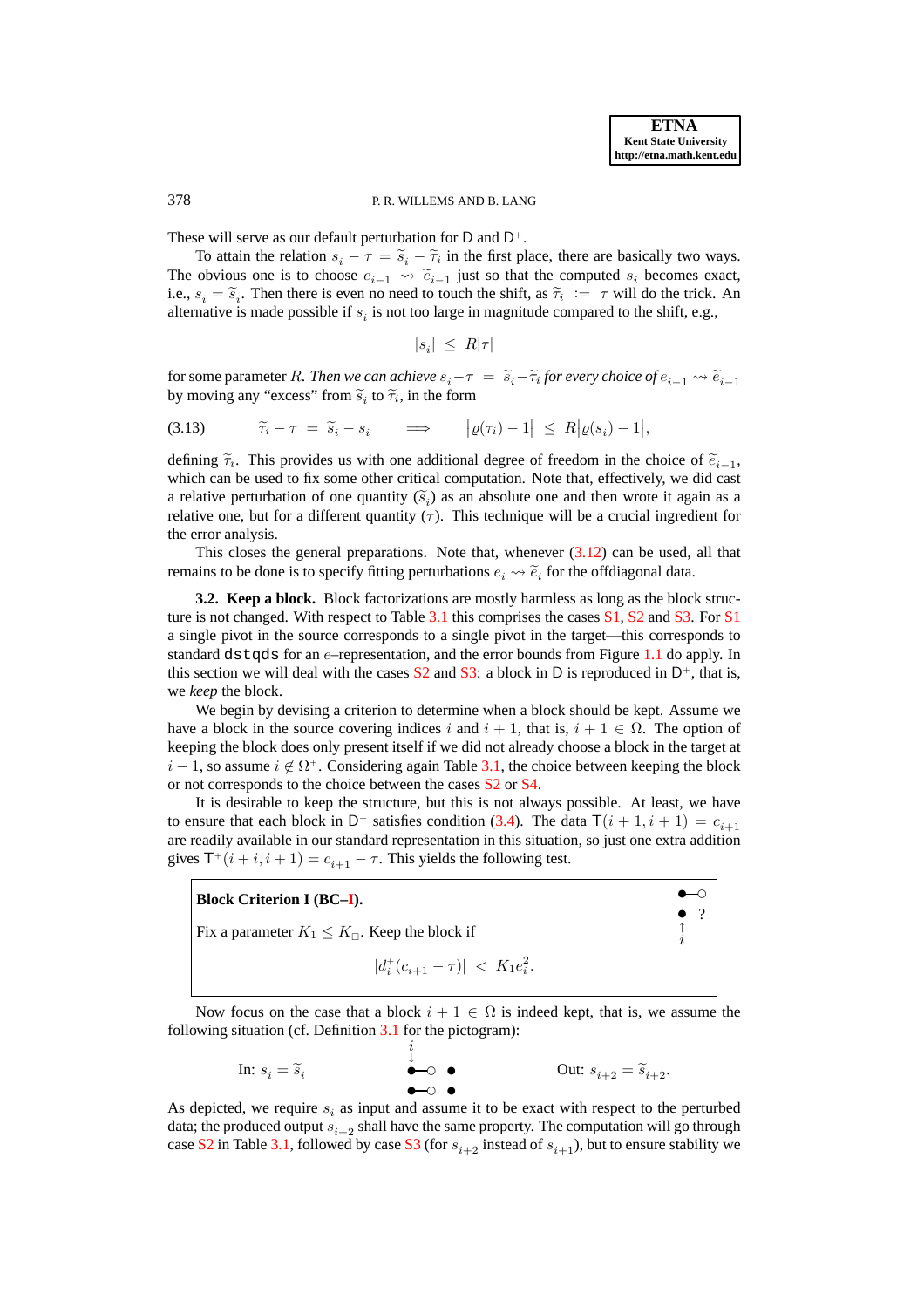#### BLOCK FACTORIZATIONS FOR THE MR<sup>3</sup> ALGORITHM 379

| 1. $s_{i+1} := 0$<br>2. $x := e_i^2(s_i - \tau) - d_i d_i^+ \tau$<br>3. $s_{i+2} := e_{i+1}^2 x / (\Delta_i \Delta_i^+)$ |
|--------------------------------------------------------------------------------------------------------------------------|

ALGORITHM 3.2: *Keep a block.*

<span id="page-16-1"></span>need to take the alternative formula for the latter. This leads to the computational sequence in Algorithm [3.2,](#page-16-1) to be integrated with our algorithmic template in Algorithm [3.1.](#page-11-0)

Recall our goal: We need to find perturbations to the primary data involved, namely  $d_i$ ,  $d_i^+, c_{i+1}, c_{i+1}^+, e_i$  and  $e_{i+1}$ , and optionally also the shifts  $\tau_i$ ,  $\tau_{i+1}$ , such that the relation [\(3.3\)](#page-11-1) is fulfilled for i and  $i + 1$ , with respect to the exact adjustments  $\tilde{s}_i$ ,  $\tilde{s}_{i+1}$  for the perturbed<br>data Combined with the In/Out angle of the perturbed data demands adjustment data. Combined with the In/Out-specification above, this boils down to achieving

- <span id="page-16-3"></span>(3.14)  $\widetilde{d}_i^+ \stackrel{!}{=} \widetilde{d}_i + (s_i - \widetilde{\tau}_i), \text{ since } \widetilde{s}_i = s_i,$
- <span id="page-16-4"></span>(3.15)  $\widetilde{c}_{i+1}^+ \stackrel{!}{=} \widetilde{c}_{i+1} - \widetilde{\tau}_{i+1}, \quad \text{as } s_{i+1} = 0,$
- <span id="page-16-5"></span>(3.16)  $\widetilde{s}_{i+2} \stackrel{!}{=} s_{i+2}.$

<span id="page-16-2"></span>The following lemma states that these relations can in fact be obtained with suitable perturbations, without touching the shift. The proof for the lemma is given in Appendix [A.1.](#page-28-0)

LEMMA 3.4. If a block in the source is reproduced in the target,  $i + 1 \in \Omega \cap \Omega^+$ , let in *Algorithm* [3.1](#page-11-0) *the auxiliaries*  $s_{i+1}$  *and*  $s_{i+2}$  *be computed as in Algorithm* [3.2.](#page-16-1) *Then we can find perturbations*

$$
d_i \leadsto \widetilde{d}_i \qquad \doteq \qquad \epsilon(1), \qquad \qquad d_i^+ \leadsto \widetilde{d}_i^+ \qquad \doteq \qquad \epsilon(2),
$$
\n
$$
c_{i+1} \leadsto \widetilde{c}_{i+1} \qquad \doteq \qquad \epsilon(1), \qquad \qquad c_{i+1}^+ \leadsto \widetilde{c}_{i+1}^+ \qquad \doteq \qquad \epsilon(2),
$$
\n
$$
e_i \leadsto \widetilde{e}_i \qquad \doteq \qquad \epsilon^{[4]}(3), \qquad e_{i+1} \leadsto \widetilde{e}_{i+1} \qquad \doteq \qquad \epsilon^{[4]}(\frac{7}{2} + \frac{7}{2}\kappa_\Delta),
$$

*such that*

$$
\widetilde d^+_i\ =\ \widetilde d_i+s_i-\tau,\quad \widetilde c^+_{i+1}\ =\ \widetilde c_{i+1}-\tau,\quad and\quad s_{i+2}\ =\ \widetilde s_{i+2}.
$$

<span id="page-16-0"></span>**3.3. Break a block.** In the previous section we dealt with the situation that a block in the source D is kept for the target  $D^+$ . Now we will consider how to break a block without any overlap, that is, without creating a new block ending within  $\{i, i+1, i+2\}$ :

In: 
$$
s_i = \tilde{s}_i
$$
  $\overset{\overset{i}{\downarrow}}{\bullet}$   $\circ$   $\overset{\underset{i}{\downarrow}}{\bullet}$  Out:  $s_{i+2} = \tilde{s}_{i+2}$ .

As depicted, we require  $s_i$  as input and assume it to be exact with respect to the perturbed data, and we deliver  $s_{i+2}$  enjoying the same property. We do not require that the decision to refrain from adding either one of  $i$ ,  $i + 1$  or  $i + 2$  to  $\Omega^+$  has been taken because BC-I is not fulfilled, but we assume

$$
d_i^+ \neq 0 \quad \text{and} \quad d_{i+1}^+ \neq 0,
$$

as otherwise the factorization would not be possible.

With respect to Table [3.1,](#page-10-0) the computation will go through [S4](#page-10-6) for  $s_{i+1}$ , followed by [S6](#page-10-1) for  $s_{i+2}$ . There are different ways to compute  $s_{i+2}$ . From case [S6](#page-10-1) we get the formula

$$
s_{i+2} = \frac{e_{i+1}^2}{\Delta_i d_{i+1}^+} \Big[ \underbrace{d_i d_{i+1}^+ - \Delta_i}_{=: x} \Big],
$$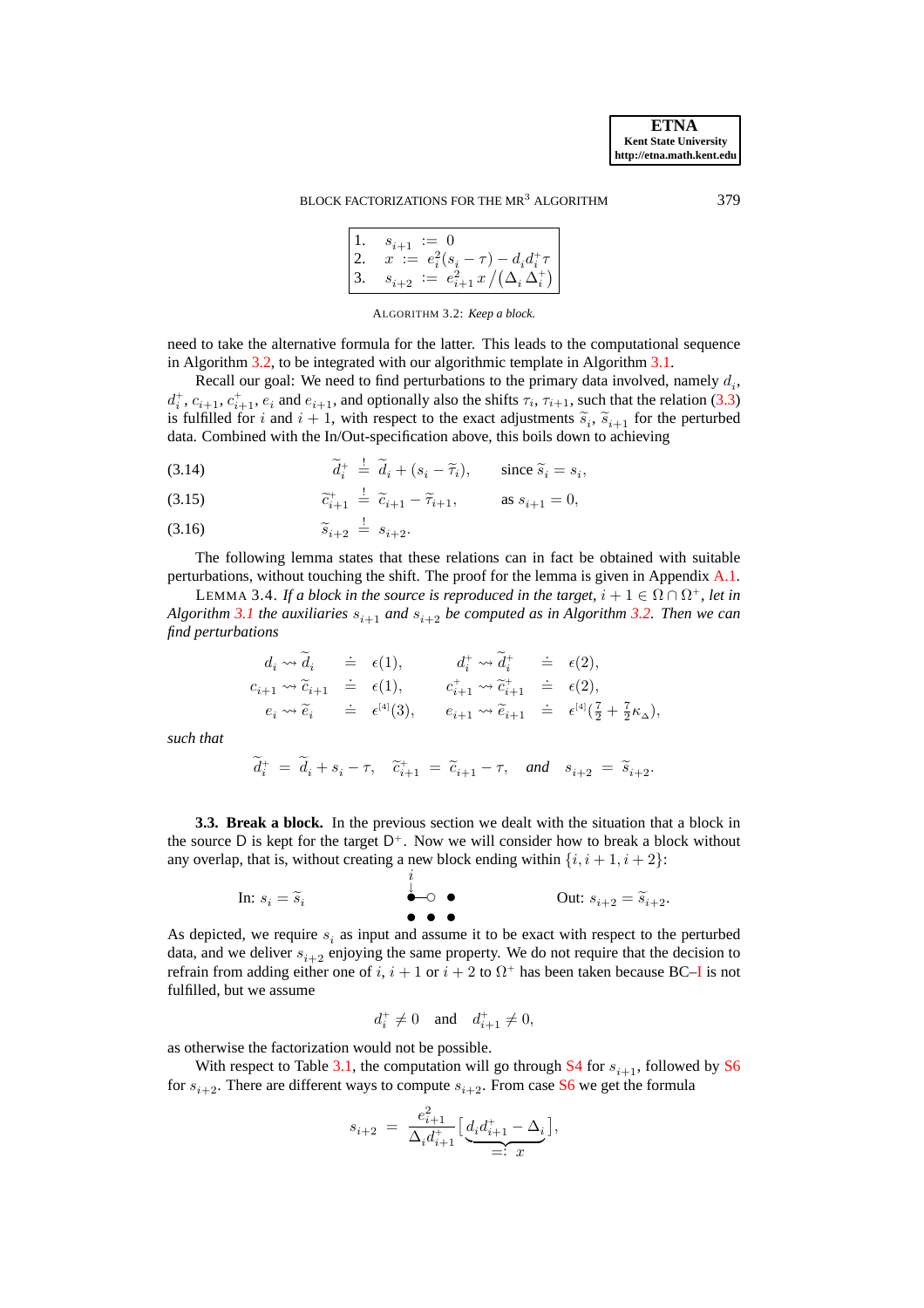# 380 P. R. WILLEMS AND B. LANG

| $\vert 1.$ | $s_{i+1} := -e_i^2/d_i^+$                                                                    |               |
|------------|----------------------------------------------------------------------------------------------|---------------|
| $\vert 2.$ | if $ s_{i+1}  \leq R_{\text{brk}}  \tau $ or $\text{sign}(d_i) \neq \text{sign}(d_i^+)$ then |               |
| $\vert 3.$ | $x := d_i(s_{i+1} - \tau) + e_i^2$                                                           | // Formula I  |
| $\vert 4.$ | else                                                                                         |               |
| $\vert 5.$ | $x := -s_{i+1}(s_i - \tau) - d_i \tau$                                                       | // Formula II |
| $\vert 6.$ | $s_{i+2} := e_{i+1}^2 x / (\Delta_i d_{i+1}^+)$                                              |               |

<span id="page-17-0"></span>ALGORITHM 3.3: *Break a block according to a given threshold*  $R_{\text{brk}} > 1$ *.* 

<span id="page-17-1"></span>revealing the intermediate quantity  $x$  whose stable computation is a critical ingredient for breaking a block. This meaning of x will remain in effect until the end of Section [3.4.](#page-18-0)

The alternative formula from Table [3.1](#page-10-0) for case  $S_6$  shows that x can also be written as

$$
(3.17) \t\t x = d_i(s_{i+1} - \tau) + e_i^2.
$$

Two points should be noted. For having the slightest chance of finding a perturbation for  $e_{i+1}$ such that  $s_{i+2}$  becomes exact, we must compute x stably, meaning that the computed x should be only a small relative perturbation away from the exact  $\widetilde{x}$  for perturbed data. Second, neither one of the two formulae for computing x introduced above is always stable. This remains true even if one would assume that Block Criterion [I](#page-15-0) was not fulfilled. These points make the task of breaking a block special, because they effectively force us to include a branch in the computation.

Computing x as in [\(3.17\)](#page-17-0) is advantageous, because it reuses the quantity  $s_{i+1} - \tau$ , which is required to compute  $d_{i+1}^+$  anyway (line 3 in Algorithm [3.1\)](#page-11-0). But for a relative error analysis, this approach is problematic because it uses  $e_i$  explicitly again, although  $s_{i+1}$  does already depend on  $e_i$ . An alternative formulation for x is

$$
x = \frac{e_i^2}{d_i^+} (s_i - \tau) - d_i \tau = -s_{i+1} (s_i - \tau) - d_i \tau.
$$

This one is easily derived from [\(3.17\)](#page-17-0), making use of the two identities  $s_i - \tau = d_i^+ - d_i$ and  $s_{i+1} = -e_i^2/d_i^+$ . Again the outermost subtraction involved cannot bode well for all configurations, but at least the double dependency of  $e_i$  is removed.

Both formulae to compute  $x$  that were just introduced have their uses. They are integrated in Algorithm [3.3,](#page-17-1) together with a test for deciding which formula to take. Again we state only the parts relevant for computing the auxiliaries  $s_{i+1}$  and  $s_{i+2}$  and assume the rest is done according to Algorithm [3.1.](#page-11-0)

Although we also have investigated other ways to compute  $s_{i+2}$ , we do not see how to lead a mixed relative error analysis to completion if only one formula (I, II or another one) is used for all cases. However, we will show that the combination of Formulae I and II, together with the test in line 2 in Algorithm [3.3,](#page-17-1) leads to success. This result will be summarized in Lemma [3.5,](#page-18-1) and to arrive there we proceed as follows (see Appendix [A.2](#page-29-0) for the details):

- (a) If  $|s_{i+1}| \le R_{\text{brk}} |\tau|$  for some fixed  $R_{\text{brk}} > 1$ , then  $s_{i+1}$  is not much larger than  $\tau$  in magnitude, and then Formula I is fine because we can employ the technique surmised in  $(3.13)$  to modify the shift, opening up the freedom to perturb  $e_i$  to control the subtraction involved in computing  $x$  in line 3 of Algorithm [3.3.](#page-17-1) Lemma [A.2](#page-31-0) will deal with this case.
- (b) If  $|s_{i+1}| > R_{\text{brk}}|\tau|$  and  $\text{sign}(d_i) \neq \text{sign}(d_i^+)$ , then due to  $R_{\text{brk}} > 1$  and  $s_{i+1} = -e_i^2/d_i^+$ ,  $sign(s_{i+1} - \tau) = sign(s_{i+1}) = -sign(d_i^+)$ . Thus,  $sign(d_i) \neq sign(d_i^+)$  implies that  $d_i(s_{i+1} - \tau)$  and  $e_i^2$  are nonnegative, and therefore the final addition in line 3 of Algorithm [3.3](#page-17-1) is well-conditioned:

$$
\kappa[x] \ := \ \kappa_+ \big( {\rm fl}(d_i(s_{i+1} - \tau)), {\rm fl}(e_i^2) \big) \ = \ 1,
$$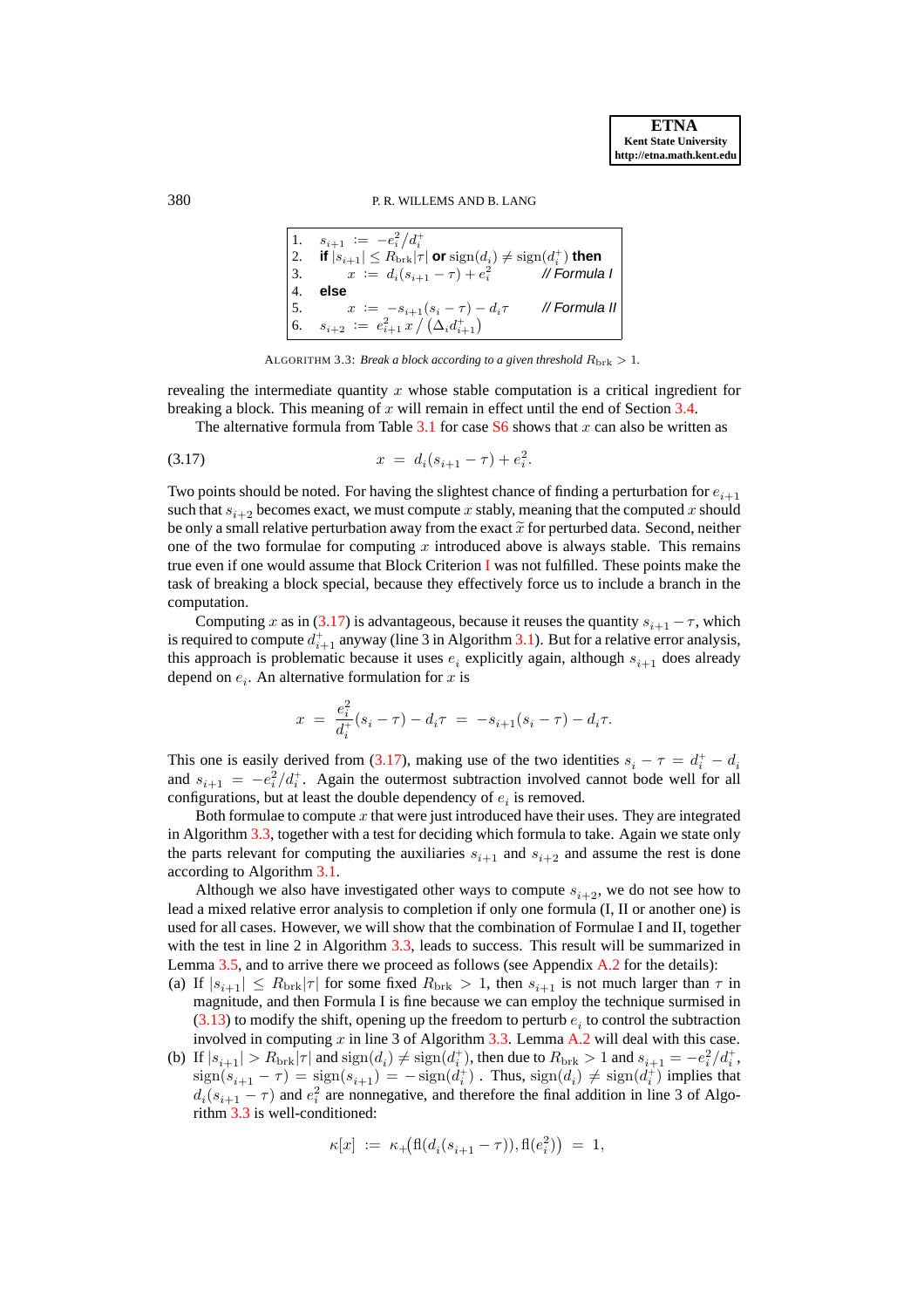where  $\kappa_{+}$  is defined according to [\(2.11\)](#page-8-3). Lemma [A.1](#page-30-0) will show that Formula I is fine in this case because we are free to fix  $\varrho(e_i)$  for any choice of  $\varrho(d_i)$  such that  $s_{i+1} = \tilde{s}_{i+1}$ holds, while still being able to control the effect on  $x$ .

(c) Finally, Lemma [A.3](#page-31-1) will establish that Formula II is fine for the case  $|s_{i+1}| > R_{\text{brk}}|\tau|$ .

These are just three out of a variety of conditions we studied while investigating how to break a block. Similarly to (b) one can show that Formula II is fine if the computation of  $x$  in line 5 of Algorithm [3.3](#page-17-1) is well-conditioned. However, just the three conditions stated above are included in Algorithm [3.3,](#page-17-1) so we will present only them in detail.

The following Lemma [3.5](#page-18-1) summarizes the error analysis for breaking a block according to Algorithm [3.3](#page-17-1) by taking the worst case bounds from Lemmas [A.1](#page-30-0)[–A.3.](#page-31-1) Indeed, as  $|s_{i+1}| \gg |\tau|$  excludes the possibility of harmful cancellation between  $s_{i+1}$  and  $\tau$ , just (a) and (c) alone would suffice to cover all input configurations, so one could even drop (b), and Lemma [A.1](#page-30-0) is not strictly required to break a block stably. We use it in a supporting role to alleviate some of the rather largish error bounds from Lemma [A.3](#page-31-1) in practice.

<span id="page-18-1"></span>LEMMA 3.5. *For the case that a block in* D *is broken without overlap, i.e.,*  $i + 1 \in \Omega$ and  $\Omega^+ \cap \{i-1,i,i+1\} = \emptyset$ , let in Algorithm [3.1](#page-11-0) the auxiliaries  $s_{i+1}$  and  $s_{i+2}$  be computed as in Algorithm [3.3,](#page-17-1) with a parameter  $R_{\text{brk}} > 1$ . Let  $R^* := (R_{\text{brk}} - 1)^{-1}$ . Then there is a *perturbation*

$$
\begin{array}{llll} & d_i \leadsto \widetilde{d}_i &\doteq \epsilon(1), & d_i^+ \leadsto \widetilde{d}_i^+ &\doteq \epsilon(2), \\ & c_{i+1} \leadsto \widetilde{c}_{i+1} \doteq \epsilon(3+2R^*), & d_{i+1}^+ \leadsto \widetilde{d}_{i+1}^+ \doteq \epsilon(4+2R^*), \\ & e_i \leadsto \widetilde{e}_i &\doteq \epsilon^{[4]}(3), & e_{i+1} \leadsto \widetilde{e}_{i+1} \doteq \epsilon^{[6]}(\frac{11}{2}+2\kappa_\Delta+(\kappa_\Delta+1)R^*), \\ & \tau \leadsto \widetilde{\tau}_{i+1} \doteq \epsilon(4R_{\mathrm{brk}}), \end{array}
$$

*such that*

$$
\widetilde{d}_i^+ = \widetilde{d}_i + s_i - \tau, \quad \widetilde{d}_{i+1}^+ = \widetilde{c}_{i+1} + \widetilde{s}_{i+1} - \widetilde{\tau}_{i+1}, \quad \text{and} \quad s_{i+2} = \widetilde{s}_{i+2}.
$$

The computed adjustment  $s_{i+1}$  will satisfy  $\widetilde{s}_{i+1} \doteq s_{i+1}(1 + \epsilon(4)).$ 

<span id="page-18-0"></span>**3.4. Blocked to non-blocked factorization.** A crucial application of breaking blocks is when we desire a non-blocked target factorization  $L^+D^+(L^+)^*$  with  $D^+$  being diagonal, i.e.,  $\Omega^+ = \emptyset$ . Computation of a general (blocked to blocked) factorization is expensive due to the conditionals involved. For an  $MR<sup>3</sup>$  algorithm based on block factorizations as representations for inner nodes, there is really no need to employ blocks during bisection or computing eigenvectors, as then the element growth in the target has no effect on accuracy. Algorithm [3.4](#page-19-1) provides a non-blocked factorization, making use of the results from the previous pages.

<span id="page-18-2"></span>THEOREM 3.6 (Error analysis for blocked to non-blocked dstqds). *Let Algorithm [3.4](#page-19-1) be executed without underflow or overflow in an environment that satisfies the floating-point model* [\(3.5\)](#page-12-1)*, and let all blocks in* D *satisfy* [\(2.12\)](#page-8-1)*.*

*Then there are perturbations to the inputs and outputs such that*

$$
LDL^*-\mathrm{diag}(\widetilde{\tau}_i)~=~L^+D^+(L^+)^*
$$

*holds exactly. The perturbations can be bounded depending on the parameters*  $R_{\rm brk}$  and  $K_{\Box}$ *according to Lemma [3.5.](#page-18-1) The specific choices*  $R_{\text{brk}} = 3$ ,  $K_{\text{C}} = 1/8$  *lead to the following bounds; only first-order bounds are shown, i.e., an entry p stands for a bound*  $p\epsilon_0 + \mathcal{O}(\epsilon_0^2)$ *.* 

| LDL*                       | $L^*$ | $L^+D^+(L^+)^*$                | $i \notin \Omega$ | $i \in \Omega$ | $i \notin \Omega$          | $i \in \Omega$ |    |
|----------------------------|-------|--------------------------------|-------------------|----------------|----------------------------|----------------|----|
| $d_i \leadsto \tilde{d}_i$ | 1     | $d_i^* \leadsto \tilde{d}_i^+$ | 2                 | 5              | $e_i \leadsto \tilde{e}_i$ | 3              | 10 |
| $c_i \leadsto \tilde{c}_i$ | 4     | $\tau \leadsto \tilde{\tau}_i$ | 0                 | 12             |                            |                |    |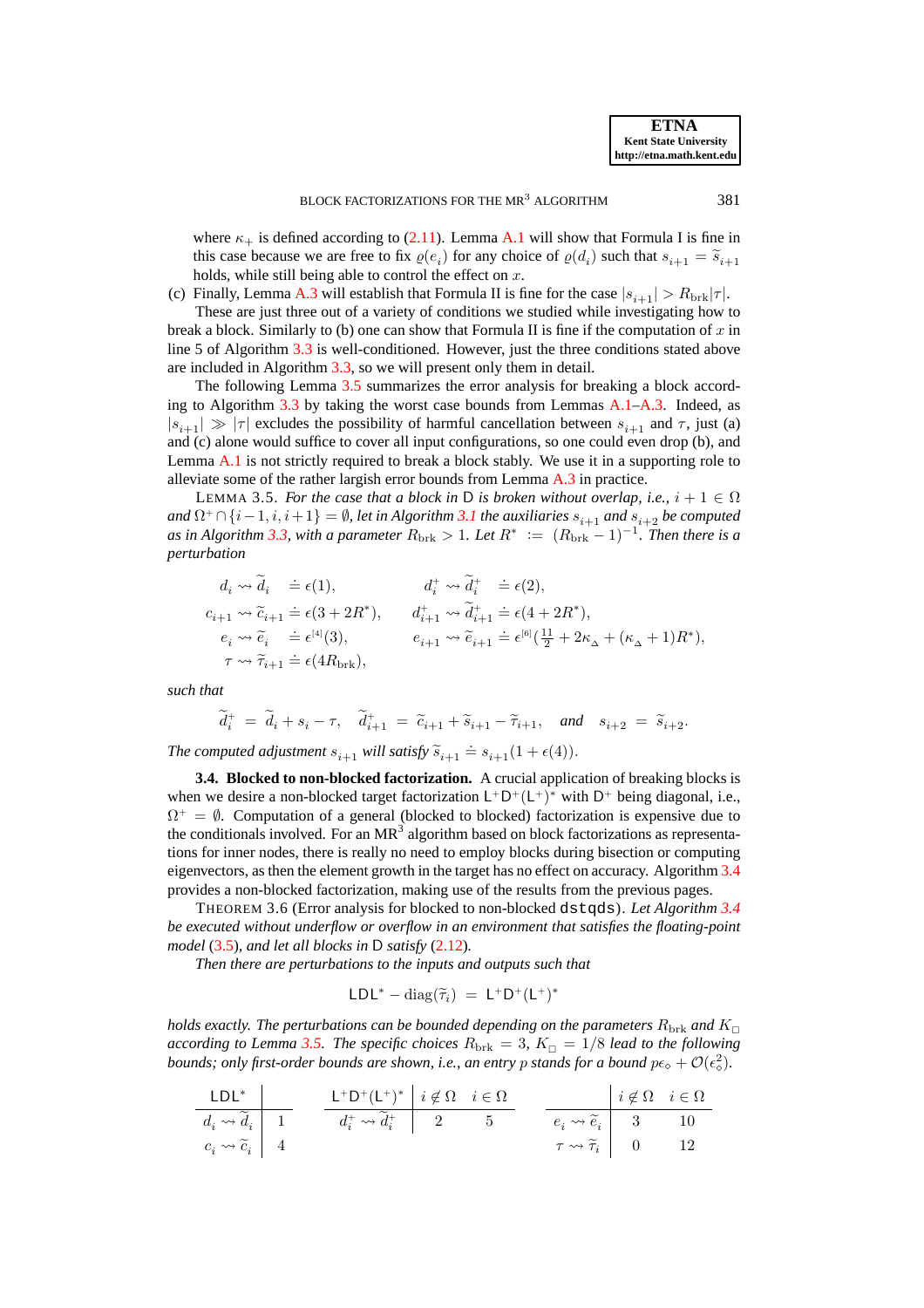Input:  $\Omega$ , shift  $\tau$ ,  $\{D(i,i)\} = \{d_i | i \notin \Omega\} \cup \{c_i | i \in \Omega\}$ ,  $\{e_1, \ldots, e_{n-1}\}$ Output:  $x_1^+, \ldots, x_n^+ \}$ Parameter:  $R_{\text{brk}} > 1$ Notes: The offdiagonal elements  $e_i$  are reused to represent  $T^+$ . Computing the block determinants  $\Delta_i$ ,  $i + 1 \in \Omega$ , is not shown; these should have been cached beforehand. 1.  $s_1 := 0$ 2. **for**  $i = 1$  **to**  $n - 1$  **do** 3.  $d_i^+ := \mathsf{D}(i,i) + (s_i - \tau)$ 4. **if**  $i + 1 \in \Omega$  then  $\blacksquare$  // initiate breaking the block 5.  $s_{i+1} := -e_i^2/d_i^+$  // S4<br>6. **elseif**  $i \notin \Omega$  **then** // standard dstqds // [S4](#page-10-6) 7.  $s_{i+1} := e_i^2 (s_i - \tau) / (d_i d_i^+$  $\frac{\pi}{31}$ 8. **else else** *else else else else else else else else else else else else else else else else else else else else else else else* 9. **if**  $|s_i| \leq R_{\text{brk}}|\tau|$  or  $\text{sign}(d_{i-1}) \neq \text{sign}(d_{i-1}^+)$  then 10.  $x := d_{i-1}(s_i - \tau) + e_i^2$ <sup>i</sup>−<sup>1</sup> // Formula I 11. **else** 12.  $x := -s_i(s_{i-1} - \tau) - d_{i-1}\tau$  // Formula II 13.  $s_{i+1} := e_i^2 x / (\Delta_{i-1} d_i^+)$ // [S6](#page-10-1) 14. **endfor** 15.  $d_n^+ := D(n,n) + (s_n - \tau)$ 

<span id="page-19-1"></span>ALGORITHM 3.4: *Factorize blocked to non-blocked: Given a block factorization* **T** = LDL<sup>\*</sup> ∈  $\mathbb{R}^{n \times n}$  *in standard representation, compute data for non-blocked*  $L^+D^+(L^+)^* = T^+$  *such that*  $L^+D^+(L^+)^* = LDL^* - \tau$ .

*Proof.* One just has to note that the bounds in Lemma [3.5](#page-18-1) are already large enough to encompass the error bounds from Figure [1.1](#page-3-0) for non-blocked d $stqds$  (e–representation). The specific parameter settings  $R_{\text{brk}} = 3$ ,  $K_{\Box} = 1/8$  imply  $R^* = 0.5$  and  $\kappa_{\Delta} = 9/7$ ; then the indicated bounds are immediate.  $\Box$ 

REMARK 3.7 (Breakdowns in Algorithm [3.4\)](#page-19-1). Since no  $2 \times 2$  pivots are allowed in the target, the factorization may break down if a  $d_i^+$  becomes zero. This can be handled analogously to standard dstqds, cf. [\[18,](#page-27-8) Section 8] for details.

REMARK 3.8 (Optimizing Algorithm [3.4\)](#page-19-1). We formulated Algorithm [3.4](#page-19-1) with the intention to maximize clarity, but in this form it is quite inefficient, due to the many conditionals involved. An alternative design could use a nested loop structure:

| 1.               | while $i < n$ do             |
|------------------|------------------------------|
| 2.               | while $i+1 \notin \Omega$ do |
| 3.               | $\ldots$ // do normal dstqds |
| $\overline{4}$ . | endwhile                     |
| 5.               | $\mathcal U$ break the block |
| 6.               |                              |
|                  | 7. $i := i + 2$              |
|                  | 8. endwhile                  |

This reduces the number of extra conditionals to one per block in the source, which is minimal, since we cannot avoid having to select between Formulae I and II for stable computation.

<span id="page-19-0"></span>**3.5. Creating blocks and handling overlap.** In this section we will analyze how to *create* new blocks at a position where the source does not have one. We will start with discussing criteria to decide when this is sensible.

382 P. R. WILLEMS AND B. LANG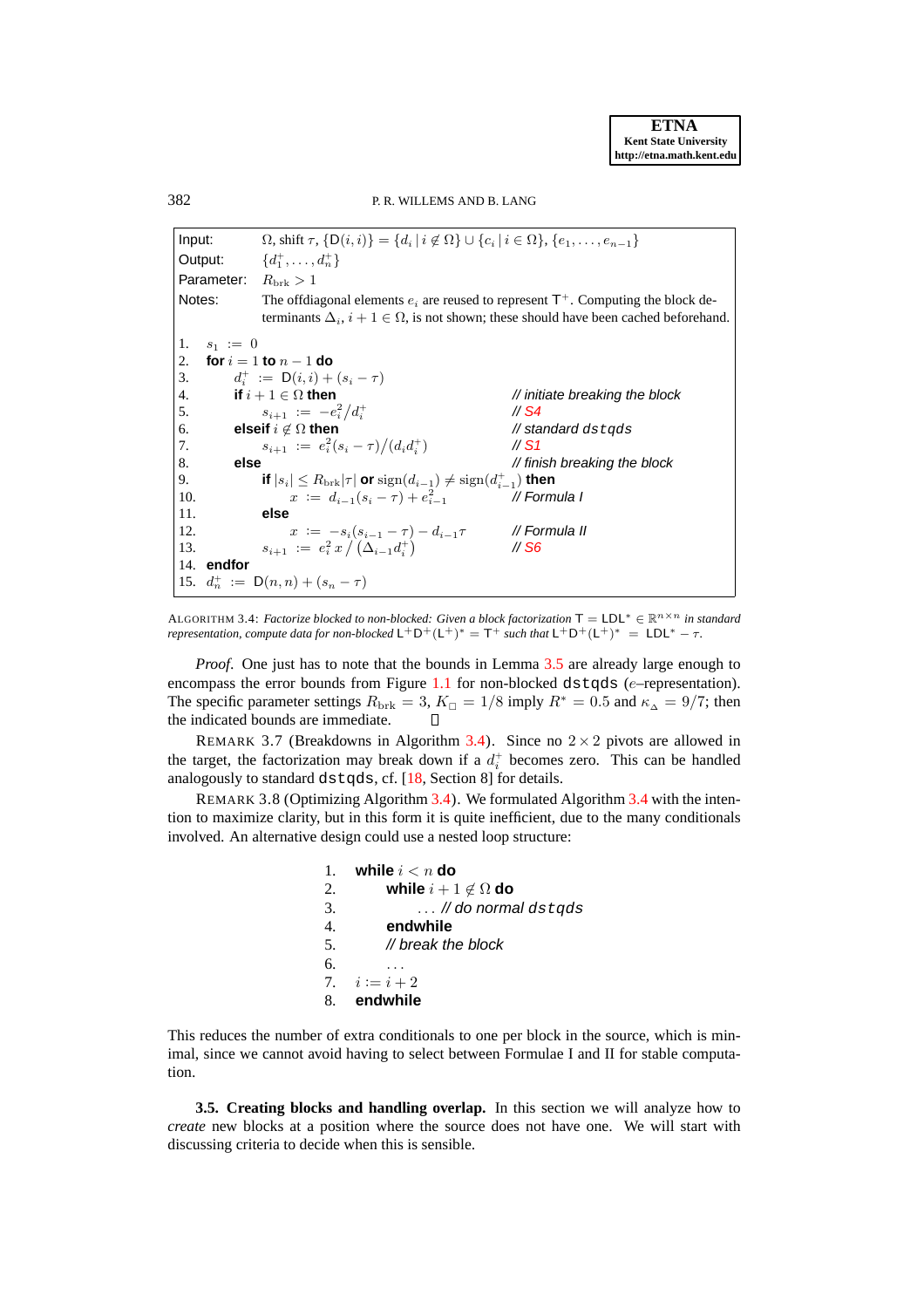**When to create a new block in**  $D^+$ . Assume the factorization process did just compute  $d_i^+$  at an index i where no block starts in the source, that is,  $i + 1 \notin \Omega$ . This leaves two cases to consider, since D might still have a block ending at index  $i$  (cf. Definition [3.1](#page-9-1) for the pictograms):

<span id="page-20-0"></span>

Here one could try to test for  $(2.10)$  directly by tentatively computing the diagonal element  $T^+(i+1,i+1) = c_{i+1}^+$ . This would require to first determine  $s_{i+1}$  according to either case [S5](#page-10-7) or [S8](#page-10-9) in Table [3.1,](#page-10-0) and then check if

$$
(3.18) \t\t |d_i^+(d_{i+1} + (s_{i+1} - \tau))| < K_\square e_i^2
$$

holds. This approach has the advantage of being to-the-point. A  $2 \times 2$  pivot is chosen aggressively in every situation where it makes sense according to the basic condition [\(2.10\)](#page-8-0). However, there are two drawbacks. If the test should indicate *not* to choose a  $2 \times 2$  pivot, we end up in case [S1](#page-10-2) or [S6](#page-10-1) instead. Then the computed  $s_{i+1}$  becomes invalid; its computation including at least one division—as well as the two additions to get  $c_{i+1}^+$ , would have been wasted. The second drawback is more serious: we need additional assumptions about created blocks for the error analysis to succeed, and the direct test [\(3.18\)](#page-20-0) does not provide them.

Due to these reasons we use the following stronger criterion for determining if a block should be introduced where the source does not have one.

<span id="page-20-1"></span>**Block Criterion II (BC[–II\)](#page-20-1).** Fix a parameter  $K_2 \le K_{\Box}/3$ . Choose a 2×2 pivot if  $\int_{i}^{3}$ t  $|d_i^+| \cdot \max\big\{| \tau |, |d_{i+1}| \big\} \leq K_2 e_i^2 \quad \text{and} \quad \begin{cases} |d_i^+| & \text{if } i \notin \Omega, \\ |d_i^+| & \text{if } i \in \Omega, \end{cases}$  $|d_i^+ d_{i-1}| < K_2 |\Delta_{i-1}| \text{ if } i \in \Omega.$ 

To motivate this criterion, suppose a created block satisfies it in exact arithmetic. Then the expressions for  $s_{i+1}$  in cases [S5](#page-10-7) or [S8](#page-10-9) from Table [3.1](#page-10-0) reveal

$$
c_{i+1}^+ \;=\; \begin{cases} d_{i+1} + e_i^2/d_i - \tau, & \text{if } i \not \in \Omega, \\ d_{i+1} + e_i^2d_{i-1}/\Delta_{i-1} - \tau, & \text{otherwise}, \end{cases} \qquad \Longrightarrow \quad |d_i^+ c_{i+1}^+| < K_\square e_i^2.
$$

Assuming the safeguard measures concerning  $K_{\Box}$  mentioned at the end of Section [2.4](#page-7-0) have been heeded, the choice  $K_2 \leq K_{\square}/3$  ensures that the above property will hold for the perturbed quantities as well, so indeed the computed block data will even have the stronger properties [\(2.13\)](#page-8-2) again.

<span id="page-20-2"></span>Deploying  $BC$ [–II](#page-20-1) instead of  $(3.18)$  has the advantage that

$$
(3.19) \t |\Delta_i^+| > (1 - K_{\square})e_i^2 > \frac{3(1 - K_{\square})}{K_{\square}}|d_i^+ d_{i+1}|
$$

will hold for any chosen block. For example, with  $K_{\Box} = .25$  this means the "hidden" pivot  $\Delta_i^+ / d_i^+$  would have been at least nine times larger in magnitude than  $d_{i+1}$  (or infinite if  $d_i^+ = 0$ ); so the choice to create a block was well-founded.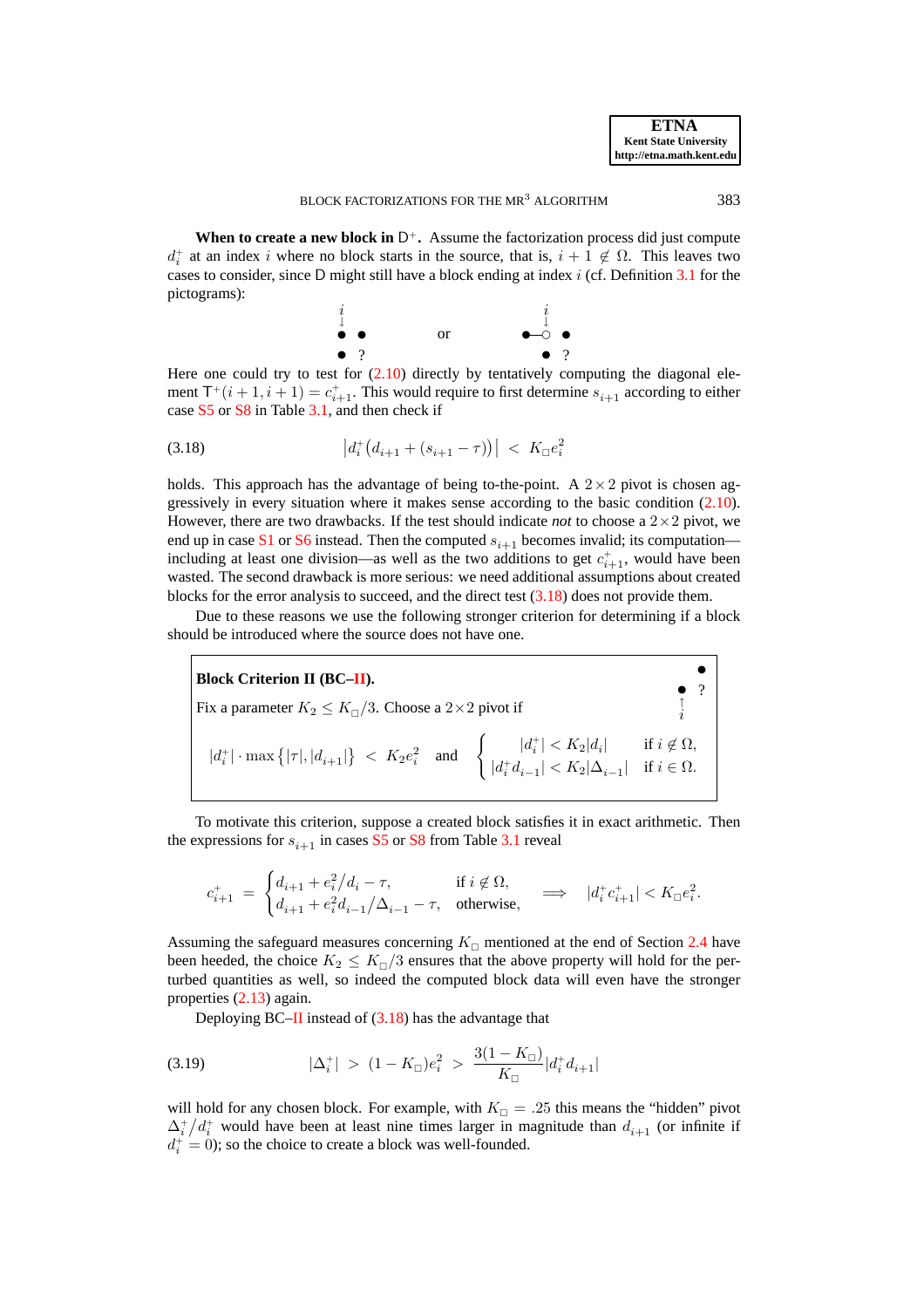

#### 384 P. R. WILLEMS AND B. LANG



<span id="page-21-0"></span>FIG. 3.1. *The four types of overlap sequences, classified as to whether they start/end by breaking a block (B) or creating a new one (C); cf. Definition [3.1](#page-9-1) for the pictograms.*

**Overlap with blocks in** D**.** A newly created block in the target can *overlap* with blocks in the source if  $i - 1 \in \Omega$  or  $i + 1 \in \Omega$ . There is only one situation where this does not happen:



One could call this the "clean" or "pristine" creation of a new block. It is symmetrical to breaking a block. Indeed, this can be realized based on the less restrictive test  $(3.18)$  in a way completely analogous to breaking a block in Section [3.3,](#page-16-0) including a necessary branch in the computation. Our implementation does indeed include this special treatment, but we have chosen not to present its error analysis here, since it does not convey anything new compared to breaking a block. Furthermore, as it turns out, if the more restrictive Block Criterion  $\Pi$  is employed, the computational branch is not necessary.

There is a fundamental problem involved with overlapping blocks. It arises when D and  $D^+$  each have a sequence of consecutive blocks that are out-of-sync, in the sense that  $i \in \Omega \Leftrightarrow i \notin \Omega^+$ . With respect to Table [3.1,](#page-10-0) this means alternating between [S8](#page-10-9) and [S9.](#page-10-8) We call this phenomenon an *overlap sequence*. The essential problem with it is that we cannot formulate the factorization as a recursive process like one can for standard dstqds, cf. [\[18,](#page-27-8) Remark 5.1]. As a consequence the perturbation bounds to attain mixed relative stability will grow with the length of the sequence, at least in general. To explain why this is so, consider the following section of an overlap sequence, around  $i \in \Omega$ :



Any perturbation strategy has to fix  $\tilde{e}_i$  to control  $\tilde{s}_{i+1}$  such that [\(3.3\)](#page-11-1) is fulfilled. As  $i \in \Omega$ ,<br>this makes  $e(x)$  depend on  $e(x)$ . Now a positivities to  $\Lambda^+$  as  $e(x)$  in will depend on this makes  $\varrho(e_i)$  depend on  $\varrho(\Delta_{i-1})$ . Now  $e_i$  contributes to  $\Delta_i^+$ , so  $\varrho(\Delta_i^+)$  will depend on  $\varrho(e_i)$  and therefore,  $\varrho(e_{i+1})$  will have to depend on  $\varrho(e_i)$ , too, forming a cycle.

Because of this interdependency we can deal with overlap sequences only by considering them *en bloc*, starting from the last index j with  $j \notin \Omega \cup \Omega^+$  and up to the next k with  $k + 1 \notin \Omega \cup \Omega^+$ . Then each sequence can start and end by either creating a block or breaking one. This leaves four basic types of overlap sequences; see Figure [3.1.](#page-21-0) The constraints shown on j and k stem from requiring that at least one new block from  $D^+$  be contained. Note that type  $C/C$  includes  $k = j + 1$ , the creation of a new block without any overlap, which was introduced already. We kept this case as the error analysis to follow covers it seamlessly.

The computation of the adjustments  $s_{j+1}, \ldots, s_{k+1}$  for any of the four types can proceed as summarized in Algorithm [3.5.](#page-22-1) It uses the standard formulae from Table [3.1](#page-10-0) for the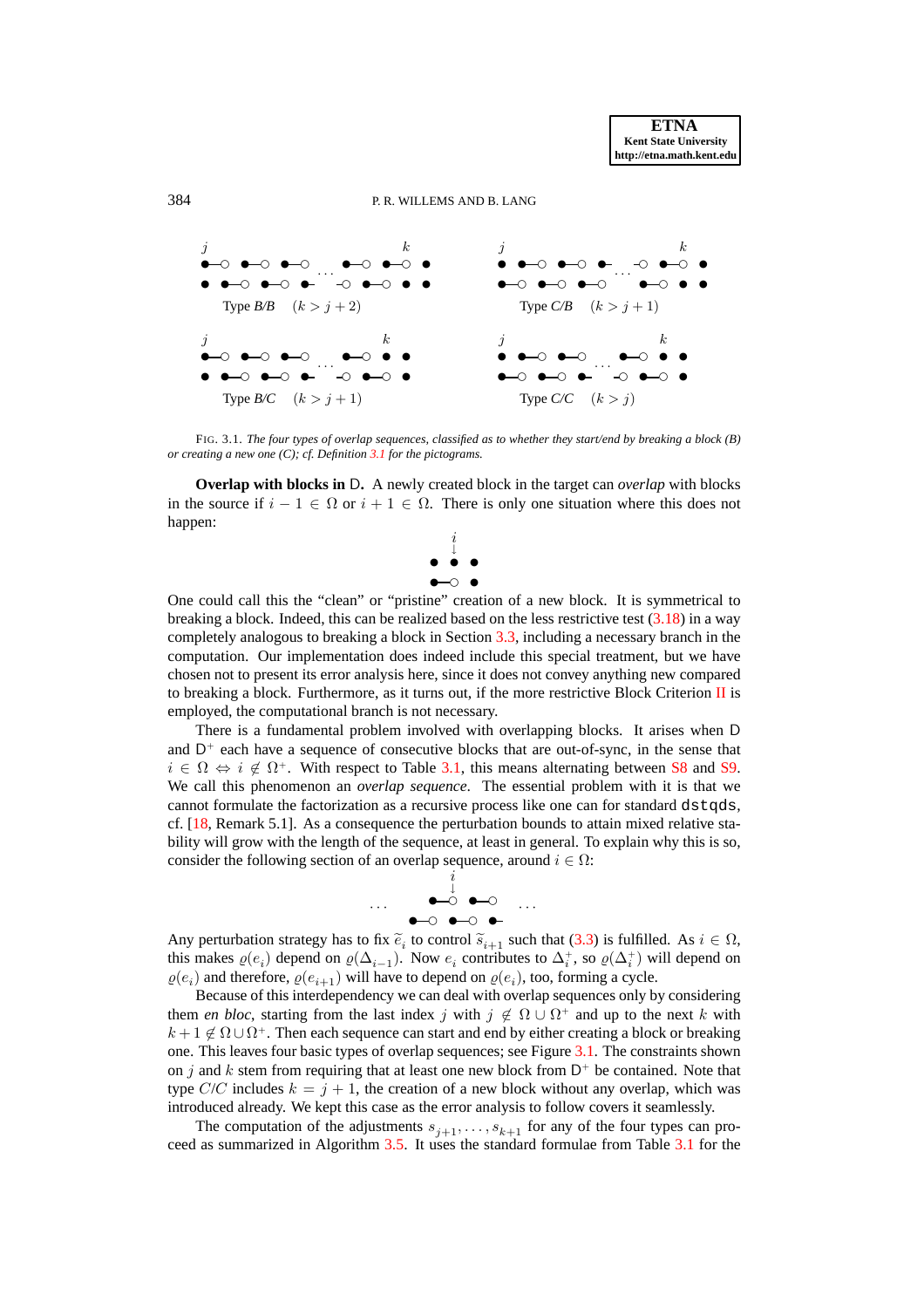#### BLOCK FACTORIZATIONS FOR THE MR<sup>3</sup> ALGORITHM 385

```
1. if j + 1 \in \Omega then // begin by breaking a block
2. s_{j+1} := -e_j^2/d_j^+3. else // begin by creating a block
4. s_{j+1} := e_j^2 / d_j5. for i = j + 1 to k - 1 do
6. if i \in \Omega then<br>7. s_{i+1} :=7. s_{i+1} := e_i^2 d_{i-1} / \Delta_{i-1}8. else
9. s_{i+1} := -e_i^2 d_{i-1}^+ / \Delta_{i-1}^+10. endfor
11. if k \in \Omega then // end with breaking a block
12. s_{k+1} := e_k^2 \left[ (s_k - \tau) d_{k-1} + e_{k-1}^2 \right] / (\Delta_{k-1} d_k^+)13. else // end with creating a block
14. s_{k+1} := e_k^2 \left[ (s_k - \tau) d_{k-1}^+ - e_{k-1}^2 \right] / (d_k \Delta_{k-1}^+)
```
<span id="page-22-2"></span>ALGORITHM 3.5: *Compute adjustments for an overlap sequence.*

<span id="page-22-1"></span>auxiliaries up to  $s_k$  and the alternative formulae from Table [3.1](#page-10-0) for  $s_{k+1}$ .

A complete error analysis of this sequence is given in Appendix [A.3.](#page-32-0) In the following we will just highlight the key points.

The computation as such is simple, but the mentioned interdependency means that for the offdiagonal elements the best bound we obtain is, up to first order,

$$
\text{(3.20)} \qquad \ \ |\varrho(e_i)-1|\ \leq \ \Big( \frac{5}{2} + (2\kappa_\Delta+1) \frac{\kappa_\Delta^{i-j+1}-1}{\kappa_\Delta-1}\Big) \cdot \epsilon_\diamond \quad \text{for } j
$$

cf. [\(A.23\)](#page-34-0) in Appendix [A.3.2.](#page-33-0)

This dependence on the length of the overlap sequence is far too strong to make the result of much practical use. For example, with the moderate bound  $\kappa_{\lambda} = 3/2$  (which we get with  $K_{\Box} = 1/5$ ) and a sequence of length  $k - j = 6$ , the perturbation to  $e_{k-1}^2$  alone would already exceed  $100\epsilon_{\diamond}$ .

But there is light at the horizon in the form of choice. After all, the bound above can be monitored during a computation. Should it grow too large, we can simply choose not to take a  $2 \times 2$  pivot, thus capping the sequence. The only situation where we absolutely *must* take a  $2 \times 2$  pivot is if  $d_i^+$  becomes zero. But this is actually a favorable situation, because it causes  $s_{i+2}$  to be zero as well (cf. line 9 in Algorithm [3.5](#page-22-1) for  $i + 1$ ). This effectively lifts any restriction on  $\tilde{e}_{i+1}$  and therefore cuts the dependency chain.

The full error analysis in Appendix [A.3.2](#page-33-0) does include this optimization not only for  $d_i^+ = 0$  (thus  $s_{i+2} = 0$ ), but more generally for any situation where an  $|s_i|$  becomes "small". The analysis reveals that this effectively resets the recurrence, that is, the exponent to  $\kappa_{\Delta}$ in [\(3.20\)](#page-22-2). The resulting error bounds are compiled in Theorem [3.9](#page-24-0) in Section [3.6.](#page-22-0)

<span id="page-22-0"></span>**3.6. The complete algorithm.** Algorithm [3.6](#page-23-0) summarizes the work on the previous pages for stationary block factorizations, with support for changing the block structure.

The basic design remains identical to the template Algorithm [3.1,](#page-11-0) except that we have omitted statements to compute the block determinants  $\Delta_i$  and  $\Delta_i^+$ . Essentially it is the straightforward combination of standard d $stqds$  for an  $e$ -representation, cf. Figure [1.1,](#page-3-0) and the computational sequences that we have considered for keeping (Algorithm [3.2\)](#page-16-1), breaking (Algorithm [3.3\)](#page-17-1) or creating (Algorithm [3.5\)](#page-22-1) blocks. However, this fact is obscured somewhat due to the integration of a control mechanism for overlap sequences.

The outermost loop in Algorithm [3.6](#page-23-0) is composed of two parts. The "first" half, lines 3– 21, handles the factorization as long as the block structure is not changed. With respect to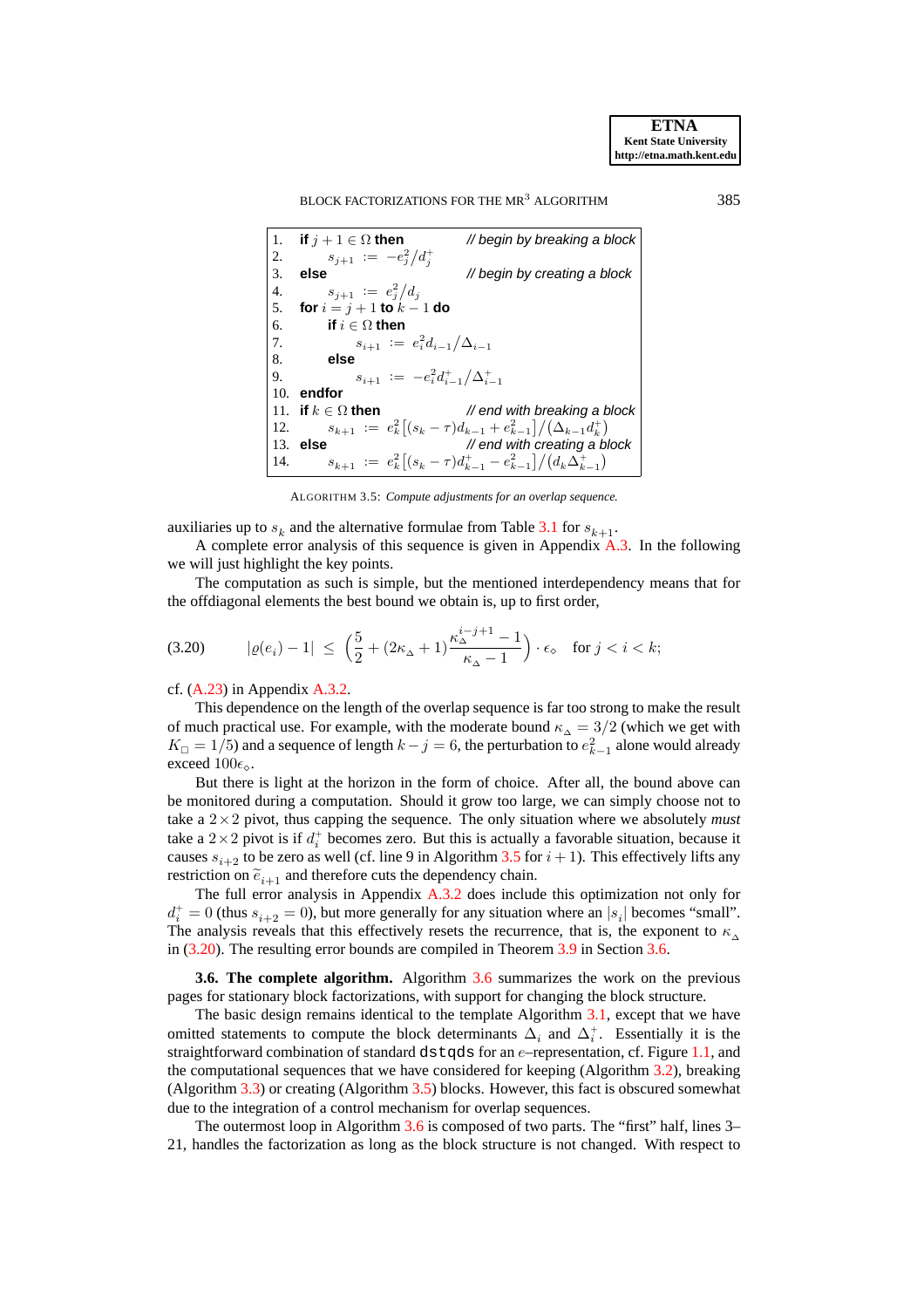386 P. R. WILLEMS AND B. LANG

Input:  $\Omega$ , shift  $\tau$ ,  $\{d_i \mid i \notin \Omega\}$ ,  $\{c_i \mid i \in \Omega\}$ ,  $\{e_1, \ldots, e_{n-1}\}$ Output:  $^{+}$ ,  $\{d_i^+ | i \notin \Omega^+\}$ ,  $\{c_i^+ | i \in \Omega^+\}$ Parameters:  $R_{\text{brk}} > 1, R_{\text{osq}} > 0, b_{\text{max}} \ge 0, K_{\square} < 1/3$  as in [\(2.10\)](#page-8-0),  $K_1 \leq K_{\square}, K_2 \leq K_{\square}/3$  for BC[–I](#page-15-0) and BC[–II](#page-20-1) 1.  $\Omega^+ := \emptyset$ ,  $i := 1$ ,  $s_1 := 0$ 2. **while**  $i < n$  **do** 3.  $d_i^+ := d_i + (s_i - \tau)$ 4. **if**  $i + 1 \in \Omega$  **then** 5. **if** BC[–I](#page-15-0) is fulfilled **then** // keep the block 6.  $\Omega^+ := \Omega^+ \cup \{i+1\}$ 7.  $s_{i+1} := 0$  // [S2](#page-10-5) 8. **if** i < n − 1 **then** 9.  $c$  $t_{i+1}^+ := c_{i+1} - \tau$ 10.  $x := e_i^2(s_i - \tau) - d_i d_i^+ \tau$ 11.  $s_{i+2} := e_{i+1}^2 x / (\Delta_i \Delta_i^+)$ // [S3](#page-10-3) 12.  $i := i + 1$ 13. **else** // initiate breaking the block 14.  $s_{i+1} := -e_i^2/d_i^+$ // [S4](#page-10-6) 15. **else** 16. **if** BC[–II](#page-20-1) is fulfilled **then** // initiate creating a new block 17. Ω  $\Omega^+ := \Omega^+ \cup \{i+1\}$ 18.  $s_{i+1} := e_i^2 / d_i$ // [S5](#page-10-7) 19. **else else** // standard dstqds 20.  $s_{i+1} := e_i^2 (s_i - \tau) / (d_i d_i^+)$ ) // [S1](#page-10-2) 21.  $i := i + 1$ 22.  $b := 0$  // counts number of created blocks in an overlap sequence 23. **while**  $i < n$  and  $(i \in \Omega) \nleftrightarrow (i \notin \Omega^+)$  do  $24.$  $D^+(i) := D(i) + (s_i - \tau)$ 25. **if**  $|s_i| \leq R_{\text{osq}} |\tau|$  then 26.  $b := 0$  // reset counter 27. **if**  $i \in \Omega^+$  **then** 28. **if**  $i + 1 \in \Omega$  then // continue sequence 29.  $s_{i+1} := -e_i^2 d_{i-1}^+ / \Delta_{i-1}^+$ // [S9](#page-10-8) 30. **else** // end by create 31.  $s_{i+1} := e_i^2 \left( d_{i-1}^+(s_i - \tau) - e_{i-1}^2 \right) / \left( \Delta_{i-1}^+ d_i \right)$ // [S7](#page-10-4) 32. **else** 33. **if** BC[–II](#page-20-1) is fulfilled **and**  $34.$   $($  $b < b_{\rm max}$  or  $i = n-1$  or  $|d^+_i|e_{i+1}^2 \leq (1-K_{\Box})R_{\rm osq}|\tau|e_i^2\Big)$  then 35.  $\hat{\Omega}^+ := \Omega^+ \cup \{i+1\}$  $#$  create next block in the sequence 36.  $b := b + 1$ 37.  $s_{i+1} := e_i^2 d_{i-1} / \Delta_{i-1}$  // [S8](#page-10-9) 38. **else** // end by break or clean break 39. **if**  $i - 1 \in \Omega^+$  or  $|s_i| \leq R_{\text{brk}} |\tau|$  or  $\text{sign}(d_{i-1}) \neq \text{sign}(d_{i-1}^+)$  then 40.  $x := d_{i-1}(s_i - \tau) + e_{i-1}^2$ 41. **else** 42.  $x := -s_i(s_{i-1} - \tau) - d_{i-1}\tau$ <br>43.  $s_{i+1} := e_i^2 x / (\Delta_{i-1} d_i^+)$  // 43.  $s_{i+1} := e_i^2 x / (\Delta_{i-1} d_i^+)$  // [S6](#page-10-1) 44.  $i := i + 1$ 45. **endwhile** 46. **endwhile** 47.  $D^+(n) := D(n) + (s_n - \tau)$ 

<span id="page-23-0"></span>ALGORITHM 3.6: *Blocked dstqds: Compute*  $L^+D^+(L^+)^* = LDL^* - \tau$  *for block factorizations.*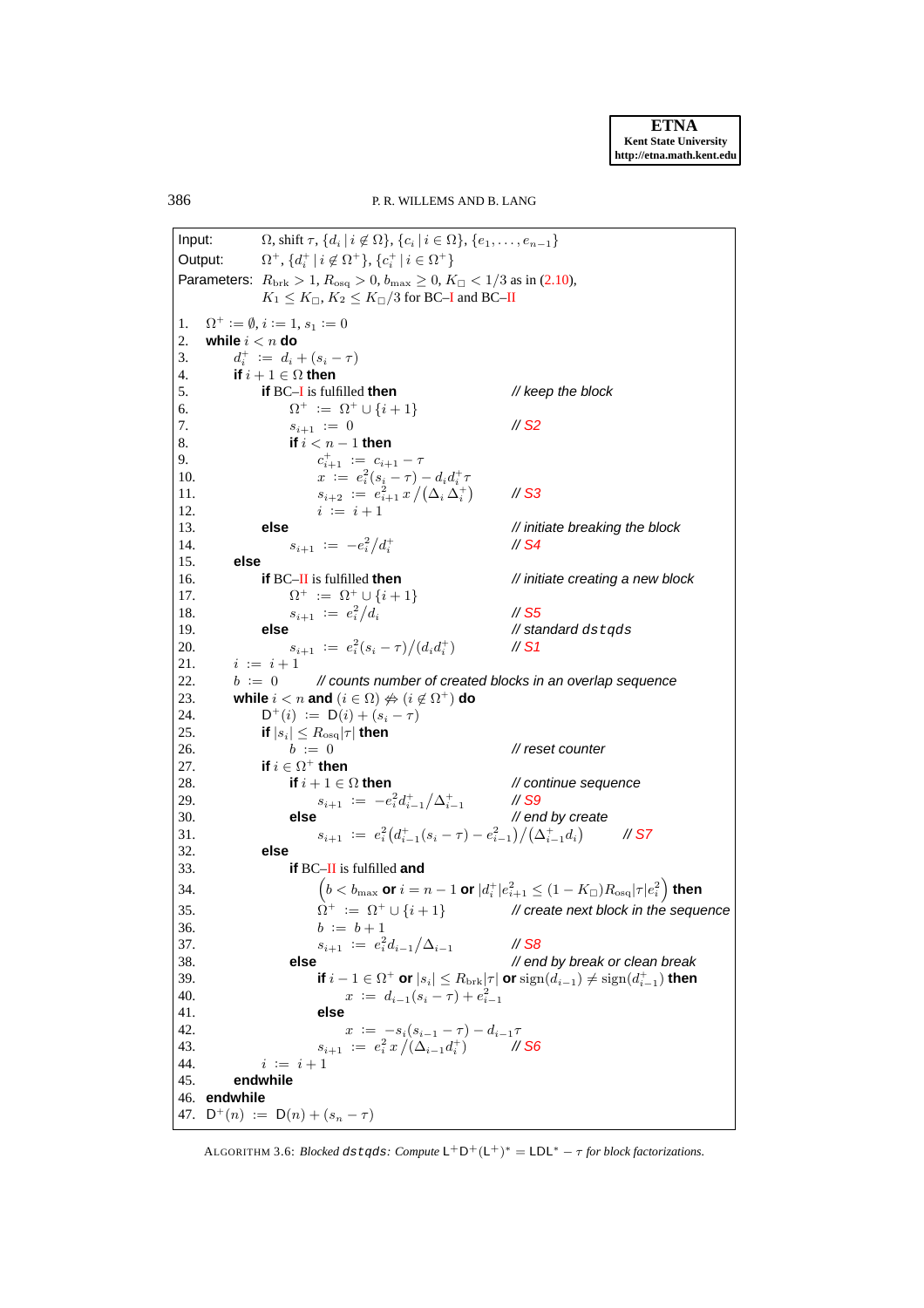Table [3.1](#page-10-0) this encompasses cases [S1–](#page-10-2)[S5.](#page-10-7) There is nothing new here.

The "second" half, lines 22–45, is essentially one inner loop to handle any block structure changes from source to target. As such it concerns cases [S6–](#page-10-1)[S9](#page-10-8) from Table [3.1.](#page-10-0) This loop will only be entered if either one of the statements in line 14 or 18 were executed to initiate a structure change, i.e., breaking or creating a block, respectively. The former one of those, together with lines 39–43 incorporates breaking a block from Algorithm [3.3](#page-17-1) as well as end-by-break for an overlap sequence (line 12 from Algorithm [3.5\)](#page-22-1), due to the extra test  $i-1 \in \Omega^+$ in line 39. Note that Algorithm [3.4](#page-19-1) is fully contained in Algorithm [3.6;](#page-23-0) the former can be revealed by fixing the tests for creating a new block in lines 5, 16 and 33 to evaluate to false.

The main new ingredient is the counter  $b$ , which is increased by one for each created block in an overlap sequence. It is reset to zero in line 26 whenever the current adjustment  $s_i$ is not much larger than the shift, where the specifics are controlled by a parameter  $R_{\rm osq}$ . This integrates the optimized handling of overlap sequences that was mentioned at the end of the last section.

A new block may only be created if the complex test in lines 33–34 is passed. Besides checking for BC[–II,](#page-20-1) creating a block in the target is only allowed if we can control the error bounds for the overlap sequence. To this end, one of three conditions has to be met:

- (1)  $b < b_{\text{max}}$ : The length of the sequence is still deemed acceptable.
- (2)  $i = n-1$ : For a block that is created at the end it is easy to give very benign perturbation bounds to attain mixed relative stability, since no  $s_{i+2}$  has to be computed.
- (3) Because we require BC[–II,](#page-20-1) the stronger property  $(3.19)$  will hold. Then fulfillment of the test  $|d_i^+|e_{i+1}^2 \leq (1 - K_{\Box})R_{\text{osq}}|\tau|e_i^2$  implies  $|s_{i+2}| \leq R_{\text{osq}}|\tau|$  if the sequence contains  $i+2$ , i.e., we know that the test in line 25 will subsequently cause the counter to be reset.

Note that condition (3) permits the choice of a  $2 \times 2$  pivot whenever a tiny  $d_i^+$  is encountered; in particular, the condition is always fulfilled if  $d_i^+ = 0$ . Hence, the factorization cannot break down, even for  $b_{\text{max}} = 0$ .

The following result summarizes the componentwise mixed relative error analysis for Algorithm [3.6.](#page-23-0)

<span id="page-24-0"></span>THEOREM 3.9 (Error analysis for blocked dstqds). *Let Algorithm [3.6](#page-23-0) be executed without underflow or overflow in an environment that satisfies the floating-point model* [\(3.5\)](#page-12-1)*. Then there are perturbations to the inputs and outputs such that*

$$
LDL^* - \mathrm{diag}(\widetilde{\tau}_i) \ = \ L^+D^+(L^+)^*
$$



*holds exactly, with bounds to the individual perturbations given in the following table (cf. Definition [3.1](#page-9-1) for the pictograms).*

*Only first-order bounds are shown, i.e., an entry p stands for a bound*  $p\epsilon_0 + \mathcal{O}(\epsilon_0^2)$ *, and* 

$$
R^* := \frac{1}{R_{\text{brk}} - 1}, \quad Q := (2 + 4\kappa_\Delta) \frac{\kappa_\Delta^{2(B+1)} - 1}{\kappa_\Delta - 1},
$$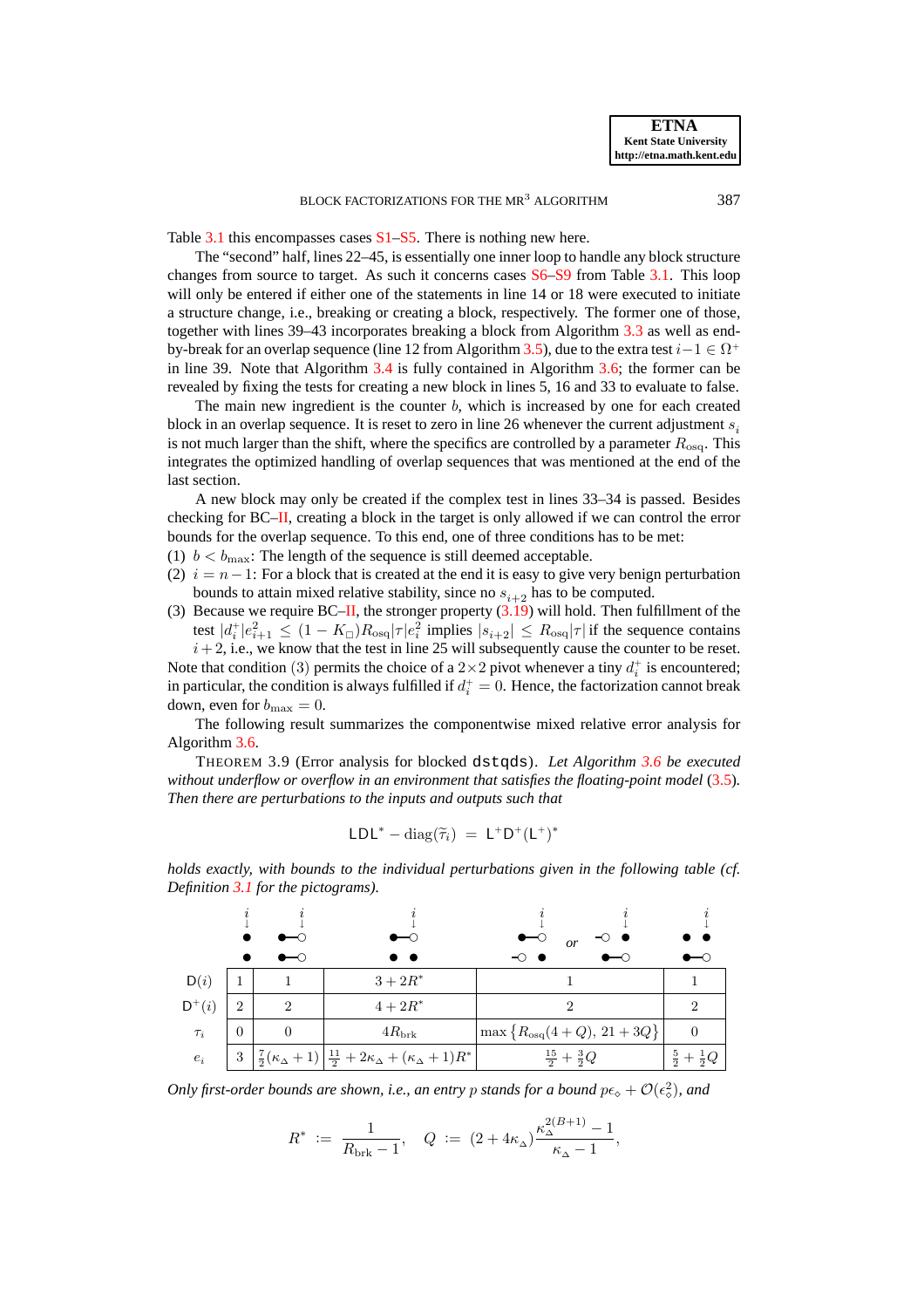# 388 P.R. WILLEMS AND B. LANG

*where*  $0 \leq B \leq b_{\text{max}}$  *is the maximal value attained by the counter b during the computation.* 

*Proof.* The bounds are obtained by combining the results for non-blocked dstqds from Figure [1.1](#page-3-0) with Lemmata [3.4,](#page-16-2) [3.5,](#page-18-1) [A.4](#page-34-1) and [A.5.](#page-37-0)  $\Box$ 

Recall that our main objective was not to provide the sharpest possible error bounds, but to devise an algorithm for stationary block factorizations for which we can give componentwise relative error bounds in the first place.

However, there is no denying the fact that the bounds are quite large compared to standard dstgds. This is mainly due to the problems with overlap sequences, manifested by the parameter Q (for  $b_{\text{max}} = 0$  and with  $R_{\text{brk}} = 3$ ,  $K_{\Box} = 1/8$  as in Theorem [3.6](#page-18-2) we could bound  $|\varrho(e_i) - 1|$  by  $10\epsilon_\diamond$ ). One could fear that such large componentwise errors would overshadow the benefits of using  $2 \times 2$  pivots regarding control of the local element growth. But keep in mind that the bounds are of a worst-case nature only. The experiments in the next section will show that the accuracy of the delivered results is far better than what these bounds would suggest.

Note also that the error bounds might be reduced significantly by taking smaller  $K_{\square}$ values. As an example,  $K_{\square} = 0.001$  leads to  $\kappa_{\lambda} \approx 1.002$ , and therefore Q in Theorem [3.6](#page-18-2) grows rather moderately for small  $b_{\text{max}}$ ,  $Q \approx 12(B + 1)$  for  $B \le 10$ . However, this choice also implies that many fewer  $2 \times 2$  pivots will be used (cf. BC[–I](#page-15-0) and BC[–II\)](#page-20-1), thus increasing the admissible element growth, e.g., to  $|\Delta_i^+/d_i^+| \gtrapprox 3000d_{i+1}$  in [\(3.19\)](#page-20-2). This may be harmful if blocked factorizations are used in the context of the  $MR<sup>3</sup>$  algorithm.

<span id="page-25-0"></span>**4. Numerical results.** Block factorizations can be used as components for the tridiagonal  $MR<sup>3</sup>$  algorithm as well as in adapted solution strategies for BSVD, the singular value decomposition of an upper bidiagonal matrix. This section evaluates the potential gain from doing so.

In [\[16,](#page-27-3) Chapter 3] we have shown how, contrary to the established general consensus, BSVD can indeed be solved reliably by applying a just slightly modified  $MR^3$  algorithm to the Golub–Kahan matrix (cf. Example [1.1\)](#page-1-0). We have developed a prototype (meaning experimental and non-optimized) implementation of this algorithm, which can be configured to employ standard twisted factorizations (XMR-TGK) or top-down block factorizations (BMR-TGK). For testing we used a testset containing 19240 bidiagonal matrices B. Those were produced by generating tridiagonal matrices of various standard types (including all types used in [\[2\]](#page-27-17)) in dimensions up to 100, possibly self-gluing them, then scaling, splitting, shifting for positive definiteness and finally taking the Cholesky factors of the remaining unreduced subblocks. Details of the generation process can be found in  $[16, pp. 111 \text{ ff}]$  $[16, pp. 111 \text{ ff}]$ . The test results are shown on the left-hand side of Table [4.1.](#page-26-0)

For TSEP, we have implemented our own custom  $MR<sup>3</sup>$  algorithm, which incorporates some new techniques that we have developed. These techniques and the implementation are presented in detail in [\[17\]](#page-27-4). Here we only want to assess the impact that block factorizations can have for TSEP. We do also know how to do a progressive transformation (dqds) with blocks, that is, the transition  $LDL^* - \tau =: U^*R^+(U^*)^*$  from a lower to an upper (block) bidiagonal decomposition. For reasons of space this topic is not discussed in the present paper, but this feature has been integrated in the implementation.

This code, too, is configurable in what type of representation to use. We have compared three variations: using standard twisted factorizations (XMR), using only LDL<sup>∗</sup> block factorizations (BMR-LDL), or with the abovementioned twisted block factorizations (BMR, the default). We also used a synthetic testset here, but since this is a complete and production-level TSEP-solver no preprocessing steps need to be applied to the generated tridiagonal matrices, and the set is larger (base matrices were generated for all dimensions up to 200 before gluing). For a detailed description of the generation process see [\[17,](#page-27-4) Section 5]. The test results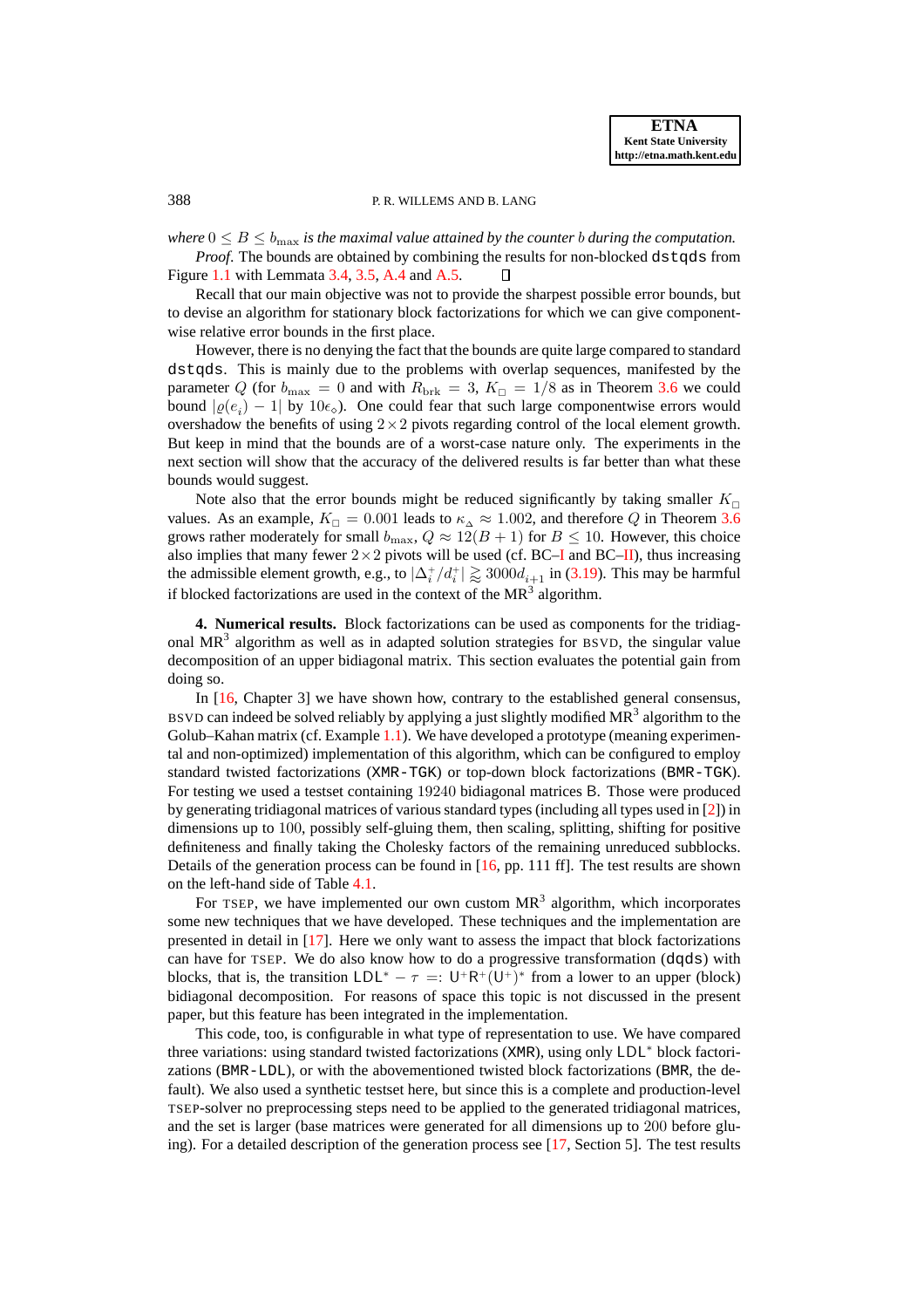#### BLOCK FACTORIZATIONS FOR THE MR<sup>3</sup> ALGORITHM 389

TABLE 4.1

<span id="page-26-0"></span>*Orthogonality and residual norms of the* TGK*-based* BSVD *prototype solvers* XMR-TGK *(with twisted factorizations) and* BMR-TGK *(block factorizations), and the release* TSEP *solvers* XMR *(with twisted factorizations),* BMR-LDL *(*LDL<sup>∗</sup> *block factorizations) and* BMR *(twisted block factorizations). The lines below* MAX *give the percentages of test cases with maximum residual and loss of orthogonality, resp., in the indicated ranges.*

| <b>BSVD-solvers</b><br>$(19240 \text{ testcases})$                                                                                                                                                                                                                   |                                                                                                                                                                                                  |               | <b>TSEP-solvers</b><br>$(116874$ testcases) |                   |             |  |  |  |
|----------------------------------------------------------------------------------------------------------------------------------------------------------------------------------------------------------------------------------------------------------------------|--------------------------------------------------------------------------------------------------------------------------------------------------------------------------------------------------|---------------|---------------------------------------------|-------------------|-------------|--|--|--|
| XMR-TGK<br>BMR-TGK                                                                                                                                                                                                                                                   |                                                                                                                                                                                                  |               | <b>XMR</b>                                  | BMR-LDL           | <b>BMR</b>  |  |  |  |
|                                                                                                                                                                                                                                                                      | <b>Orthogonality levels</b>                                                                                                                                                                      |               |                                             |                   |             |  |  |  |
|                                                                                                                                                                                                                                                                      | $\max\left\{ \mathsf{U}^*\mathsf{U}-\mathsf{I} , \mathsf{V}^*\mathsf{V}-\mathsf{I} \right\}/n\epsilon_0$<br>$\max \left\{  \mathsf{Q}^*\mathsf{Q} - \mathsf{I}  \right\} / n\epsilon_{\diamond}$ |               |                                             |                   |             |  |  |  |
| 5.34                                                                                                                                                                                                                                                                 | 4.41                                                                                                                                                                                             | AVG           | 234.19                                      | 68.63             | 1.44        |  |  |  |
| 1.38                                                                                                                                                                                                                                                                 | 1.69                                                                                                                                                                                             | <b>MED</b>    | 0.49                                        | 0.42              | 0.48        |  |  |  |
| 3095                                                                                                                                                                                                                                                                 | 788                                                                                                                                                                                              | MAX           | $9.68 \cdot 10^{6}$                         | $7.86 \cdot 10^6$ | 9473        |  |  |  |
| $92.59\%$                                                                                                                                                                                                                                                            | $91.04\%$                                                                                                                                                                                        | 010           | 98.724 %                                    | 98.872 %          | 98.894 %    |  |  |  |
| $7.04\%$                                                                                                                                                                                                                                                             | 8.73%                                                                                                                                                                                            | 10100         | $1.119\%$                                   | $1.070\,\%$       | 1.070 %     |  |  |  |
| $0.12\%$                                                                                                                                                                                                                                                             | $0.12\%$                                                                                                                                                                                         | 100200        | $0.022\%$                                   | $0.022\%$         | $0.009\%$   |  |  |  |
| $0.11\%$                                                                                                                                                                                                                                                             | $0.08\%$                                                                                                                                                                                         | 200500        | $0.027\,\%$                                 | $0.026\,\%$       | $0.013\,\%$ |  |  |  |
| $0.07\%$                                                                                                                                                                                                                                                             | $0.03\%$                                                                                                                                                                                         | $50010^{3}$   | $0.027\,\%$                                 | $0.005\%$         | $0.009\%$   |  |  |  |
| $0.06\,\%$                                                                                                                                                                                                                                                           |                                                                                                                                                                                                  | $> 10^3$      | $0.080\,\%$                                 | $0.005\%$         | $0.006\,\%$ |  |  |  |
| <b>Residual norms</b>                                                                                                                                                                                                                                                |                                                                                                                                                                                                  |               |                                             |                   |             |  |  |  |
| $\max \{   B\overline{\mathsf{v}}_i - \overline{\mathsf{u}}_i\overline{\sigma}_i   ,   B^* \overline{\mathsf{u}}_i - \overline{\mathsf{v}}_i\overline{\sigma}_i    \} /   B  n\epsilon_0$ $\max \{   T\mathsf{q}_i - \mathsf{q}_i\lambda_i    \} /   T  n\epsilon_0$ |                                                                                                                                                                                                  |               |                                             |                   |             |  |  |  |
| 0.45                                                                                                                                                                                                                                                                 | 0.44                                                                                                                                                                                             | AVG           | 0.63                                        | 0.63              | 0.63        |  |  |  |
| 0.13                                                                                                                                                                                                                                                                 | 0.13                                                                                                                                                                                             | <b>MED</b>    | 0.13                                        | 0.13              | 0.13        |  |  |  |
| 118                                                                                                                                                                                                                                                                  | 4.67                                                                                                                                                                                             | MAX           | 13.48                                       | 13.48             | 13.48       |  |  |  |
| 84.96%                                                                                                                                                                                                                                                               | 85.11%                                                                                                                                                                                           | $0 \ldots 1$  | 80.807\%                                    | 80.813\%          | 80.807%     |  |  |  |
| $15.03\,\%$                                                                                                                                                                                                                                                          | $14.89\%$                                                                                                                                                                                        | $1 \ldots 10$ | $19.192\,\%$                                | 19.186 %          | $19.192\%$  |  |  |  |
|                                                                                                                                                                                                                                                                      |                                                                                                                                                                                                  | 10100         | $0.001\%$                                   | $0.001\%$         | $0.001\%$   |  |  |  |
| $0.01\%$                                                                                                                                                                                                                                                             |                                                                                                                                                                                                  | >100          |                                             |                   |             |  |  |  |

for the three configurations are shown on the right-hand side of Table [4.1.](#page-26-0)

For both problems BSVD and TSEP, the methods that use block factorizations do so in basically the same manner, by replacing them with the standard twisted factorizations as representations at the nodes in  $MR<sup>3</sup>$ 's representation tree. For the execution of shifts, that is, to construct block factorizations for the representations at child nodes, Algorithm [3.6](#page-23-0) is deployed with parameters  $R_{\text{brk}} = 5$ ,  $R_{\text{osq}} = n/4$ ,  $b_{\text{max}} = 4$ ,  $K_{\Box} = 1/8$ ,  $K_1 = K_{\Box}$ ,  $K_2 = K_{\square}/3.01$ . Sturm counts for bisection are done using the customized blocked to non-blocked factorization from Algorithm [3.4](#page-19-1) with parameter  $R_{\text{brk}} = 8$ . To construct the nonblocked factorizations that are needed for computing accurate eigenvectors, the same instantiation of Algorithm [3.4](#page-19-1) was employed, together with a progressive analogue.

Due to the synthetic nature of the testsets containing many extreme cases that are unlikely in practice, we can say that all five solvers, with or without blocks, handle their task reasonably well. However, the results in Table [4.1](#page-26-0) also clearly show that allowing  $2\times 2$  pivots can substantially improve the level of accuracy and stability of  $MR<sup>3</sup>$ -based methods.

There are a couple of noteworthy observations to be made from the numbers. Residual norms are generally unproblematic, which is a typical feature of  $MR<sup>3</sup>$  (but not of all applications of  $MR^3$  to solve BSVD, cf. [\[16\]](#page-27-3) for counterexamples). That the residual statistics are almost identical for the three TSEP-solvers further shows that residual norms produced by  $MR<sup>3</sup>$  are far less sensitive to changes in the algorithm than orthogonality is. Concerning orthogonality, it is interesting to note that the introduction of top-down block factorizations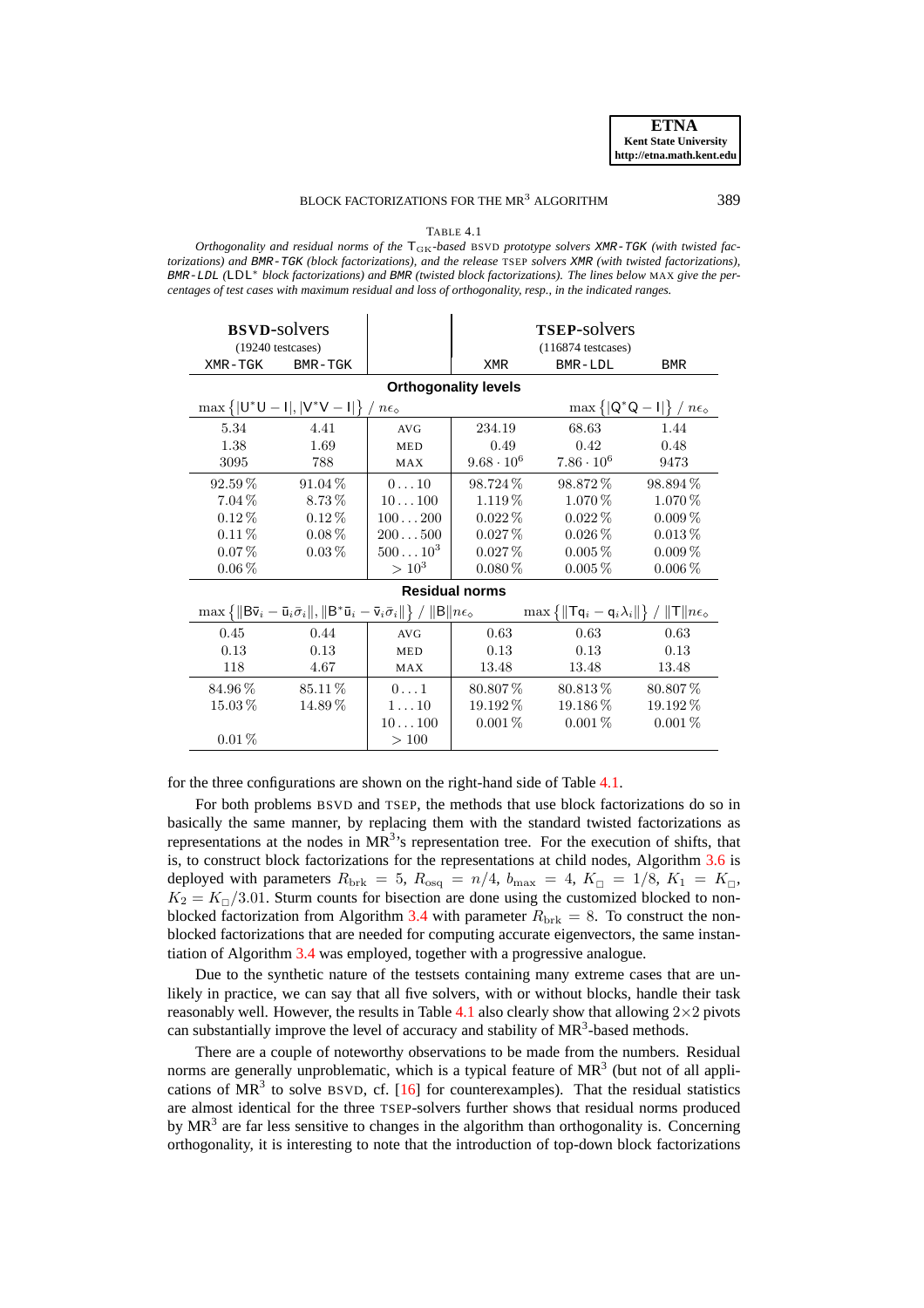#### 390 P. R. WILLEMS AND B. LANG

in BMR-LDL does give a strong improvement, but the real jump comes from allowing twisted block factorizations. This shows how crucial the one additional degree of freedom in choosing the twist index can be to adapt to the problem at hand and avoid element growth where it arises.

What the results in Table [4.1](#page-26-0) do not show is the possible performance impact of block factorizations. Due to the many conditionals involved, Algorithm [3.6](#page-23-0) is far more expensive than a non-blocked factorization, so one could fear that we are just paying for reliability with speed. In [\[17\]](#page-27-4) we have compared execution times of our release TSEP-solver BMR with the MR<sup>3</sup> and Divide-and-Conquer implementations DSTEGR and DSTEDC in the LAPACK library. Those results refute the fears concerning efficiency for block factorizations. The main reason for this is that the bulk of the work is actually to perform bisection and RQI steps, for which we only need the much faster Algorithm [3.4.](#page-19-1)

Acknowledgements. The authors want to thank Osni Marques and Christof Vömel for providing us the Pract matrices, Beresford Parlett for pointing us to block factorizations in the first place and for many fruitful discussions, and the referees for their valuable suggestions, which helped us to improve the presentation.

#### **REFERENCES**

- <span id="page-27-17"></span><span id="page-27-10"></span>[1] J. W. DEMMEL, *Applied Numerical Linear Algebra*, SIAM, Philadelphia, 1997.
- [2] J. W. DEMMEL, O. A. MARQUES, B. N. PARLETT, AND C. VÖMEL, A testing infrastructure for LAPACK's *symmetric tridiagonal eigensolvers*, ACM Trans. Math. Software, 35 (2009), pp. 1–13. (Also available as LAPACK Working Note #182).
- <span id="page-27-0"></span>[3] I. S. DHILLON, *A new*  $O(n^2)$  algorithm for the symmetric tridiagonal eigenvalue/eigenvector problem, Ph.D. Thesis, Computer Science Division, University of California, Berkeley, 1997.
- <span id="page-27-1"></span>[4] I. S. DHILLON AND B. N. PARLETT, *Multiple representations to compute orthogonal eigenvectors of symmetric tridiagonal matrices*, Linear Algebra Appl., 387 (2004), pp. 1–28.
- <span id="page-27-11"></span><span id="page-27-2"></span>[5] , *Orthogonal eigenvectors and relative gaps*, SIAM J. Matrix Anal. Appl., 25 (2004), pp. 858–899.
- [6] S. C. EISENSTAT AND I. C. F. IPSEN, *Relative perturbation results for eigenvalues and eigenvectors of diagonalisable matrices*, BIT, 38 (1998), pp. 502–509.
- <span id="page-27-5"></span>[7] H.-R. FANG AND D. P. O'LEARY, *Stable factorizations of symmetric tridiagonal and triadic matrices*, SIAM J. Matrix Anal. Appl., 28 (2006), pp. 576–595.
- <span id="page-27-14"></span><span id="page-27-9"></span>[8] C. M. A. FERREIRA AND L. MIRANIAN, *(no title)*. Notes on qd-algorithms using blocks, 2005.
- [9] D. GOLDBERG, *What every computer scientist should know about floating-point arithmetic*, ACM Comput. Surveys, 23 (1991), pp. 5–48.
- <span id="page-27-6"></span>[10] N. J. HIGHAM, *Stability of the diagonal pivoting method with partial pivoting*, SIAM J. Matrix Anal. Appl., 18 (1997), pp. 52–65.
- <span id="page-27-7"></span>[11]  $\_\_\_\$  *Stability of block LDL<sup>T</sup>* factorization of a symmetric tridiagonal matrix, Linear Algebra Appl., 287 (1999), pp. 181–189.
- <span id="page-27-15"></span><span id="page-27-12"></span>[12] , *Accuracy and Stability of Numerical Algorithms*, 2nd ed., SIAM, Philadelphia, 2002.
- <span id="page-27-13"></span>[13] IEEE, *IEEE Standard 754-1985 for binary floating-point arithmetic*, Aug. 1985.
- <span id="page-27-16"></span>[14] , *IEEE Standard 754-2008 for floating-point arithmetic*, Aug. 2008.
- [15] W. KAHAN, *Lecture notes on the status of IEEE standard 754 for binary floating point arithmetic*, Tech. Report, EECS, UC Berkeley, 1996. http://www.cs.berkeley.edu/∼wkahan/ieee754status/IEEE754.PDF.
- <span id="page-27-3"></span>[16] P. R. WILLEMS, *On MR*<sup>3</sup> *-type Algorithms for the Tridiagonal Symmetric Eigenproblem and the Bidiagonal SVD*, Ph.D. Thesis, Fachbereich Mathematik und Naturwissenschaften, Bergische Universität Wuppertal, Wuppertal, Germany, 2010.
- <span id="page-27-4"></span>[17] P. R. WILLEMS AND B. LANG, *A framework for the MR*<sup>3</sup> *algorithm: theory and implementation*, Preprint BUW-SC 2011/2, Fachbereich Mathematik und Naturwissenschaften, Bergische Universitat Wuppertal, ¨ Wuppertal, Germany, 2011.
- <span id="page-27-8"></span>[18] , *Twisted factorizations and qd-type transformations for the MR*<sup>3</sup> *algorithm—new representations and analysis*, Preprint BUW-SC 2011/3, Bergische Universitat Wuppertal, Fachbereich Mathematik und ¨ Naturwissenschaften, Wuppertal, Germany, 2011.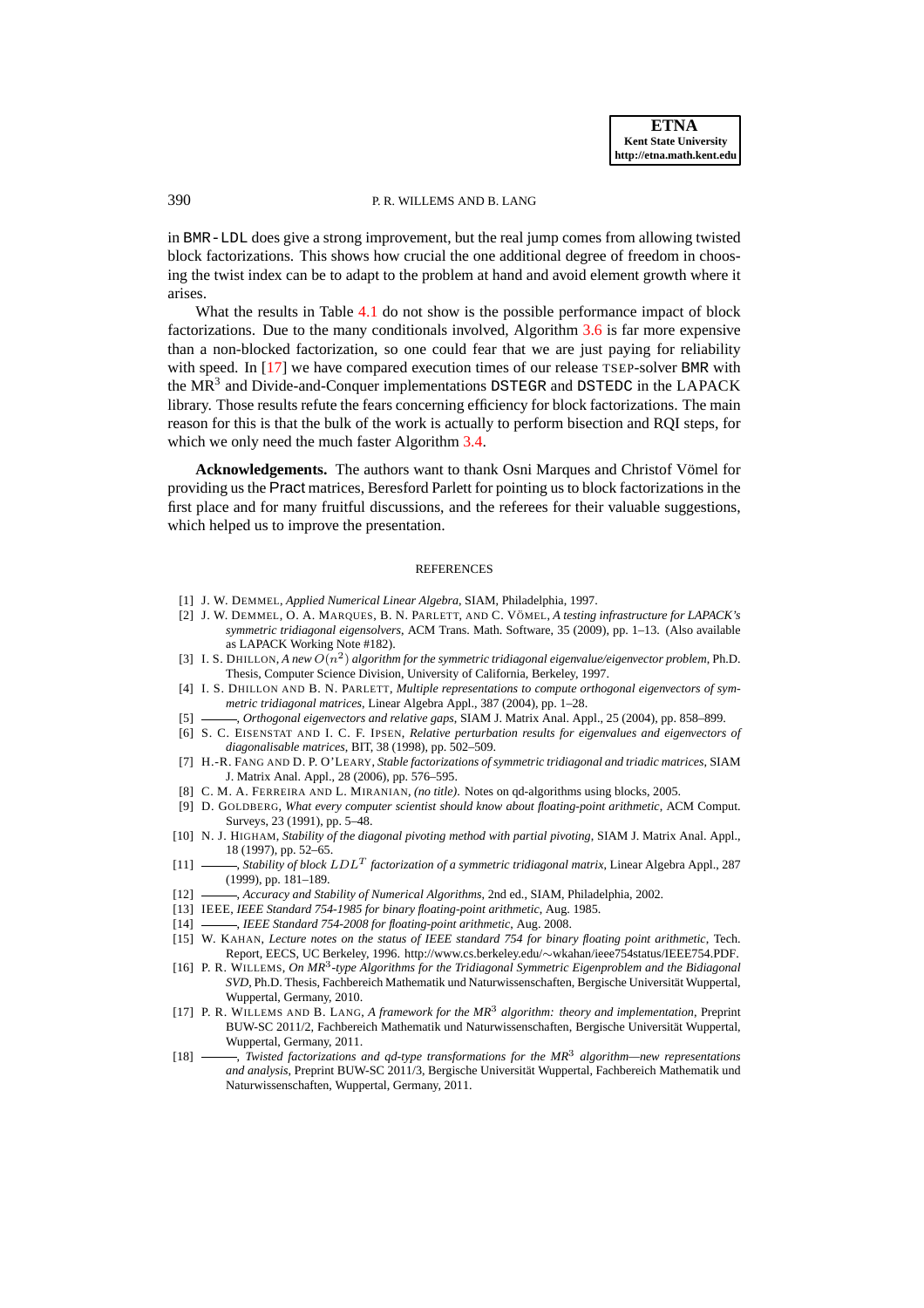### **Appendix A. The details of the error analyses.**

In the follwing we provide the more technical details to complete the analyses in Sections [3.2,](#page-15-1) [3.3](#page-16-0) and [3.5.](#page-19-0)

<span id="page-28-0"></span>**A.1. Completing the analysis of keeping a block.** In this section we prove Lemma [3.4](#page-16-2) by specifying the necessary perturbations.

*Proof.* Concerning the intermediate x and  $s_{i+2}$ , under the assumption that the execution environment obeys the floating-point model [\(3.5\)](#page-12-1), we have

<span id="page-28-1"></span>(A.1) 
$$
x(1+\beta_x) = e_i^2(s_i-\tau)\frac{1+\varepsilon_i}{(1+\sigma_i)(1+\alpha_1)} - d_i d_i^+ \tau (1+\alpha_2),
$$

<span id="page-28-4"></span>(A.2) 
$$
s_{i+2}(1+\beta_s) = e_{i+1}^2(1+\varepsilon_{i+1}) x / (\Delta_i \Delta_i^+),
$$

where  $|\alpha_1|, |\beta_x| \le \epsilon_\diamond$ ,  $\alpha_2 \doteq \epsilon(2), \beta_s \doteq \epsilon(3)$  and  $\varepsilon_i$ ,  $\varepsilon_{i+1}$ ,  $\sigma_i$  stem from [\(3.7\)](#page-13-0) and [\(3.11\)](#page-14-2). Note that the bounds for  $\alpha_2$  and  $\beta_s$  were obtained by combining two (three) terms  $1 + \xi_i$ or  $(1 + \xi_j)^{-1}$  with  $|\xi_j| \leq \epsilon_\diamond$  according to [\(3.6\)](#page-13-2). In the following we will frequently invoke Theorem [3.3](#page-13-3) without further notice.

<span id="page-28-2"></span>The shift need not be perturbed:  $\widetilde{\tau}_i = \widetilde{\tau}_{i+1} = \tau$ . Then, as per requirement  $s_i = \widetilde{s}_i$  and  $s_i$  and  $s_i$  and  $s_i$  and  $s_i$  and  $s_i$  and  $s_i$  and  $s_i$  and  $s_i$  and  $s_i$  and  $s_i$  and  $s_i$  and  $s_i$  and  $s_i$  and  $s$ trivially also  $s_{i+1} = 0 = \tilde{s}_{i+1}$ , the default perturbations defined in [\(3.12\)](#page-14-1) can be employed for  $d_i$ ,  $d_i^+$ ,  $c_{i+1}$  and  $c_{i+1}^+$ , to the effect

(A.3)  
\n
$$
\begin{aligned}\n\tilde{d}_i &:= d_i(1 + \sigma_i), & \tilde{c}_{i+1} &:= c_{i+1}(1 + \sigma_{i+1}), \\
\tilde{d}_i^+ &:= d_i^+(1 + \delta_i^+)(1 + \sigma_i), & \tilde{c}_{i+1}^+ &:= c_{i+1}^+(1 + \delta_{i+1}^+)(1 + \sigma_{i+1}).\n\end{aligned}
$$

So far this gives us  $(3.14)$  and  $(3.15)$ , but we still have to assure  $(3.16)$ . We have not touched either  $e_i$  or  $e_{i+1}$  and can perturb them freely to achieve this.

As a first step, perturb  $e_i \leadsto \tilde{e}_i$  to control the subtraction involved in computing x. The goal is to get the exact intermediate for perturbed data,  $\tilde{x}$ , to be a small relative perturbation of the computed value, x. We multiply  $(A.1)$  with  $(1 + \sigma_i)^2 (1 + \delta_i^+)/(1 + \alpha_2)$  and substitute [\(A.3\)](#page-28-2) to obtain

$$
x(1+\beta_x)\frac{(1+\sigma_i)^2(1+\delta_i^+)}{1+\alpha_2} \;=\; e_i^2(s_i-\tau)\frac{1+\varepsilon_i}{(1+\sigma_i)(1+\alpha_1)}\frac{(1+\sigma_i)^2(1+\delta_i^+)}{1+\alpha_2} - \widetilde{d}_i\widetilde{d}_i^+\tau.
$$

This tells us how to achieve

<span id="page-28-3"></span>
$$
\widetilde{x} = \widetilde{e}_i^2 (s_i - \tau) - \widetilde{d}_i \widetilde{d}_i^+ \tau,
$$

namely by setting

(A.4) 
$$
\widetilde{e}_i \; := \; e_i \cdot \sqrt{\frac{(1+\varepsilon_i)(1+\sigma_i)(1+\delta_i^+)}{(1+\alpha_1)(1+\alpha_2)}} \; \doteq \; e_i \cdot \big(1+\epsilon^{[4]}(3)\big),
$$

which gives

$$
\widetilde{x} = x \frac{(1+\beta_x)(1+\sigma_i)^2(1+\delta_i^+)}{1+\alpha_2} \doteq x \cdot (1+\epsilon(6)).
$$

Finally, we perturb  $e_{i+1} \leadsto \tilde{e}_{i+1}$  to get  $\tilde{s}_{i+2} = s_{i+2}$ . As the computation of  $s_{i+2}$  involves the block determinants  $\Delta_i$  and  $\Delta_i^+$ , we have to control the perturbation's effect on them. Just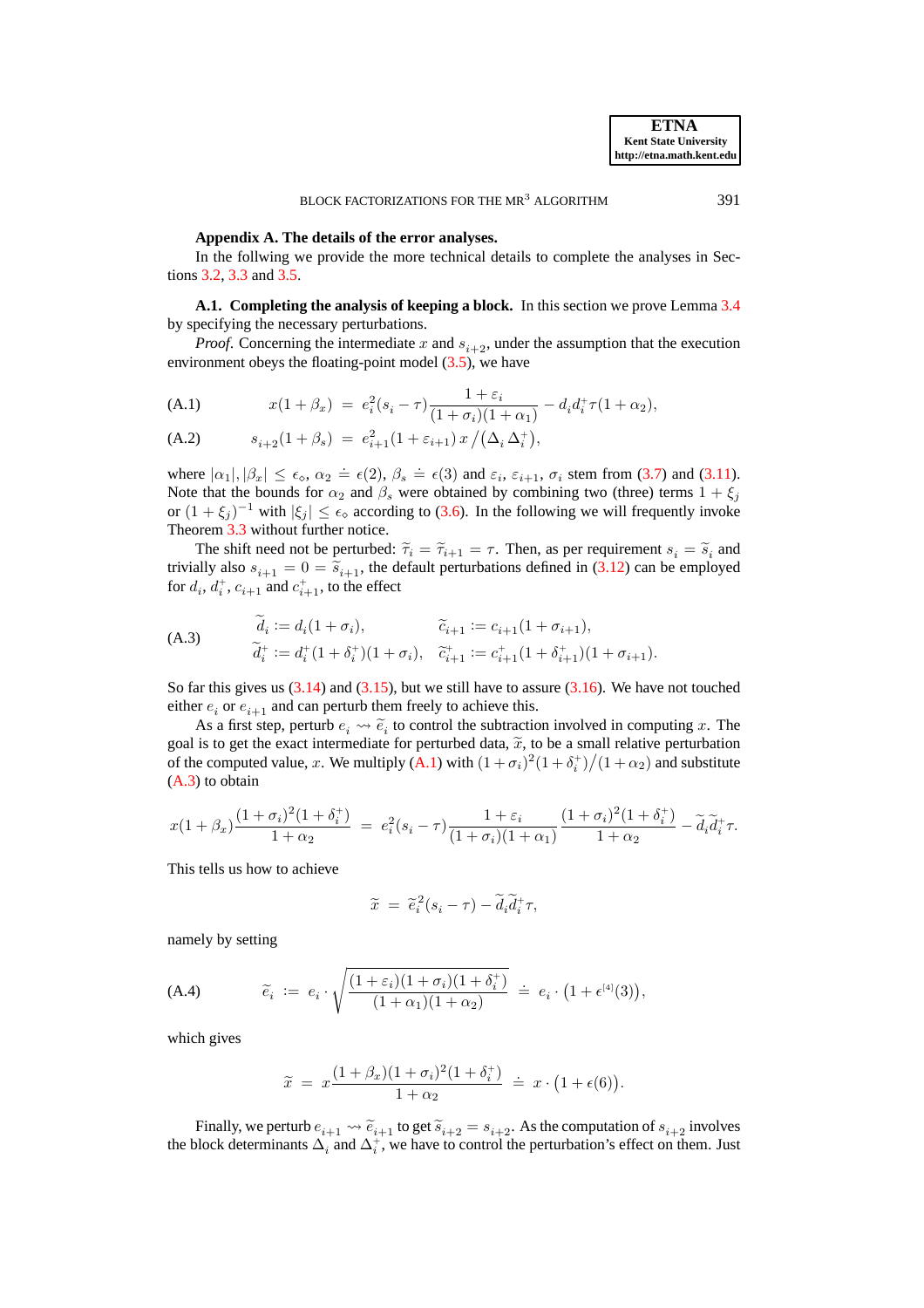# 392 P. R. WILLEMS AND B. LANG

for this purpose did we craft the tool [\(3.9\)](#page-14-3). Invoking (3.9) with  $F := (1 + \sigma_i)/(1 + \alpha_2)$  and substituting the values  $\varrho(d_i)$ ,  $\varrho(c_{i+1})$  and  $\varrho(e_i)$  from [\(A.3\)](#page-28-2) and [\(A.4\)](#page-28-3) yields

$$
\widetilde{\Delta}_i = \Delta_i (1 + \beta_\Delta)(1 + \sigma_i)(1 + \gamma)/(1 + \alpha_2),
$$

with

$$
|\gamma| \ \le \ \kappa_{\scriptscriptstyle \Delta} \cdot \max\left\{\Bigl|\frac{(1+\sigma_{i+1})(1+\alpha_2)}{1+\alpha_{\scriptscriptstyle \Delta}}-1\Bigr|, \ \Bigl|\frac{1+\delta_i^+}{1+\alpha_1}-1\Bigr|\right\} \ \dot{= \ \kappa_{\scriptscriptstyle \Delta}\epsilon(4).
$$

In analogous fashion we obtain a bound for  $\varrho(\Delta_i^+)$ , using [\(3.9\)](#page-14-3) with  $F^+ := (1 + \sigma_i)(1 + \delta_i^+)$ :

$$
\widetilde{\Delta}_i^+ = \Delta_i^+(1+\beta_\Delta^+)(1+\sigma_i)(1+\delta_i^+)(1+\gamma^+), \qquad \gamma^+ \doteq \kappa_\Delta \epsilon(3).
$$

The purpose for factoring out  $1 + \alpha_2$  from  $\Delta_i$  was to cancel out with the one from  $\varrho(x)$  in

$$
\begin{array}{lcl} \widetilde{e}_{i+1} \;:=& \displaystyle e_{i+1}\sqrt{\frac{1+\varepsilon_{i+1}}{1+\beta_s}\varrho(\Delta_i)\varrho(\Delta_i^+)/\varrho(x)} \vspace{3mm} \\ & = & \displaystyle e_{i+1}\sqrt{\frac{(1+\beta_\Delta)(1+\beta_\Delta^+)}{(1+\beta_x)(1+\beta_s)}(1+\varepsilon_{i+1})(1+\gamma)(1+\gamma^+) } \vspace{3mm} \\ & \doteq& \displaystyle e_{i+1}\sqrt{(1+\epsilon(7))(1+\epsilon(7\kappa_\Delta))} \vspace{3mm} \\ & = & \displaystyle e_{i+1}\left(1+\epsilon^{[4]}(\frac{7}{2}+\frac{7}{2}\kappa_\Delta)\right). \end{array}
$$

Inserting everything into  $(A.2)$  we obtain the desired relation

$$
\widetilde{s}_{i+2} = \widetilde{e}_{i+1}^2 \left( \widetilde{e}_i^2 (s_i - \tau) - \widetilde{d}_i \widetilde{d}_i^+ \tau \right) / \left( \widetilde{\Delta}_i \widetilde{\Delta}_i^+ \right) = s_{i+2}. \qquad \Box
$$

<span id="page-29-0"></span>**A.2. Completing the analysis of breaking a block.** To analyze the breaking of a block, let us first identify the effects of executing Algorithm [3.3](#page-17-1) in floating-point arithmetic:

<span id="page-29-1"></span>(A.5) 
$$
s_{i+1}(1+\beta_s) = -e_i^2(1+\varepsilon_i)/d_i^+
$$
,  
\n(A.6)  $x(1+\beta_x) = \begin{cases} \frac{d_i(s_{i+1}-\tau)}{(1+\alpha_1)(1+\sigma_{i+1})} + e_i^2(1+\varepsilon_i), & \text{for Formula I,} \\ -\frac{s_{i+1}(s_i-\tau)}{(1+\alpha_2)(1+\sigma_i)} - d_i\tau(1+\alpha_3), & \text{for Formula II,} \end{cases}$ 

(A.7) 
$$
s_{i+2}(1+\beta'_s) = e_{i+1}^2(1+\varepsilon_{i+1}) x / (\Delta_i d_{i+1}^+),
$$

where  $|\alpha_1|, |\alpha_2|, |\alpha_3|, |\beta_x|, |\beta_s| \le \epsilon_\diamond$ ,  $\beta'_s \doteq \epsilon(3)$ , and  $\varepsilon_i$ ,  $\varepsilon_{i+1}$ ,  $\sigma_i$ ,  $\sigma_{i+1}$  stem from [\(3.7\)](#page-13-0) and [\(3.11\)](#page-14-2).

The error analyses in the three following lemmas have in common that the shift for the index *i* is not perturbed,  $\tilde{\tau}_i := \tau$ , and that the default perturbation [\(3.12\)](#page-14-1) is deployed for  $d_i$ and  $d_i^+$ ,

<span id="page-29-2"></span>(A.8) 
$$
\widetilde{d}_i := d_i(1 + \sigma_i), \quad \widetilde{d}_i^+ := d_i^+(1 + \delta_i^+)(1 + \sigma_i).
$$

One main goal will always be to prove that the computed  $x$  has a small relative distance to the exact one for the perturbed data,

$$
\widetilde{x} = x\varrho(x) = \widetilde{d}_i(\widetilde{s}_{i+1} - \widetilde{\tau}_{i+1}) + \widetilde{e}_i^2 = -\widetilde{s}_{i+1}(\widetilde{s}_i - \tau) - \widetilde{d}_i\widetilde{\tau}_{i+1}.
$$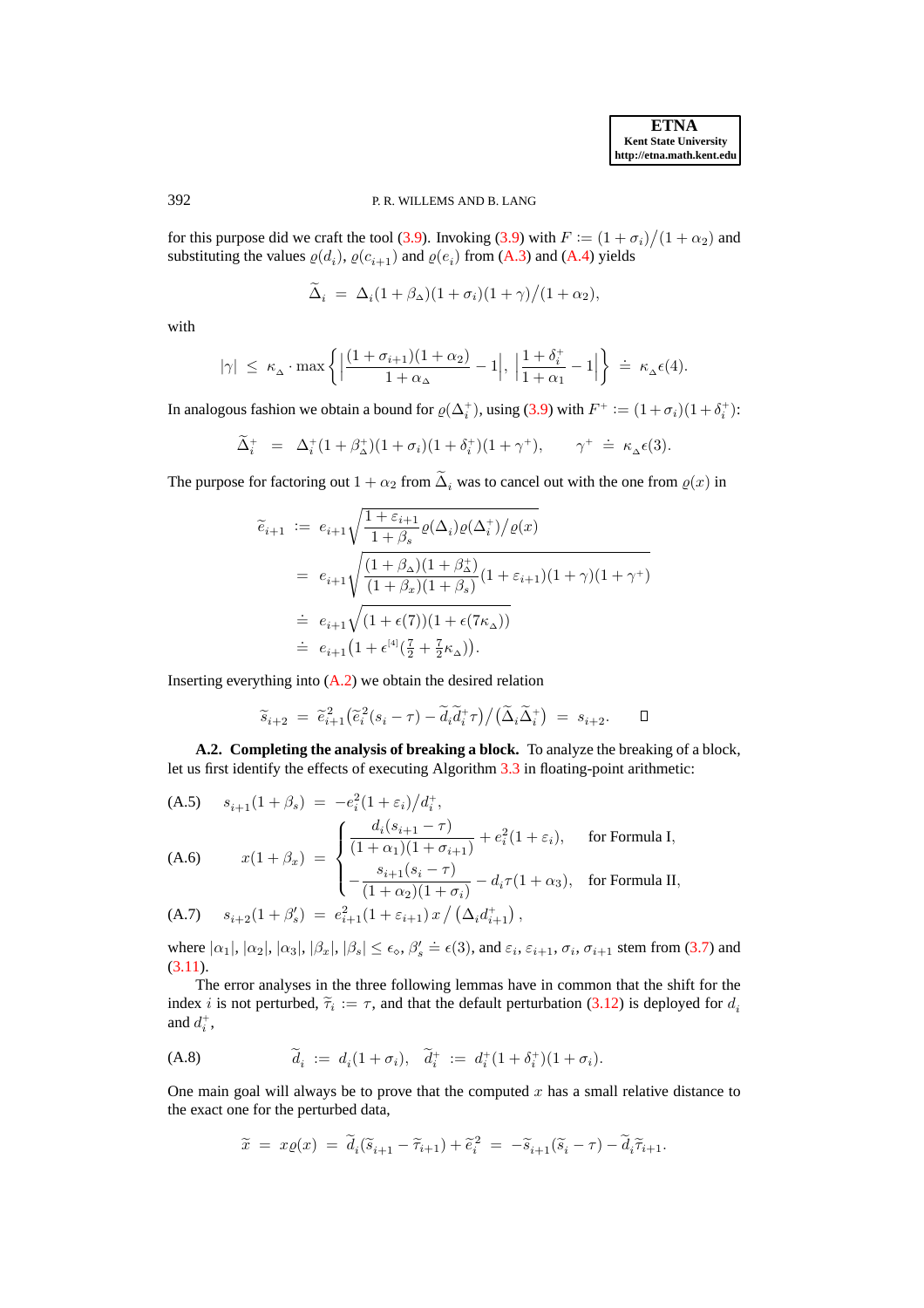The reason is that if we have an acceptable bound on  $|\rho(x) - 1|$  then based on [\(A.7\)](#page-29-1) we can attain  $\widetilde{s}_{i+2} = s_{i+2}$  by defining  $\widetilde{e}_{i+1}$  according to

$$
\text{(A.9) \ } \widetilde{e}_{i+1} \ := \ e_{i+1} \sqrt{\frac{1+\varepsilon_{i+1}}{1+\beta_s'} \cdot \frac{\varrho(\Delta_i) \varrho(d_{i+1}^+)}{\varrho(x)}} \ \ \dot{=} \ \ e_{i+1} \cdot (1+\epsilon^{\scriptscriptstyle[6]}(2)) \sqrt{\frac{\varrho(\Delta_i) \varrho(d_{i+1}^+)}{\varrho(x)}}.
$$

So, what is left to do is to perturb three data items and the shift for the index  $i+1$ , namely

<span id="page-30-3"></span><span id="page-30-1"></span>
$$
c_{i+1} \rightsquigarrow \widetilde{c}_{i+1}, \quad d_{i+1}^+ \rightsquigarrow \widetilde{d}_{i+1}^+, \quad e_i \rightsquigarrow \widetilde{e}_i, \quad \tau \rightsquigarrow \widetilde{\tau}_{i+1},
$$

in order to ensure [\(3.3\)](#page-11-1) for  $i + 1$ , that is,

$$
\widetilde{d}_{i+1}^+ \stackrel{!}{=} \widetilde{c}_{i+1} + \widetilde{s}_{i+1} - \widetilde{\tau}_{i+1}.
$$

With these preparations done, the following three lemmas can be considered separately, as they do not depend on each other.

<span id="page-30-0"></span>LEMMA A.1. *For Formula I, let*  $\kappa[x] = \kappa_+ \big( \text{fl}(d_i(s_{i+1} - \tau)), \text{fl}(e_i^2) \big)$ *. Then we can find a perturbation*

$$
\begin{array}{rclcl} c_{i+1} \leadsto \widetilde{c}_{i+1} & \doteq & \epsilon(1), \qquad & e_i \leadsto \widetilde{e}_i & \doteq & \epsilon^{[4]}(2), \\ d^+_{i+1} \leadsto \widetilde{d}^+_{i+1} & \doteq & \epsilon(2), \qquad e_{i+1} \leadsto \widetilde{e}_{i+1} & \doteq & \epsilon^{[6]}(4+\kappa[x]+\kappa_{\Delta}), \end{array}
$$

*such that* [\(A.10\)](#page-30-1) *is fulfilled with*  $\tilde{\tau}_{i+1} = \tau$ *. The computed adjustment*  $s_{i+1}$  *will be exact, that*  $i\mathbf{s},\,s_{i+1}=\widetilde{s}_{i+1}.$ 

*Proof.* Based on [\(A.5\)](#page-29-1) we attain  $\tilde{s}_{i+1} = s_{i+1}$  by setting

$$
\text{(A.11) $\widetilde{e}_i$ := $e_i \sqrt{\frac{\varrho(d_i^+)(1+\varepsilon_i)}{1+\beta_s}$} = $e_i \sqrt{\frac{(1+\varepsilon_i)(1+\sigma_i)(1+\delta_i^+)}{1+\beta_s}$} \stackrel{.}{=} e_i \cdot (1+\epsilon^{[4]}(2)).
$$

Inserting the default perturbations [\(3.12\)](#page-14-1) for  $c_{i+1}$ ,  $d_{i+1}^+$  into [\(3.11\)](#page-14-2) gives us

<span id="page-30-2"></span>
$$
\widetilde{d}_{i+1}^{+} = \widetilde{c}_{i+1} + s_{i+1} - \tau,
$$

from which we obtain [\(A.10\)](#page-30-1) by using  $s_{i+1} = \tilde{s}_{i+1}$  and fixing  $\tilde{\tau}_{i+1} := \tau$ . For the intermediate x we make use of  $\tilde{s}_{i+1} = s_{i+1}, \tilde{\tau}_{i+1} = \tau$ , [\(A.8\)](#page-29-2) and [\(A.11\)](#page-30-2) to obtain

$$
\widetilde{x} = \widetilde{d}_i (s_{i+1} - \tau) + \widetilde{e}_i^2 = d_i (s_{i+1} - \tau) (1 + \sigma_i) + e_i^2 \frac{(1 + \varepsilon_i)(1 + \sigma_i)(1 + \delta_i^+)}{1 + \beta_s}.
$$

Now we cast this in terms of [\(A.6\)](#page-29-1) and use the definition of  $\kappa[x]$  to see that the perturbation's effect on  $x$  can be controlled as

$$
\varrho(x) = (1+\beta_x)(1+\sigma_i)(1+\xi), \qquad \xi = \epsilon(2\kappa[x]).
$$

Since  $\varrho(d_i)$  and  $\varrho(e_i^2)$  have the common factor  $F := 1 + \sigma_i$ , [\(3.9\)](#page-14-3) lets us conclude that the computed  $\Delta_i$  relates to the exact block determinant for perturbed data according to  $\Delta_i = \Delta_i \varrho(\Delta_i)$ , where

$$
\varrho(\Delta_i) = (1+\beta_\Delta)(1+\sigma_i)(1+\gamma), \quad \gamma \doteq \epsilon(2\kappa_\Delta).
$$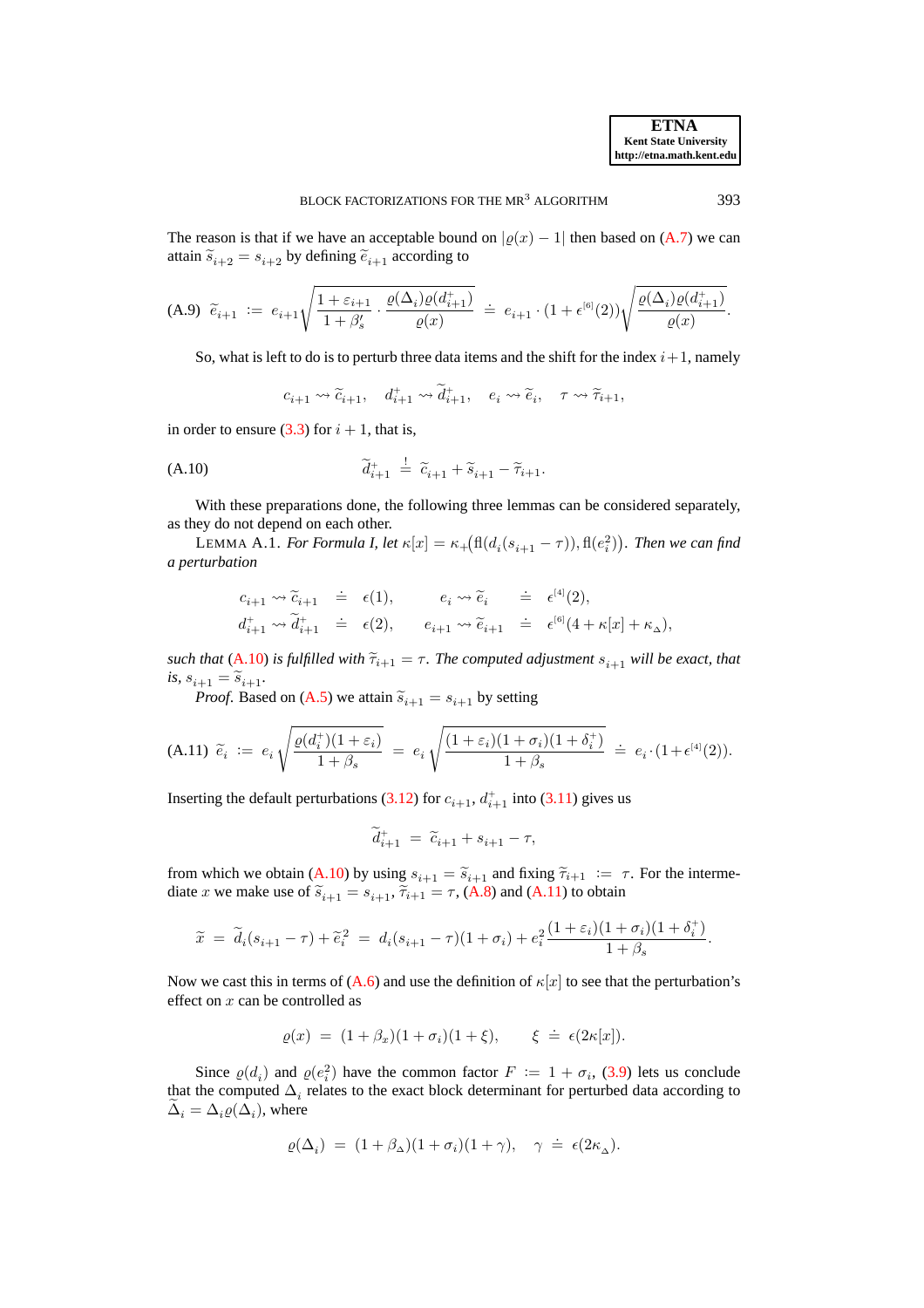# 394 P. R. WILLEMS AND B. LANG

Finally, plug the obtained  $\varrho(d_i)$ ,  $\varrho(x)$  and  $\varrho(\Delta_i)$  into [\(A.9\)](#page-30-3) and cancel terms to determine  $\widetilde{e}_{i+1}$ such that  $\widetilde{s}_{i+2} = s_{i+2}$  holds.

<span id="page-31-0"></span>LEMMA A.2. *For Formula I, let*  $|s_{i+1}| \leq R_{\text{brk}}|\tau|$  *for a parameter*  $R_{\text{brk}} > 1$ *. Then there is a perturbation*

$$
c_{i+1} \rightsquigarrow \widetilde{c}_{i+1} \doteq \epsilon(1), \qquad c_i \rightsquigarrow \widetilde{e}_i \doteq \epsilon^{[4]}(2),
$$
  
\n
$$
d_{i+1}^+ \rightsquigarrow \widetilde{d}_{i+1}^+ \doteq \epsilon(2), \qquad c_{i+1} \rightsquigarrow \widetilde{e}_{i+1} \doteq \epsilon^{[6]}(\frac{9}{2} + \frac{1}{2}\kappa_\Delta),
$$
  
\n
$$
\tau \rightsquigarrow \widetilde{\tau}_{i+1} \doteq \epsilon(4R_{\text{brk}}),
$$

*such that* [\(A.10\)](#page-30-1) *is fulfilled. The computed adjustment*  $s_{i+1}$  *will satisfy* 

$$
\widetilde{s}_{i+1} \ \doteq \ s_{i+1}(1+\epsilon(4)).
$$

*Proof.* We cannot assume that the computation of  $x$  is well-conditioned. Therefore we choose the perturbation  $e_i \leadsto \tilde{e}_i$  specifically to safeguard the subtraction involved in computing  $x$ , namely as

<span id="page-31-2"></span>
$$
\widetilde{e}_i \ := \ e_i \cdot \sqrt{(1+\varepsilon_i)(1+\sigma_i)(1+\sigma_{i+1})(1+\alpha_1)} \ \doteq \ e_i \cdot (1+\epsilon^{[4]}(2)).
$$

This gives us

(A.12) 
$$
x(1+\beta_x)(1+\sigma_i)(1+\sigma_{i+1})(1+\alpha_1) = \tilde{d}_i(s_{i+1}-\tau) + \tilde{e}_i^2,
$$

and together with  $(A.5)$  and  $(A.8)$  we obtain

$$
\widetilde{s}_{i+1} = -\frac{\widetilde{e}_i^2}{\widetilde{d}_i^+} = s_{i+1} \frac{(1+\sigma_{i+1})(1+\alpha_1)(1+\beta_s)}{(1+\delta_i^+)} \doteq s_{i+1}(1+\epsilon(4)).
$$

Now employ the precondition and invoke [\(3.13\)](#page-15-2) to define  $\tilde{\tau}_{i+1}$  satisfying

<span id="page-31-4"></span><span id="page-31-3"></span>
$$
\varrho(\tau_{i+1}) \doteq 1 + \epsilon(4R_{\text{brk}}),
$$

such that  $s_{i+1} - \tau = \tilde{s}_{i+1} - \tilde{\tau}_{i+1}$ . Together with [\(A.12\)](#page-31-2) this gives

(A.13) 
$$
\widetilde{x} = x(1+\beta_x)(1+\sigma_i)(1+\sigma_{i+1})(1+\alpha_1),
$$

and together with the default perturbations [\(3.12\)](#page-14-1) for  $c_{i+1}$ ,  $d_{i+1}^+$ , as well as [\(3.11\)](#page-14-2), we get the desired relation [\(A.10\)](#page-30-1).

Concerning the block determinant  $\Delta_i$ , note that  $\varrho(d_i)\varrho(c_{i+1})$  and  $\varrho(e_i^2)$  have the common factor  $F = (1 + \sigma_i)(1 + \sigma_{i+1})$ , so our tool [\(3.9\)](#page-14-3) gives

(A.14) 
$$
\varrho(\Delta_i) \doteq (1+\beta_\Delta)(1+\sigma_i)(1+\sigma_{i+1})(1+\epsilon(\kappa_\Delta)).
$$

Invoke  $(A.9)$ , insert  $(A.14)$ ,  $(3.12)$  and  $(A.13)$ , and cancel terms to find the right perturbation for  $e_{i+1}$ . Л

<span id="page-31-1"></span>LEMMA A.3. *For Formula II, let*  $|s_{i+1}| > R_{\text{brk}}/\tau$  *for a parameter*  $R_{\text{brk}} > 1$  *and define*  $R^* \coloneqq (R_{\text{brk}} - 1)^{-1}$ . Then there is a perturbation

$$
\begin{aligned} &c_{i+1} \leadsto \widetilde{c}_{i+1} \doteq \epsilon (3+2R^*), \qquad &&e_i \leadsto \widetilde{e}_i &&\doteq \epsilon^{[4]}(3),\\ &d_{i+1}^+ \leadsto \widetilde{d}_{i+1}^+ \doteq \epsilon (4+2R^*), \qquad e_{i+1} \leadsto \widetilde{e}_{i+1} \doteq \epsilon^{[6]}(\tfrac{11}{2}+2\kappa_{\scriptscriptstyle \Delta} + (\kappa_{\scriptscriptstyle \Delta}+1)R^*), \end{aligned}
$$

*such that* [\(A.10\)](#page-30-1) *is fulfilled with*  $\tilde{\tau}_{i+1} = \tau$ . The computed adjustment  $s_{i+1}$  will satisfy

$$
\widetilde{s}_{i+1} \ \doteq \ s_{i+1}(1+\epsilon(2)).
$$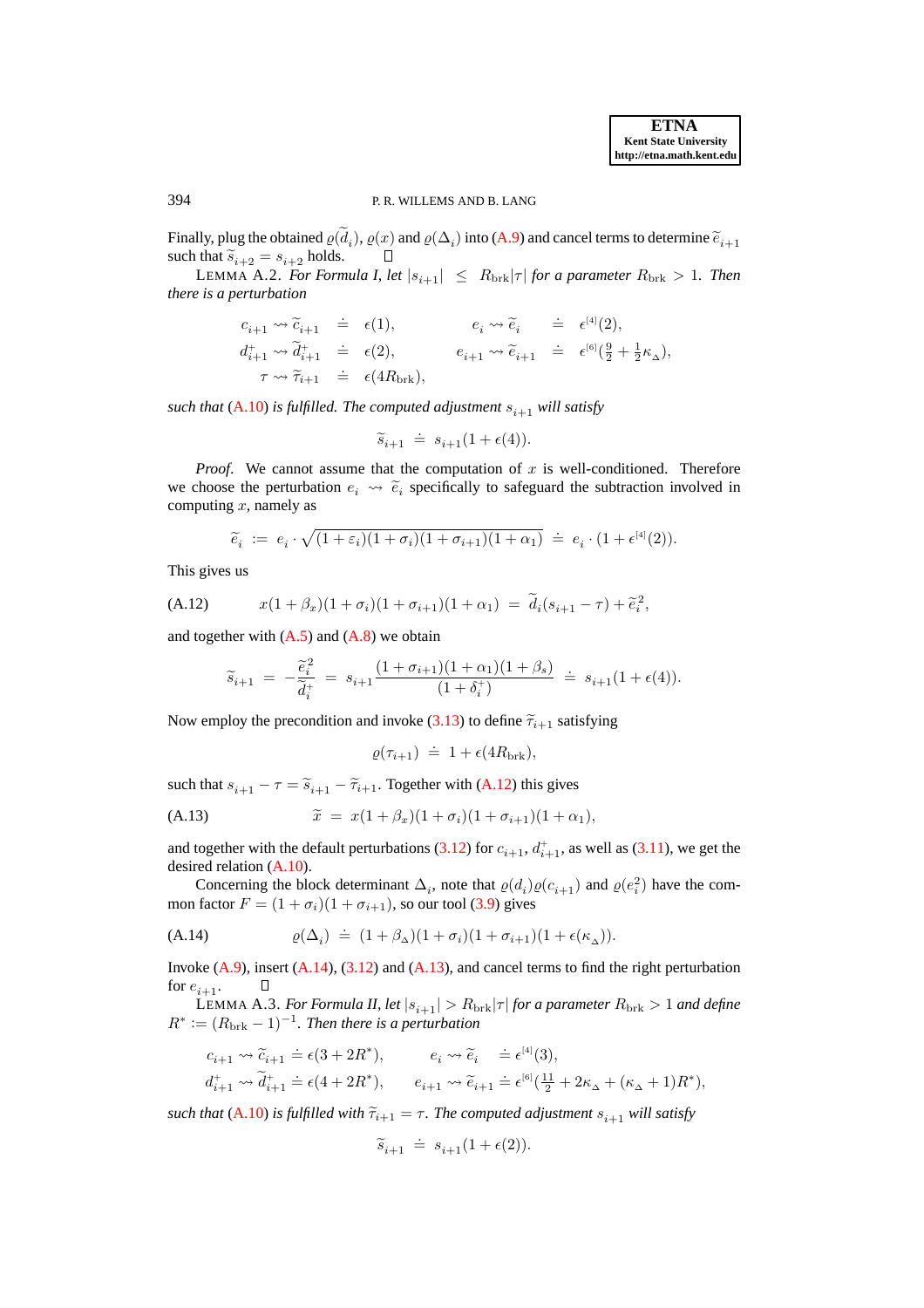*Proof.* Again, our first action is to perturb  $e_i$  to safeguard the computation of x. Setting

$$
\widetilde{e}_i \; := \; e_i \, \sqrt{\frac{(1+\varepsilon_i)(1+\sigma_i)(1+\delta_i^+)}{(1+\alpha_2)(1+\alpha_3)(1+\beta_s)}} \; \doteq \; e_i \, (1+\epsilon^{^{[4]}}(3))
$$

we reach that goal, because in concert with  $(A.5)$  and  $(A.6)$  it gives us

<span id="page-32-3"></span>
$$
\widetilde{s}_{i+1} \;=\; -\frac{\widetilde{e}_i^{\,2}}{\widetilde{d}_i^{\,+\,}}\;=\; s_{i+1} \frac{1}{(1+\alpha_2)(1+\alpha_3)}\;\doteq\; s_{i+1}\,(1+\epsilon(2)),
$$

as well as

(A.15) 
$$
x(1+\beta_x)(1+\sigma_i)/(1+\alpha_3) = \frac{\tilde{e}_i^2}{\tilde{d}_i^+(s_i-\tau)} - \tilde{d}_i\tau = \tilde{x}.
$$

The precondition implies  $|s_{i+1}| < (1 + R^*)|s_{i+1} - \tau|$ . Hence,

$$
\widetilde{s}_{i+1} - \tau \ = \ s_{i+1} (1+\alpha_2)^{-1} (1+\alpha_3)^{-1} - \tau \ = \ (s_{i+1} - \tau)(1+\zeta)
$$

with

<span id="page-32-1"></span>
$$
\zeta = ((1+\alpha_2)^{-1}(1+\alpha_3)^{-1} - 1) \frac{s_{i+1}}{s_{i+1} - \tau} \doteq \epsilon (2 + 2R^*).
$$

Thus, together with  $\tilde{\tau}_{i+1} = \tau$  and [\(3.11\)](#page-14-2) we can achieve the desired relation [\(A.10\)](#page-30-1) through

(A.16) 
$$
\begin{array}{rcl}\n\widetilde{c}_{i+1} & := & c_{i+1} \cdot (1 + \sigma_{i+1})(1 + \zeta) & \stackrel{\cdot}{=} & c_{i+1} \cdot (1 + \epsilon (3 + 2R^*)), \\
\widetilde{d}_{i+1}^+ & := & d_{i+1}^+ (1 + \delta_{i+1}^+)(1 + \sigma_{i+1})(1 + \zeta) & \stackrel{\cdot}{=} & d_{i+1}^+ (1 + \epsilon (4 + 2R^*)).\n\end{array}
$$

Concerning the block determinant, invoke [\(3.9\)](#page-14-3) with  $F := 1 + \sigma_i$  for

(A.17) 
$$
\varrho(\Delta_i) = (1+\beta_{\Delta})(1+\sigma_i)(1+\gamma), \quad \gamma = \kappa_{\Delta}\epsilon(4+2R^*).
$$

<span id="page-32-0"></span>Use [\(A.9\)](#page-30-3) together with [\(A.17\)](#page-32-1), [\(A.16\)](#page-32-2) and [\(A.15\)](#page-32-3) for the definition of  $\tilde{e}_{i+1}$ .  $\Box$ 

**A.3. Completing the analysis of creating blocks and handling overlap.** The meaning of the indices j and  $k$  to denote the beginning and end of the overlap sequence will remain in effect during this section, thus freeing  $i$  to be used as running index.

We can summarize the effects of executing Algorithm [3.5](#page-22-1) in floating-point arithmetic by stating that, for  $i = j, \ldots, k$ ,

<span id="page-32-4"></span>(A.18) 
$$
s_{i+1} = (1+\varepsilon_i)(1+\alpha_i) \cdot \begin{cases} e_i^2/(\dots) & \text{with } \alpha_i = \epsilon(1), & \text{if } i = j, \\ e_i^2 \cdot (\dots) & \text{with } \alpha_i = \epsilon(2), & \text{if } j < i < k, \\ e_k^2 x/(\dots) & \text{with } \alpha_i = \epsilon(4), & \text{if } i = k, \end{cases}
$$

<span id="page-32-5"></span>introducing the intermediate quantity

(A.19) 
$$
x = \begin{cases} (s_k - \tau)d_{k-1}(1+\beta_k)/(1+\sigma_k) + e_{k-1}^2(1+\varepsilon_{k-1}), & \text{if } k \in \Omega, \\ (s_k - \tau)d_{k-1}^+(1+\beta_k)/(1+\sigma_k) - e_{k-1}^2(1+\varepsilon_{k-1}), & \text{if } k \in \Omega^+, \end{cases}
$$

where  $|\beta_k| \leq \epsilon_{\diamond}$  and  $\varepsilon_i$ ,  $\sigma_k$  are those from [\(3.7\)](#page-13-0) and [\(3.11\)](#page-14-2), respectively. Note that the rounding error from the outermost addition in computing x contributes to  $\alpha_k$  and that we use the same names x and  $\beta_k$  for both types of endings.

<span id="page-32-2"></span>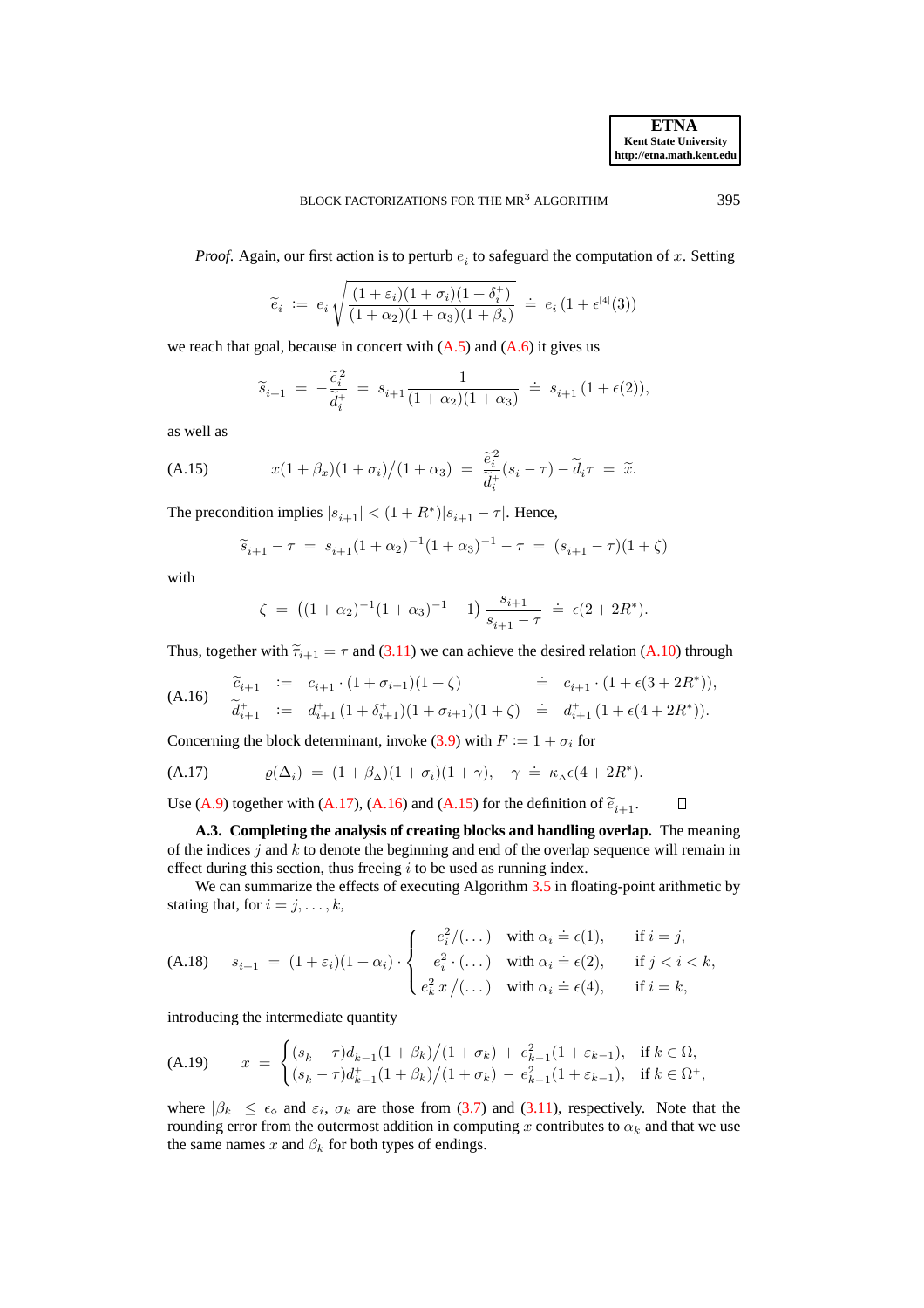# 396 P. R. WILLEMS AND B. LANG

The error analysis for Algorithm [3.5](#page-22-1) will proceed as follows. We will first focus on the start and the repeating middle part up to  $s_k$ . This is the hardest part, as it involves dealing with perturbation bounds that depend on the length of the sequence (i.e., the distance to  $j$ ). Once that is covered, we can deal with the two types of endings and wrap up.

As was already hinted at, the main challenge is that the required perturbations of  $e_i$  and  $\Delta_i$  depend on  $e_{i-1}$  and  $\Delta_{i-1}$ , respectively. With the intent of handling these interdependencies more fluently, we define numbers  $p_i$  and  $q_i$  to be minimal such that

$$
\varrho(e_i^2)/(1+\varepsilon_i) \doteq 1+\epsilon(p_i), \qquad i=j,\ldots,k,
$$

and

<span id="page-33-3"></span>
$$
\begin{array}{rcl}\n\varrho(\Delta_i) & \doteq& 1 + \epsilon(q_i), \quad \text{for } i + 1 \in \Omega, \\
\varrho(\Delta_i^+) & \doteq& 1 + \epsilon(q_i), \quad \text{for } i + 1 \in \Omega^+ \quad \text{if } i = j, \dots, k - 1.\n\end{array}
$$

For the diagonal data of D and  $D^+$  we deploy the default perturbations [\(3.12\)](#page-14-1). Furthermore, we will have to use the tool  $(3.9)$  so often that we will not always state the reference.

**A.3.1. Two beginnings.** The "right" perturbation  $e_j \leadsto \tilde{e}_j$  to get  $s_{j+1}$  to be exact for the perturbed data is given by

(A.20) 
$$
\varrho(e_j^2) := (1+\varepsilon_j)(1+\alpha_j) \cdot \begin{cases} \varrho(d_j^+), & \text{if } j+1 \in \Omega, \\ \varrho(d_j), & \text{if } j+1 \in \Omega^+ \end{cases} \implies p_j \le 3.
$$

The default perturbations  $(3.12)$  for this case are

<span id="page-33-2"></span>
$$
\begin{aligned}\n\widetilde{d}_j &= d_j(1 + \sigma_j), & \varrho(D) &= (1 + \sigma_{j+1}), \\
\widetilde{d}_j^+ &= d_j^+(1 + \delta_j^+)(1 + \sigma_j), & \varrho(D^+) &= (1 + \delta_{j+1}^+)(1 + \sigma_{j+1}),\n\end{aligned}
$$

where either  $D = c_{j+1}$ ,  $D^+ = d_{j+1}^+$  if  $j + 1 \in \Omega$ , or  $D = d_{j+1}$ ,  $D^+ = c_{j+1}^+$  if  $j + 1 \in \Omega^+$ . Hence, depending on the situation we can invoke [\(3.9\)](#page-14-3) with  $\tilde{F} := 1 + \sigma_{j+1}$ , or the analogous formula for  $\varrho(\Delta^+)$  with  $F^+ := 1 + \sigma_{j+1}$  to reveal the perturbation's effect on the first block determinant of the sequence to be

(A.21) 
$$
\begin{cases} \varrho(\Delta_j) \doteq 1 + \epsilon(2 + 2\kappa_\Delta), & \text{if } j + 1 \in \Omega, \\ \varrho(\Delta_j^+) \doteq 1 + \epsilon(2 + 4\kappa_\Delta), & \text{if } j + 1 \in \Omega^+ \end{cases} \implies q_j \le 2 + 4\kappa_\Delta.
$$

<span id="page-33-1"></span><span id="page-33-0"></span>**A.3.2. The middle part.** For  $i = j + 1 : k - 1$ , the perturbation  $e_i \leadsto \tilde{e}_i$  to get  $s_{i+1} = \widetilde{s}_{i+1}$  is

$$
\text{(A.22) } \varrho(e_i^2) := (1+\varepsilon_i)(1+\alpha_i) \cdot \begin{cases} \varrho(\Delta_{i-1})/\varrho(d_{i-1}), & i \in \Omega, \\ \varrho(\Delta_{i-1}^+)/\varrho(d_{i-1}^+), & i \in \Omega^+ \end{cases} \implies p_i \le q_{i-1}+4.
$$

Concerning the block determinants, it is not hard to realize that the maxima in  $(3.9)$  are then attained with the  $e_i^2$ -terms. Hence, if those are perturbed as just specified, we will have

$$
q_i \leq 1 + \kappa_\Delta p_i.
$$

Combining this with [\(A.22\)](#page-33-1) we see that the  $q_i$  obey the recurrence  $q_i \leq b + r \cdot q_{i-1}$  with  $b = 1 + 4\kappa_{\alpha}$  and  $r = \kappa_{\alpha}$ , and therefore

$$
q_i \leq b \cdot \phi_{i-j-1}(r) + q_j \cdot r^{i-j} \leq \max\{b, q_j\} \cdot \phi_{i-j}(r) \quad \text{for } j < i < k,
$$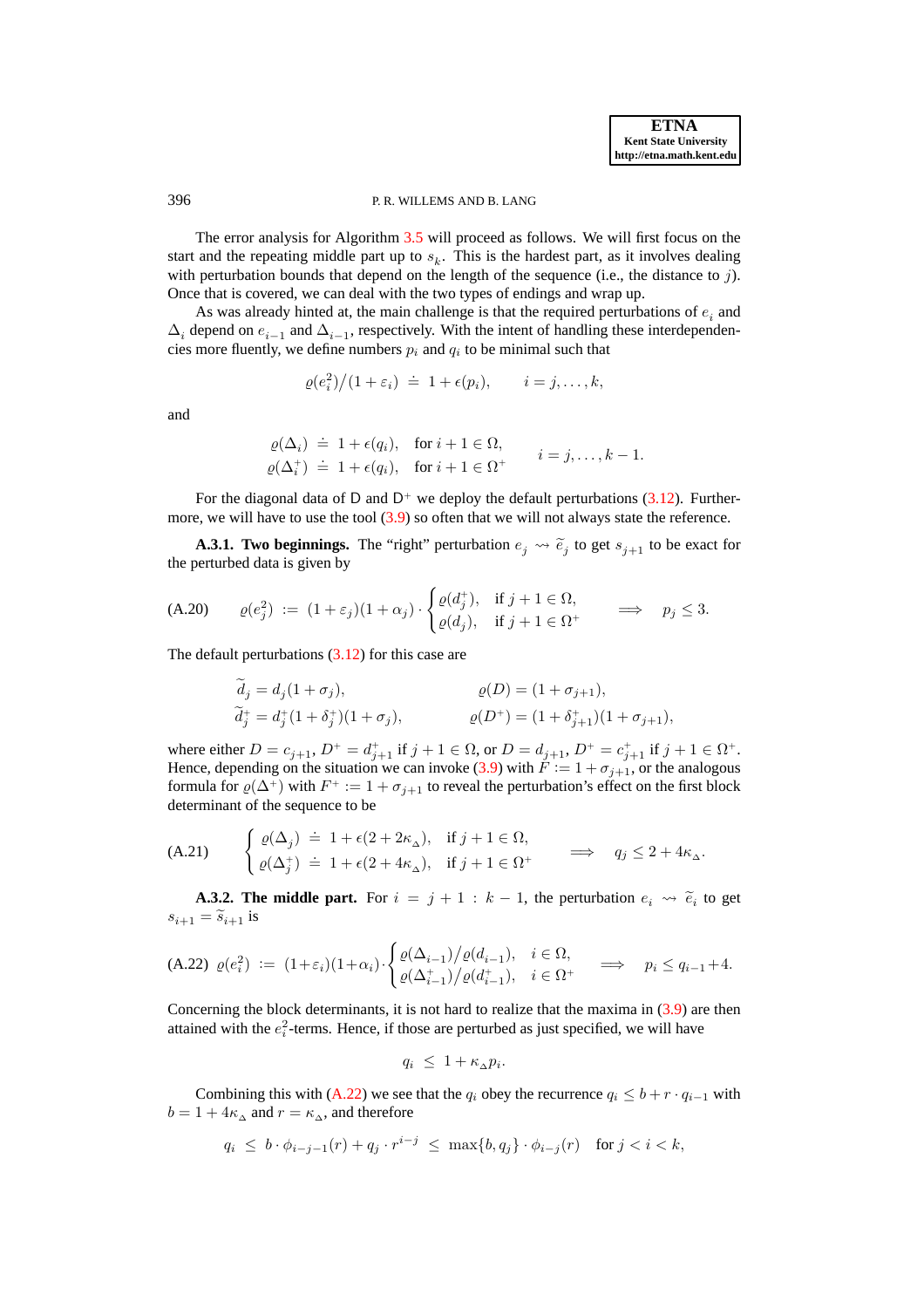where

$$
\phi_m(z) \ := \ \sum_{i=0}^m z^i \ = \ \begin{cases} m+1, & \text{if } z = 1, \\ (z^{m+1}-1)/(z-1), & \text{otherwise.} \end{cases}
$$

Together with  $(A.22)$  and the bound on  $q_j$  from  $(A.21)$  we obtain

(A.23) 
$$
p_i \le 4 + (2 + 4\kappa_\Delta) \cdot \phi_{i-j}(\kappa_\Delta), \quad j < i < k,
$$

from which [\(3.20\)](#page-22-2) follows by noting that  $\varrho(e_i^2) \doteq 1 + \epsilon(1 + p_i)$  due to [\(A.20\)](#page-33-3).

In the following we will show that the recurrence is effectively "reset" when a  $d_i^+$  becomes zero (yielding  $s_{i+2} = 0$  in line 9 of Algorithm [3.5\)](#page-22-1) or, more generally, for any situation where an  $|s_i|$  becomes "small". The idea here was used before, namely that if, for any i, the adjustment  $s_i$  is not much larger in magnitude than the shift  $\tau$ , then the latter can be perturbed to provide freedom in the choice for  $\tilde{e}_{i-1}$ .

We will limit this optimization to the middle part. So, assume we have for an  $i$  with  $j < i < k$  that  $|s_{i+1}| \leq R_{\text{osq}} |\tau|$  holds for a parameter  $R_{\text{osq}} > 0$ . Then perturb  $e_i \leadsto \tilde{e}_i$ instead of [\(A.22\)](#page-33-1) simply as

$$
\widetilde{e}_i^2 := e_i^2(1 + \varepsilon_i)
$$

and employ [\(3.13\)](#page-15-2) to define  $\tilde{\tau}_{i+1}$  such that  $s_{i+1} - \tau = \tilde{s}_{i+1} - \tilde{\tau}_{i+1}$  is upheld. Look at the middle line of [\(A.18\)](#page-32-4) to see that the above choice for  $\tilde{e}_i$  implies

<span id="page-34-2"></span>
$$
\varrho(s_{i+1}) \; = \; (1+\alpha_i)^{-1} \cdot \begin{cases} \varrho(d_{i-1})/\varrho(\Delta_{i-1}), & i \in \Omega, \\ \varrho(d_{i-1}^+)/\varrho(\Delta_{i-1}^+), & i \in \Omega^+. \end{cases}
$$

Hence, the necessary perturbation  $\tilde{\tau}_{i+1} = \tau \varrho(\tau_i)$  to the shift from [\(3.13\)](#page-15-2) can be bounded as

$$
\big|\varrho(\tau_{i+1})-1\big| \ \leq \ R_{\text{osq}}\, \big|\varrho(s_{i+1})-1\big| \ \leq \ R_{\text{osq}}\, \epsilon^{\text{[2]}}(4+q_{i-1}).
$$

This effectively resets the recurrence, since [\(A.24\)](#page-34-2) gives  $p_i = 0$  and  $q_i \leq 1 + 5\kappa_{\Delta}$ . The parameter  $R_{\text{osq}}$  is yet unspecified. Indeed, we can choose it freely; its sole purpose is to control  $\varrho(\tau_i)$ . The following lemma summarizes where we stand.

<span id="page-34-1"></span> $\tt LEMMA A.4.$  *Let in Algorithm [3.1](#page-11-0) the adjustments*  $s_{j+1},\ldots,s_k$  *for an overlap sequence be computed as in Algorithm* [3.5.](#page-22-1) Fix a parameter  $R_{\text{osq}} > 0$  and define for  $i = j, \ldots, k - 1$ 

$$
h(i) \ := \ i - \max \big\{ m \, \big| \, m = j \text{ or } j < m \leq i \text{ and } |s_{m+1}| \leq R_{\text{osq}} \, |\tau| \big\}.
$$

*Then there is a perturbation such that* [\(3.3\)](#page-11-1) *is fulfilled for*  $i = j + 1, \ldots, k$ *. With suitable numbers*

$$
q_i \le (2 + 4\kappa_\Delta)\phi_{h(i)}(\kappa_\Delta), \quad j \le i < k,
$$

*the individual perturbations can be bounded as follows:*

$$
\begin{array}{rl} \mathsf{D}(i,i)\leadsto \widetilde{\mathsf{D}}(i,i)\ \doteq\ \epsilon(1),\qquad \mathsf{D}^+(i,i)\leadsto \widetilde{\mathsf{D}}^+(i,i)\ \doteq\ \epsilon(2),\\ e_j\leadsto \widetilde{e}_j\ \doteq\ \epsilon^{[4]}(2),\qquad e_i\leadsto \widetilde{e}_i\ \doteq\ \epsilon^{[4]}(\tfrac{5}{2}+\tfrac{1}{2}q_{i-1}),\quad j
$$

<span id="page-34-0"></span>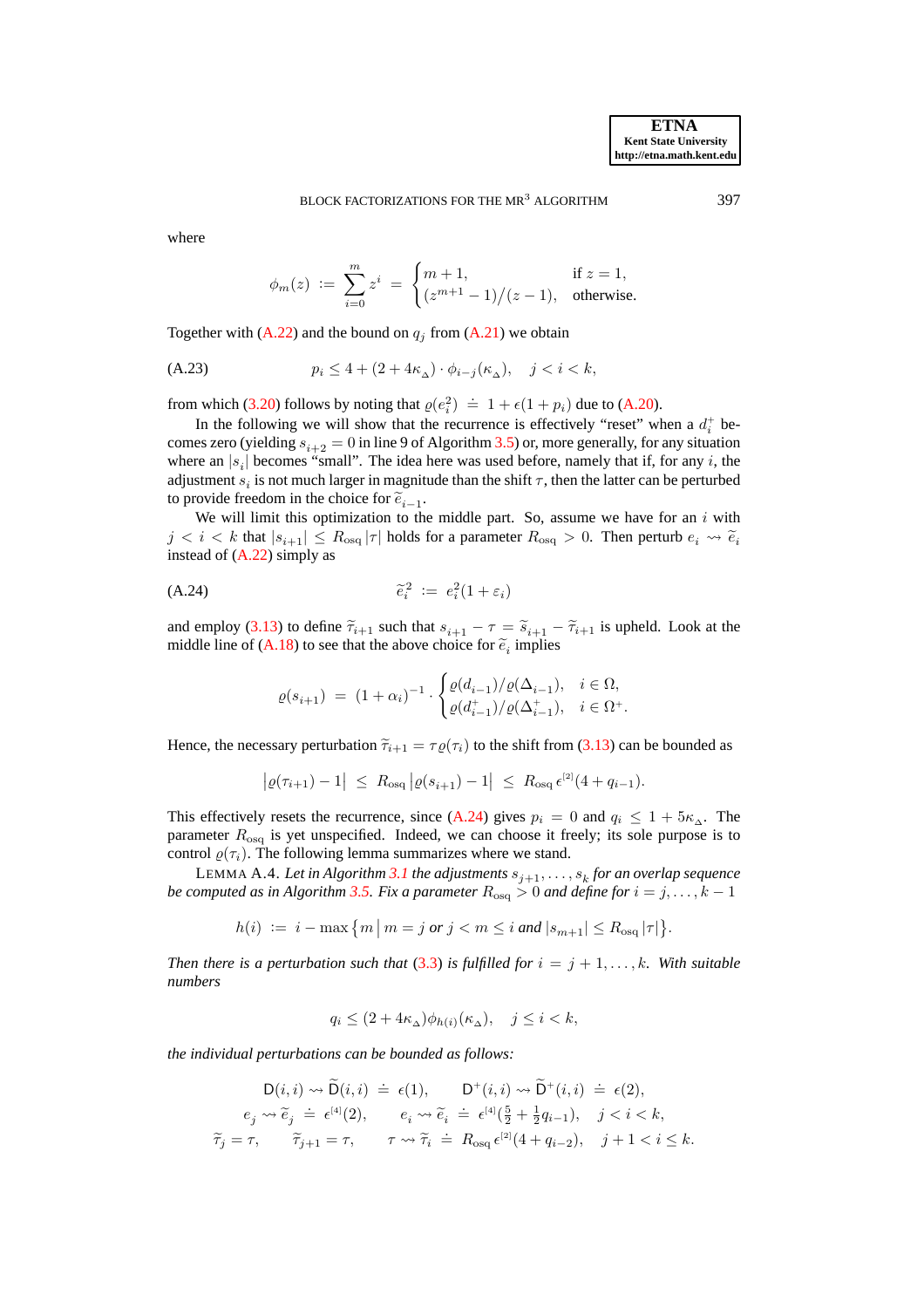# 398 P. R. WILLEMS AND B. LANG

*The implied perturbations for the secondary quantities will obey*

$$
\begin{aligned}\ni+1&\in\Omega:\quad\quad &|\varrho(\Delta_i)-1|\\i+1&\in\Omega^+:\quad &|\varrho(\Delta_i^+)-1|\end{aligned}\bigg\}\leq\ \epsilon(q_i),\quad j\leq i
$$

The main purpose of the preceding analysis was not only to provide worst-case perturbation bounds, but also to give us the means to control the computation of an overlap sequence. Whenever a  $d_i^+$  becomes small enough in magnitude that it causes  $|s_{i+2}|$  to become small as well with respect to  $|\tau|$  (cf. Section [3.6](#page-22-0) for a detailed test to detect this after computing  $d_i^+$ ), we can choose a  $2\times 2$  pivot while keeping a tight control over the error bounds. Otherwise, we retain the option of keeping track of the current length of the sequence (better: the current  $h(i)$ ) and if this exceeds some threshold just choose a single pivot, thus ending the sequence and capping the bounds.

The challenging part is done; what remains is to deal with the two possible ways for the sequence to end. For the following we have to rely on the stronger Block Criterion [II,](#page-20-1) and in particular [\(3.19\)](#page-20-2).

**A.3.3.** An end by creation:  $k \in \Omega^+$ . We assume that  $s_k - \tau$  is exact, i.e.,  $s_k - \tau$  $= \tilde{s}_k - \tilde{\tau}_k$ . Lemma [A.4](#page-34-1) does deliver this. What remains to be done is just to define  $e_k \leadsto \tilde{e}_k$ such that  $s_{k+1}$  becomes exact,  $s_{k+1} = \tilde{s}_{k+1}$ . The following picture summarizes the situation (cf. Definition [3.1](#page-9-1) for the pictogram):

In: 
$$
s_k - \tau = \widetilde{s}_k - \widetilde{\tau}_k
$$
  
\n $\overset{k}{\bullet}$   
\nOut:  $s_{k+1} = \widetilde{s}_{k+1}$ .

Note that we may have  $k = j + 1$ .

The task might be impossible should the computation of the intermediate  $x$  in line 14 of Algorithm [3.5](#page-22-1) involve cancellation. We will show that this computation cannot be too badly conditioned if the choice for a  $2 \times 2$  pivot at  $k - 1$  was based on BC[–II.](#page-20-1)

Depending on the situation at hand,  $s_k$  is defined in one of two ways:

<span id="page-35-1"></span><span id="page-35-0"></span>
$$
s_k \; = \; \begin{cases} e_{k-1}^2 \big/ d_{k-1}, & \text{if $k-1 \not\in \Omega$}, \\ e_{k-1}^2 d_{k-2} \big/ \Delta_{k-2} & \text{if $k-1 \in \Omega$}. \end{cases}
$$

Thus, fulfillment of the second condition in BC[–II](#page-20-1) implies  $|s_k| < (K_{\Box}/3)e_{k-1}^2/|d_{k-1}^+|$ , which yields

$$
|s_k - \tau| |d^+_{k-1}| \ \le \ 2 \max\left\{ |s_k|, |\tau| \right\} \! |d^+_{k-1}| \ < \ \tfrac{2}{3} K_\Box e_{k-1}^2.
$$

Because of the safeguard on  $K_{\square}$  to anticipate rounding errors, we can safely conclude that the computation of  $x$  in line 14 of Algorithm  $3.5$  is governed by

(A.25) 
$$
\kappa_{-}(\mathrm{fl}((s_{k}-\tau)d_{k-1}^+),\mathrm{fl}(e_{k-1}^2)) < \frac{3+2K_{\square}}{3-2K_{\square}} =: \kappa[x].
$$

Hence we can control the rounding errors expressed in the lower line of  $(A.19)$  as

(A.26) 
$$
\tilde{x} = (s_k - \tau)\tilde{d}_{k-1}^+ - \tilde{e}_{k-1}^2 = x\varrho(x)
$$
 with  $|\varrho(x) - 1| \le \kappa[x] \epsilon(\max\{4, p_{k-1}\})$ .  
Finally,

<span id="page-35-2"></span>(A.27) 
$$
\varrho(e_k^2) := (1 + \varepsilon_k) \varrho(\Delta_{k-1}^+) \varrho(d_k) (1 + \alpha_k) / \varrho(x)
$$

makes  $s_{k+1}$  exact, as desired.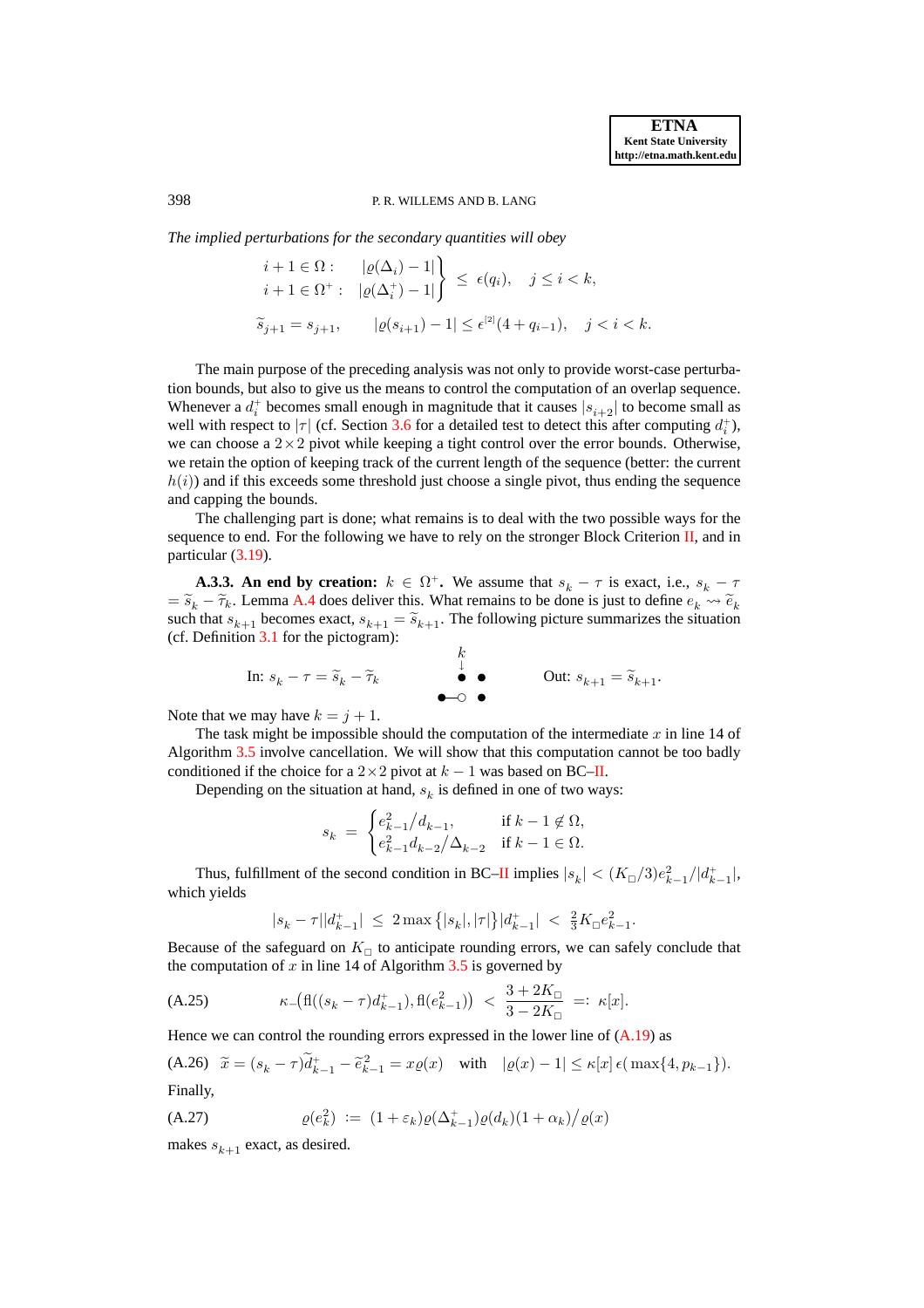**A.3.4.** An end by breaking:  $k \in \Omega$ . The situation at hand is

$$
\text{In: } s_k - \tau = \widetilde{s}_k - \widetilde{\tau}_k \qquad \qquad \overset{k}{\overset{\downarrow}{\bullet}} \qquad \qquad \text{Out: } s_{k+1} = \widetilde{s}_{k+1}.
$$

This is very similar to breaking a block from Section [3.3.](#page-16-0) Indeed, the way  $s_{k+1}$  is computed in line 12 of Algorithm [3.5](#page-22-1) corresponds to Formula I in Algorithm [3.3.](#page-17-1) The difference is that, here, we have overlap at the left end:  $k - 1 \in \Omega^+$ . This will prove to be beneficial, because here we can assume that the created block covering indices  $\{k-2, k-1\}$  satisfies BC[–II,](#page-20-1) which will allow us to show that the single computational branch does work for all configurations. Note that we must have  $k > j + 1$ , so that  $s_k$  is defined as

$$
s_k \ = \ - e_{k-1}^2 d_{k-2}^+ \big/ \Delta_{k-2}^+.
$$

For the analysis, we consider two cases, depending on the parameter

$$
\overline{R} := (1 - 2K_{\square})^{-1},
$$

which is larger than one only if  $K_{\Box} < 1/2$  holds, and we assume it does.

**Case 1:**  $|s_k| \leq R |\tau|$ . We employ the perturbations from Lemma [A.4](#page-34-1) but throw away those for  $e_{k-1}$  and  $\tau_k$ . We will redefine them manually to still retain  $s_k - \tau = \tilde{s}_k - \tilde{\tau}_k$ . With the intent of controlling x, we perturb  $e_{k-1}$  instead as

$$
\varrho(e_{k-1}^2) := (1 + \varepsilon_{k-1})\varrho(d_{k-1})(1 + \sigma_k)/(1 + \beta_k),
$$

yielding

$$
\widetilde{s}_k = s_k \varrho(s_k) = s_k \varrho(d_{k-2}^+) \varrho(d_{k-1}) \big[ \varrho(\Delta_{k-2}^+) (1 + \alpha_{k-1}) (1 + \beta_k) \big]^{-1} (1 + \sigma_k).
$$

Now invoke [\(3.13\)](#page-15-2) to move the relative perturbations to the shift. This defines  $\tau \rightarrow \tilde{\tau}_k$  with

$$
\big|\varrho(\tau_k)-1\big| \ \leq \ \overline{R}\cdot|\varrho(s_k)-1| \ \leq \ \overline{R}\,\epsilon^{[2]}(7+q_{k-2}),
$$

<span id="page-36-0"></span>and gives the desired  $s_k - \tau = \tilde{s}_k - \tilde{\tau}_k$ . According to the upper line in [\(A.19\)](#page-32-5) we therefore have

$$
\text{(A.28)} \quad \widetilde{x} \ = \ (s_k - \tau) \widetilde{d}_{k-1} + \widetilde{e}_{k-1}^2 \ = \ x \frac{\varrho(d_{k-1})(1+\sigma_k)}{1+\beta_k} \quad \Longrightarrow \quad |\varrho(x)-1| \ \leq \ \epsilon(3).
$$

**Case 2:**  $|s_k| > R |\tau|$ . In this case we can keep the permutations for  $e_{k-1}$  and  $\tau_k$  from Lemma [A.4;](#page-34-1) therefore we already have  $s_k - \tau = \tilde{s}_k - \tilde{\tau}_k$ . If BC[–II](#page-20-1) is fulfilled for the created<br>black and in a t k = 1.5 O<sup>+</sup> than any definition of  $\overline{B}$  and (2.10) fan is skep 2 since block ending at  $k - 1 \in \Omega^+$ , then our definition of R and [\(3.19\)](#page-20-2) for  $i = k - 2$  give

$$
|s_k-\tau||d_{k-1}| \ < \ 2(1-K_{\Box})|s_k||d_{k-1}| \ < \ \tfrac23 K_{\Box} e_{k-1}^2.
$$

In fact, the safeguard on  $K_{\square}$  allows us to relax this relation by a small perturbation on each side, so that we may assume the computation of  $x$  to be controlled by

<span id="page-36-1"></span>
$$
\kappa_+\big(\text{fl}((s_k-\tau)d_{k-1}),\text{fl}(e_{k-1}^2)\big) \ < \ \frac{3+2K_\square}{3-2K_\square} \ = \ \kappa[x],
$$

with the same  $\kappa[x]$  as in [\(A.25\)](#page-35-0). In fact, this was the motivation for our definition of  $\overline{R}$ . Thus,

(A.29) 
$$
\tilde{x} = (s_k - \tau)\tilde{d}_{k-1} + \tilde{e}_{k-1}^2 = x\varrho(x)
$$
 with  $|\varrho(x) - 1| \le \kappa[x] \epsilon(\max\{3, p_{k-1}\}).$